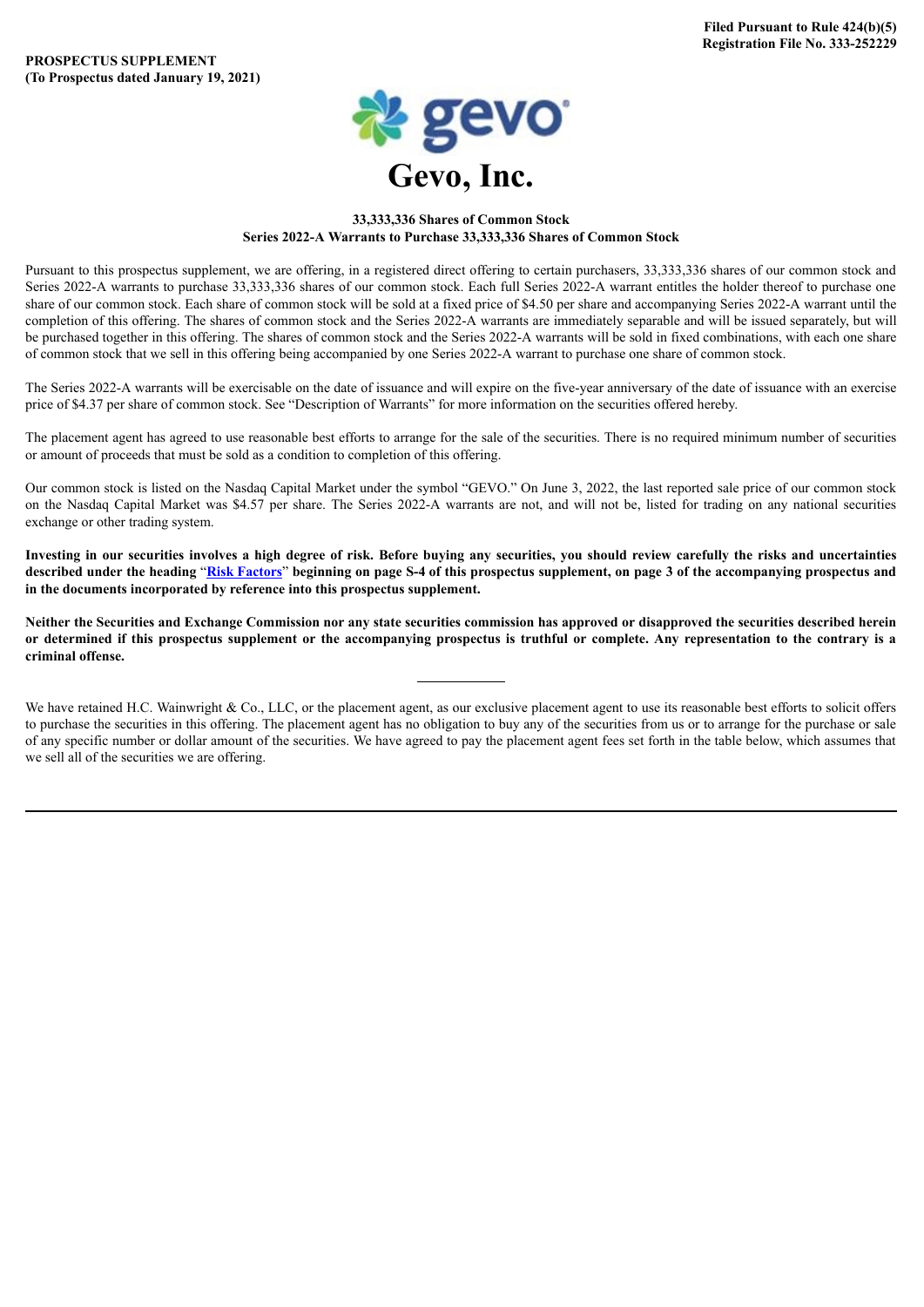|                                  |         | Per Share of<br><b>Common Stock and</b><br>Accompanying |  |                |  |
|----------------------------------|---------|---------------------------------------------------------|--|----------------|--|
|                                  | Warrant |                                                         |  | Total          |  |
| Public offering price            | P       | 4.500 S                                                 |  | 150,000,012.00 |  |
| Placement agent fees(1)          |         | 0.315 S                                                 |  | 10,500,000.84  |  |
| Proceeds, before expenses, to us |         | 4.185 \$                                                |  | 139,500,011.16 |  |

(1) See "Plan of Distribution" for further information regarding compensation arrangements with the placement agent.

Delivery of the shares of common stock and the Series 2022-A warrants is expected to be made on or about June 8, 2022.

# **H.C. Wainwright & Co.**

**The date of this prospectus supplement is June 5, 2022.**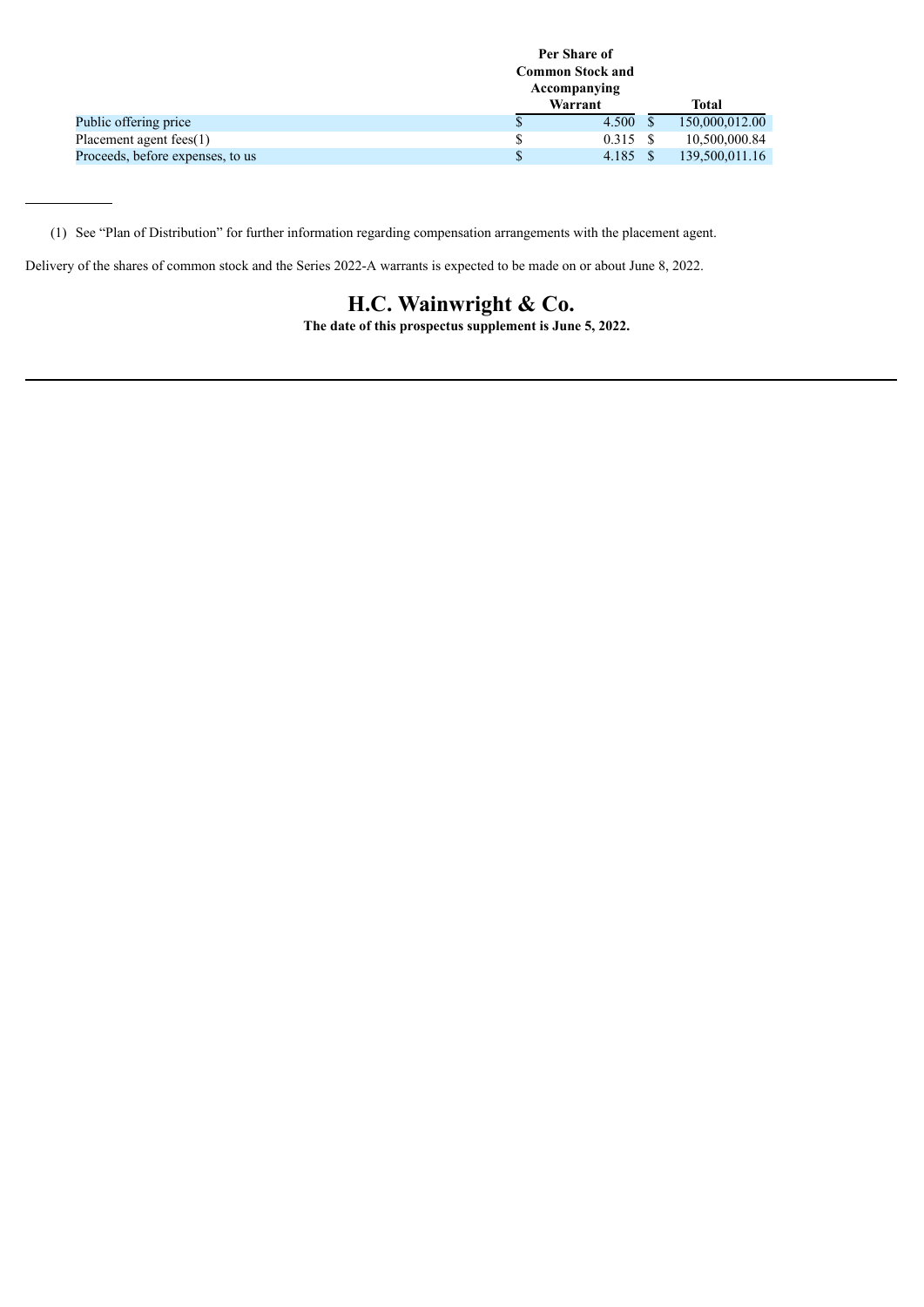# **TABLE OF CONTENTS**

|                                                             | Page    |
|-------------------------------------------------------------|---------|
| <b>PROSPECTUS SUPPLEMENT</b>                                |         |
| <b>ABOUT THIS PROSPECTUS SUPPLEMENT</b>                     | $S-i$   |
| <b>TRADEMARKS</b>                                           | $S$ -ii |
| <b>MARKET AND INDUSTRY DATA</b>                             | S-iii   |
| <b>CAUTIONARY NOTE REGARDING FORWARD-LOOKING STATEMENTS</b> | $S-iv$  |
| PROSPECTUS SUPPLEMENT SUMMARY                               | $S-1$   |
| <b>RISK FACTORS</b>                                         | $S-4$   |
| <b>USE OF PROCEEDS</b>                                      | $S-11$  |
| <b>CAPITALIZATION</b>                                       | $S-12$  |
| <b>DILUTION</b>                                             | $S-13$  |
| <b>DIVIDEND POLICY</b>                                      | $S-14$  |
| DESCRIPTION OF COMMON STOCK                                 | $S-15$  |
| <b>DESCRIPTION OF WARRANTS</b>                              | $S-16$  |
| CERTAIN MATERIAL U.S. FEDERAL INCOME TAX CONSEQUENCES       | $S-18$  |
| <b>PLAN OF DISTRIBUTION</b>                                 | $S-23$  |
| <b>LEGAL MATTERS</b>                                        | $S-24$  |
| <b>EXPERTS</b>                                              | $S-24$  |
| WHERE YOU CAN FIND ADDITIONAL INFORMATION                   | $S-24$  |
| INCORPORATION OF CERTAIN DOCUMENTS BY REFERENCE             | $S-24$  |

# **PROSPECTUS**

| <b>ABOUT THIS PROSPECTUS</b>                              |    |
|-----------------------------------------------------------|----|
| CAUTIONARY STATEMENT REGARDING FORWARD-LOOKING STATEMENTS |    |
| <b>RISK FACTORS</b>                                       |    |
| <b>OUR COMPANY</b>                                        |    |
| <b>USE OF PROCEEDS</b>                                    |    |
| <b>DESCRIPTION OF CAPITAL STOCK</b>                       |    |
| <b>DESCRIPTION OF DEBT SECURITIES</b>                     |    |
| <b>DESCRIPTION OF DEPOSITARY SHARES</b>                   | 10 |
| <b>DESCRIPTION OF WARRANTS</b>                            | 13 |
| <b>DESCRIPTION OF PURCHASE CONTRACTS</b>                  | 14 |
| <b>DESCRIPTION OF UNITS</b>                               | 15 |
| <b>PLAN OF DISTRIBUTION</b>                               | 26 |
| <b>LEGAL MATTERS</b>                                      | 17 |
| <b>EXPERTS</b>                                            | 17 |
| WHERE YOU CAN FIND MORE INFORMATION                       | 17 |
| <b>INFORMATION INCORPORATED BY REFERENCE</b>              | 17 |
|                                                           |    |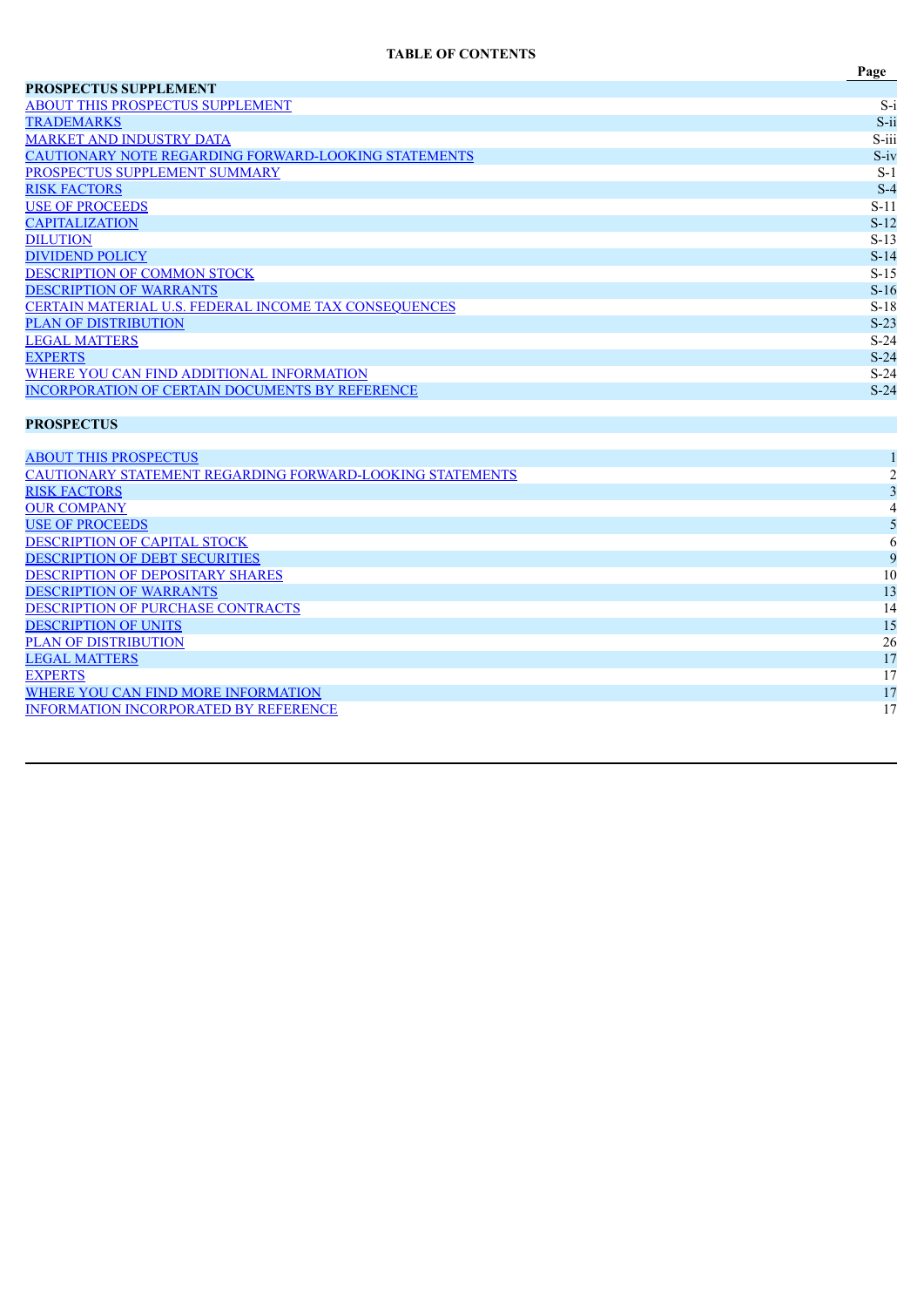#### **ABOUT THIS PROSPECTUS SUPPLEMENT**

<span id="page-3-0"></span>This prospectus supplement and the accompanying prospectus are part of an automatic registration statement on Form S-3 that we filed with the U.S. Securities and Exchange Commission (the "SEC") under the Securities Act of 1933, as amended (the "Securities Act"), utilizing a "shelf" registration process. This document is in two parts. The first part is this prospectus supplement, including the documents incorporated by reference herein, which describes the specific terms of this offering. The second part, the accompanying prospectus, including the documents incorporated by reference therein, provides more general information. We urge you to carefully read this prospectus supplement and the accompanying prospectus, and the documents incorporated by reference herein and therein, before buying any of the securities being offered under this prospectus supplement. This prospectus supplement may add to or update information contained in the accompanying prospectus and the documents incorporated by reference therein. To the extent that any statement we make in this prospectus supplement is inconsistent with statements made in the accompanying prospectus or any documents incorporated by reference therein that were filed before the date of this prospectus supplement, the statements made in this prospectus supplement will be deemed to modify or supersede those made in the accompanying prospectus and such documents incorporated by reference therein.

You should rely only on the information contained in this prospectus supplement and the accompanying prospectus or incorporated by reference herein or therein.

We have not, and the placement agent has not, authorized anyone to provide any information or to make any representations other than those contained in this prospectus supplement, the accompanying prospectus or in any free writing prospectuses prepared by or on behalf of us or to which we have referred you. We and the placement agent take no responsibility for, and can provide no assurance as to the reliability of, any other information that others may give you. This prospectus supplement is an offer to sell only the securities offered hereby, but only under circumstances and in jurisdictions where it is lawful to do so. The information contained in this prospectus supplement, the accompanying prospectus or in any applicable free writing prospectus is current only as of its date, regardless of its time of delivery or any sale of our securities. **Our business, financial condition, results of operations and prospects may have changed since that date.**

For investors outside of the United States: we have not, and the placement agent has not, done anything that would permit this offering or possession or distribution of this prospectus supplement, the accompanying prospectus or any free writing prospectuses in any jurisdiction where action for that purpose is required, other than in the United States. Persons outside of the United States who come into possession of this prospectus supplement, the accompanying prospectus or any free writing prospectuses must inform themselves about, and observe any restrictions relating to, the offering of our securities and the distribution of this prospectus supplement, the accompanying prospectus or any free **writing prospectuses outside of the United States.**

You should assume that the information in this prospectus supplement and the accompanying prospectus is accurate only as of the date on the front of the applicable document and that any information we have incorporated by reference is accurate only as of the date of the document incorporated by reference, regardless of the date of delivery of this prospectus supplement or the accompanying prospectus, or the date of any sale of a security.

Unless otherwise mentioned or unless the context requires otherwise, all references in this prospectus supplement to the "Company," "we," "us," "our," and "Gevo" refer to Gevo, Inc., a Delaware corporation, and its consolidated subsidiaries.

S-i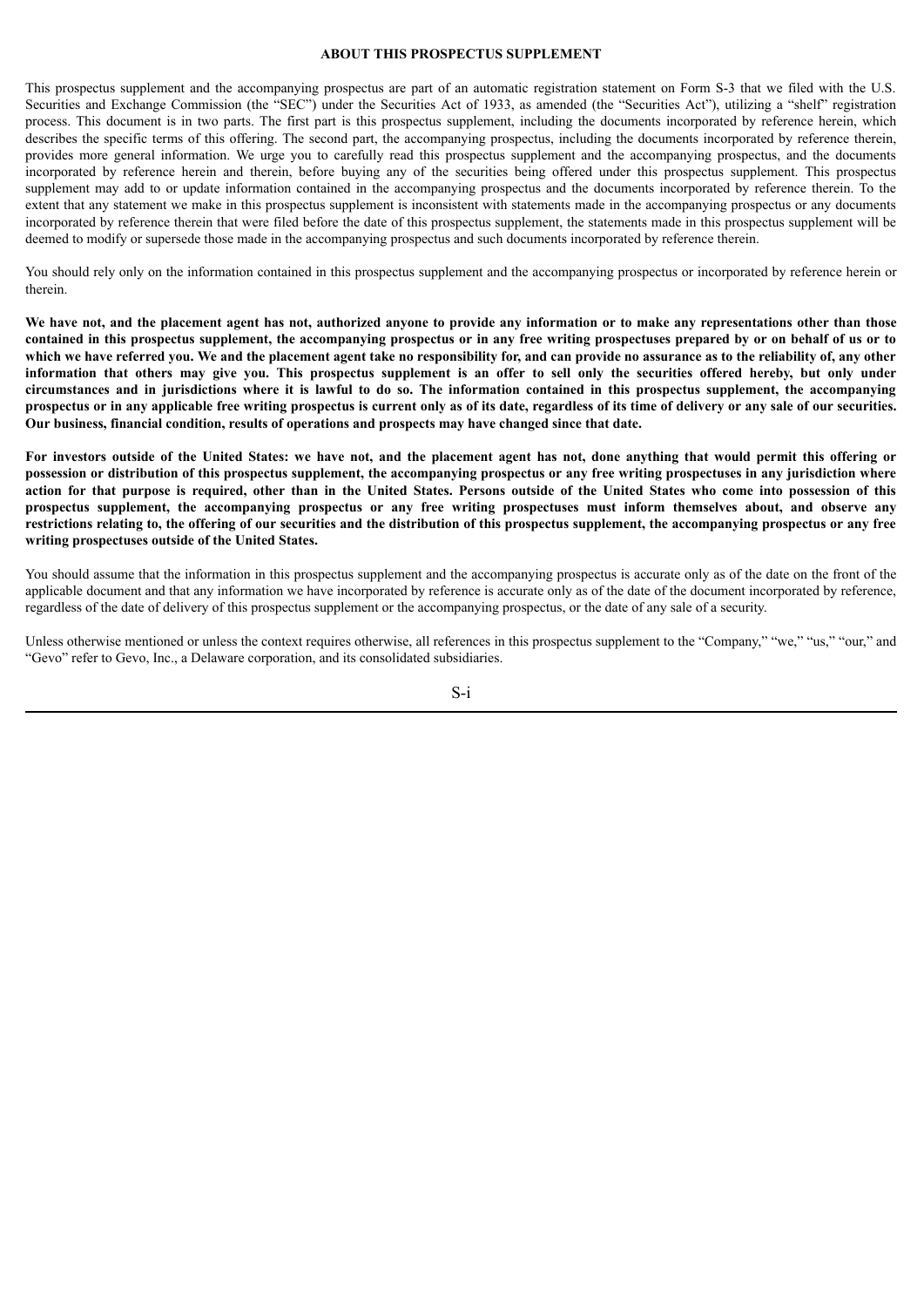#### **TRADEMARKS**

<span id="page-4-0"></span>We use various of our trademarks, including, without limitation, Gevo® and GIFT™, in this prospectus supplement, the accompanying prospectus and the documents incorporated by reference herein. This prospectus supplement includes, the accompanying prospectus includes, and the documents incorporated by reference herein include, trademarks, trade names and service marks that are the property of other organizations.

Solely for convenience, trademarks and trade names referred to in this prospectus supplement, the accompanying prospectus and the documents incorporated by reference herein appear without the ® and ™ symbols, but those references are not intended to indicate, in any way, that we or the applicable owner will not assert, to the fullest extent under applicable law, our or its rights to these trademarks and trade names.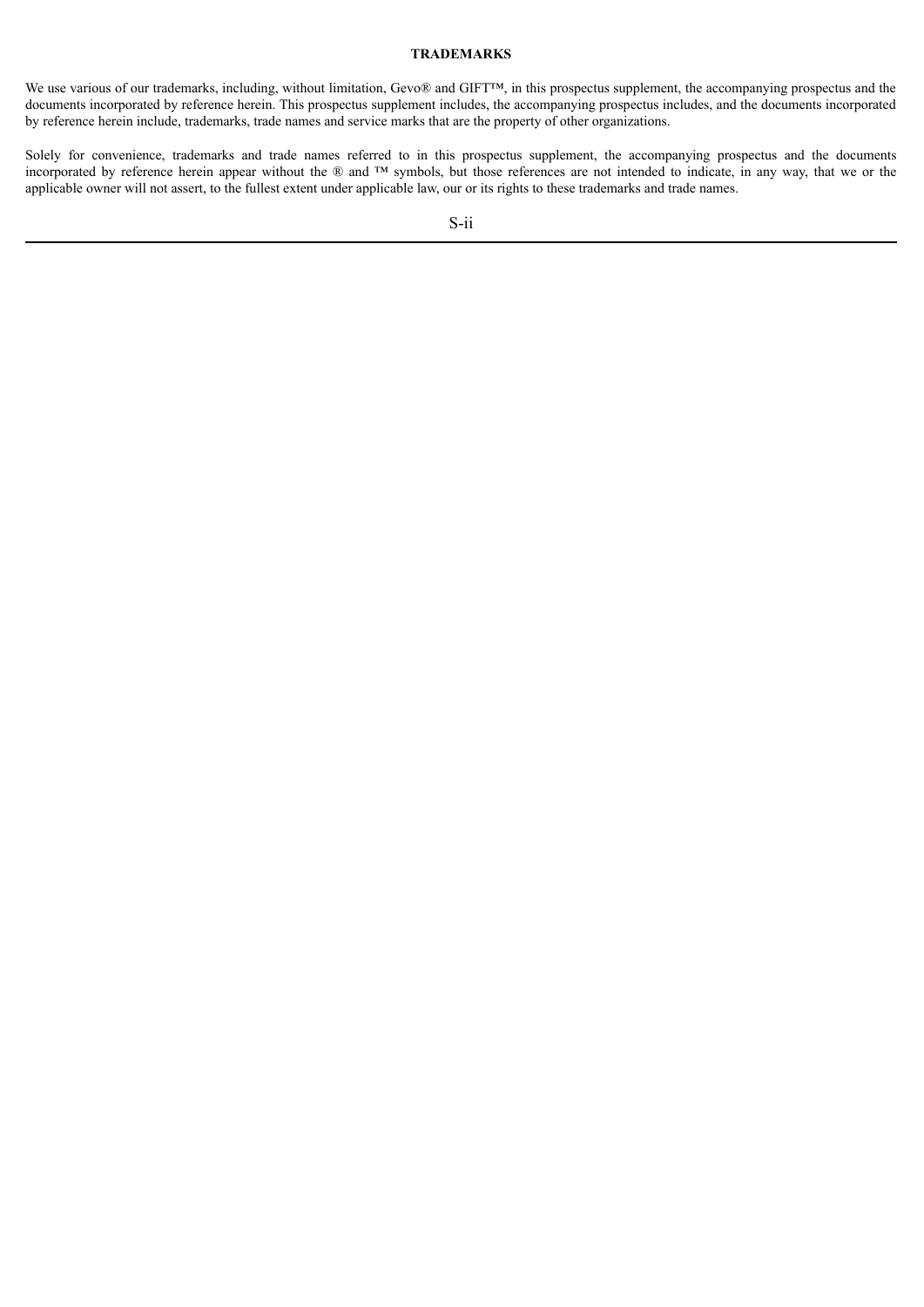#### **MARKET AND INDUSTRY DATA**

<span id="page-5-0"></span>Unless otherwise indicated, information contained in this prospectus supplement, the accompanying prospectus and the documents incorporated by reference herein concerning our industry and the markets in which we operate, including our general expectations and market position, market opportunity, market size and market share, is based on information from our own management estimates and research, as well as from industry and general publications and research, surveys and studies conducted by third parties. Management estimates are derived from publicly available information, our knowledge of our industry and assumptions based on such information and knowledge, which we believe to be reasonable. This data involves a number of assumptions and limitations. In addition, assumptions and estimates of our and our industry's future performance are necessarily subject to a high degree of uncertainty and risk due to a variety of factors, including those described in "Risk Factors" and elsewhere in this prospectus supplement, the accompanying prospectus and in the sections entitled "Risk Factors" in our Annual Report on Form 10-K for the year ended [December](http://www.sec.gov/Archives/edgar/data/1392380/000143774922004346/gevo20211231_10k.htm) 31, 2021, filed with the SEC on February 24, 2022, and our subsequent filings with the SEC, each of which is incorporated by reference herein. These and other factors could cause our future performance to differ materially from our assumptions and estimates and those made by third parties.

S-iii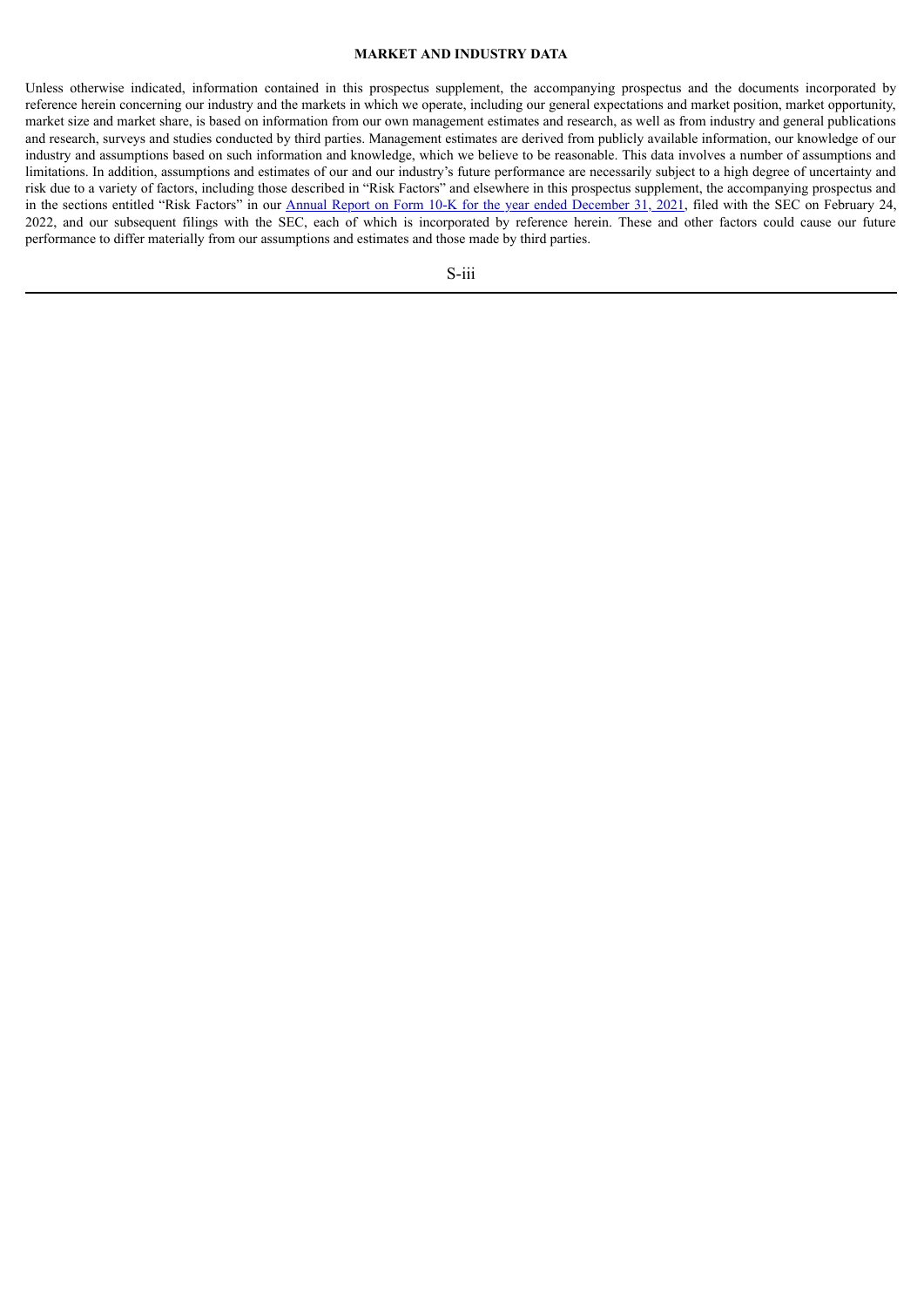# **CAUTIONARY NOTE REGARDING FORWARD-LOOKING STATEMENTS**

<span id="page-6-0"></span>This prospectus supplement, the accompanying prospectus and the documents incorporated by reference herein each contain forward-looking statements within the meaning of Section 27A of the Securities Act and Section 21E of the Securities Exchange Act of 1934, as amended (the "Exchange Act"). When used in this prospectus supplement, the accompanying prospectus and the documents incorporated by reference herein, the words "expect," "believe," "anticipate," "estimate," "intend," "plan" and similar expressions are intended to identify forward-looking statements. These statements relate to future events or our future financial or operational performance and involve known and unknown risks, uncertainties and other factors that could cause our actual results, levels of activity, performance or achievements to differ materially from those expressed or implied by these forward-looking statements. These statements reflect our current views with respect to future events and are based on assumptions and subject to risks and uncertainties. These forwardlooking statements include, among other things, statements about: the impact of the novel coronavirus ("COVID-19") pandemic on our business, our financial condition, our results of operation and liquidity, our ability to finance and construct our initial greenfield Net-Zero Project (as defined below) ("Net-Zero 1 Project"), our ability to produce our products at our demonstration facility in Luverne, Minnesota (the "Luverne Facility") or elsewhere, our ability to meet production, financial and operational guidance, our strategy to pursue low-carbon or "net-zero" carbon renewable fuels for sale into California and elsewhere, our ability to replace our fossil-based energy sources with renewable energy sources at our Net-Zero 1 Project, our Luverne Facility and elsewhere, our ability and plans to construct a greenfield commercial hydrocarbon facility to produce sustainable aviation fuel ("SAF") and renewable premium gasoline/isooctane, our ability to raise additional funds to finance our business, our ability to perform under our existing off-take agreements and other supply agreements we may enter into in the future, our ability to successfully start-up and operate our renewable natural gas project in Iowa, our ability to produce renewable hydrocarbon products at a commercial level and at a profit, achievement of advances in our technology platform, the availability of suitable and cost-competitive feedstocks, our ability to gain market acceptance for our products, the expected cost-competitiveness and relative performance attributes of our products, our strategy to pursue alcohol-to-SAF, additional competition and changes in economic conditions and the future price and volatility of petroleum and products derived from petroleum and our ability to effectively use the net proceeds from this offering. Important factors could cause actual results to differ materially from those indicated or implied by forward-looking statements such as those contained in documents we have filed with the SEC, including, but not limited to, those in the sections entitled "Risk Factors" and "Management's Discussion and Analysis of Financial Condition and Results of Operations" in the documents incorporated by reference herein, and the section entitled "Risk Factors" of this prospectus supplement and the accompanying prospectus. All forward-looking statements in this prospectus supplement, the accompanying prospectus and the documents incorporated by reference herein are qualified entirely by the cautionary statements included in this prospectus supplement, the accompanying prospectus and the documents incorporated by reference herein and such other filings. These risks and uncertainties or other important factors could cause actual results to differ materially from results expressed or implied by forward-looking statements contained in this prospectus supplement, the accompanying prospectus and the documents incorporated by reference herein. These forward-looking statements speak only as of the date made. Except as required by applicable law, we undertake no intention or obligation to update or revise any forward-looking statements, whether as a result of new information, future events or otherwise, and readers should not rely on the forward-looking statements as representing our views as of any date subsequent to the date such statement is made.

S-iv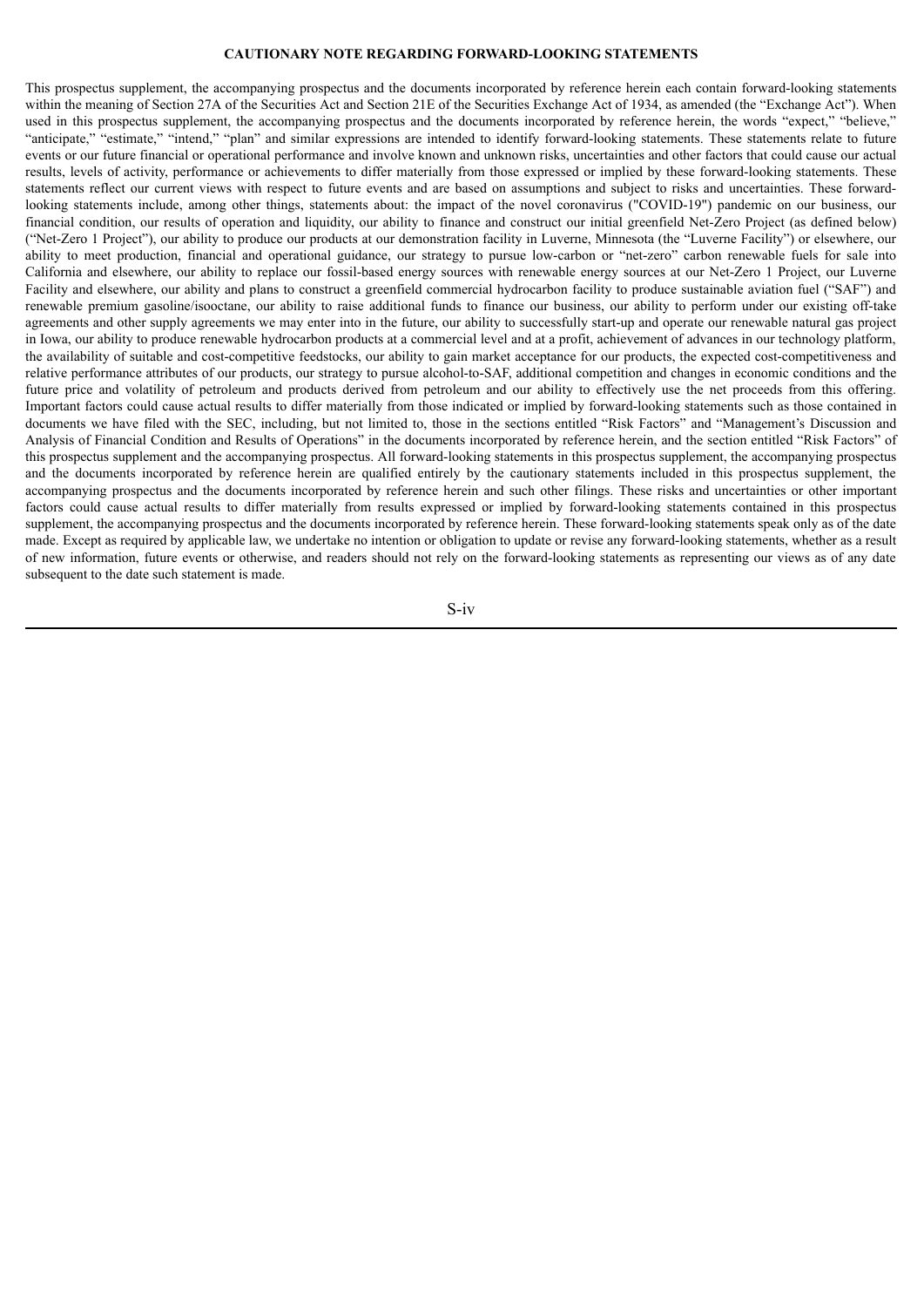## **PROSPECTUS SUPPLEMENT SUMMARY**

<span id="page-7-0"></span>The following summary highlights information contained elsewhere in this prospectus supplement and the accompanying prospectus and does not contain all of the information that you should consider in making your investment decision. Before investing in our securities, you should read this entire prospectus supplement and the accompanying prospectus carefully, including the documents incorporated by reference herein and therein, including the section entitled "Risk Factors" included elsewhere in this prospectus supplement and the accompanying prospectus, the sections entitled "Risk Factors" and "Management's Discussion and Analysis of Financial Condition and Results of Operations" and our consolidated financial statements and the related notes thereto, which are incorporated by reference herein and therein. Some of the statements in this prospectus supplement, the accompanying prospectus and in the documents incorporated by reference herein, constitute forward-looking statements. See "Cautionary Note *Regarding Forward-Looking Statements.*"

#### **Overview**

We are a growth-oriented company with the mission of solving the problem of greenhouse gas emissions for those sectors of the transportation industry that are not amenable to electrification or hydrogen. We believe that the market size for hydrocarbon fuels will continue to remain significant in the long-term even with the rapid adoption of electric vehicles and hydrogen technologies. We also believe that we can achieve at least one billion gallons of hydrocarbon production and sales by 2030.

We are focused on transforming renewable energy into energy-dense liquid hydrocarbons that can be used as renewable fuels, such as SAF, with the potential to achieve a "net-zero" greenhouse gas ("GHG") footprint. We believe that this addresses the global need of reducing GHG emissions with "drop in" sustainable alternatives to petroleum fuels. We use Argonne National Laboratory's GREET (Greenhouse gases, Regulated Emissions, and Energy use in Transportation) model (the "GREET Model") to measure, predict and verify GHG emissions across the life cycle of our products. The "net-zero" concept means that we expect to produce fuels that could have carbon neutral or net-zero GHG footprint across the whole of the life cycle of the fuel from capture of renewable carbon, through production, and subsequent burning of the fuel in, for example, a jet engine.

Our primary market focus, given current demand and growing customer interest, is SAF. We believe that we also have commercial opportunities for other renewable hydrocarbon products, such as hydrocarbons for gasoline blendstocks and diesel fuel; ingredients for the chemical industry, such as ethylene and butenes; plastics and materials; and other chemicals. The global fuel consumption by commercial airlines was an all-time high of 95 billion gallons in 2019. However, due to the COVID-19 pandemic, fuel consumption dropped to 52 billion gallons in 2020 and reached 57 billion gallons in 2021.

#### **Corporate Information**

We were incorporated in Delaware in June 2005 under the name Methanotech, Inc. and filed an amendment to our certificate of incorporation changing our name to Gevo, Inc. on March 29, 2006. Our principal executive offices are located at 345 Inverness Drive South, Building C, Suite 310, Englewood, Colorado 80112, and our telephone number is (303) 858-8358. We maintain an internet website at www.gevo.com. Information contained in or accessible through our website does not constitute part of this prospectus supplement or the accompanying prospectus.

S-1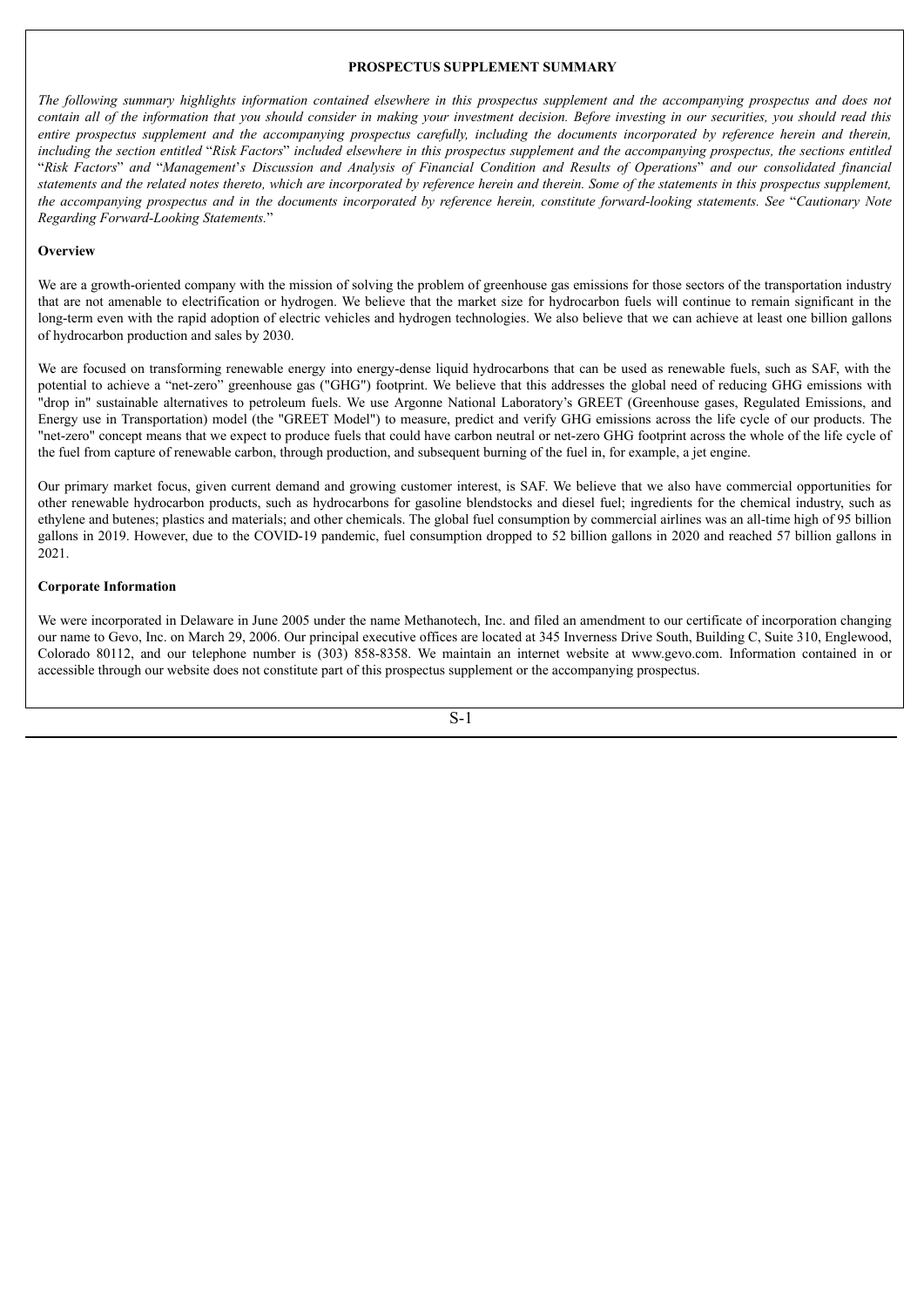|                                                           | <b>The Offering</b>                                                                                                                                                                                                                                                                                                                                                                                                                                                                                                                                                                                                                                                                     |
|-----------------------------------------------------------|-----------------------------------------------------------------------------------------------------------------------------------------------------------------------------------------------------------------------------------------------------------------------------------------------------------------------------------------------------------------------------------------------------------------------------------------------------------------------------------------------------------------------------------------------------------------------------------------------------------------------------------------------------------------------------------------|
| Common stock offered by us in this offering               | 33,333,336 shares of common stock (assuming no exercise of any Series 2022-A<br>warrants offered hereby).                                                                                                                                                                                                                                                                                                                                                                                                                                                                                                                                                                               |
| Series 2022-A warrants offered by us in the offering      | Series 2022-A warrants to purchase up to 33,333,336 shares of common stock.<br>Each full Series 2022-A warrant will entitle the holder to purchase one share of<br>common stock. The Series 2022-A warrants will be exercisable on the date of<br>issuance and will expire on the five-year anniversary of the date of issuance at an<br>exercise price of \$4.37 per share of common stock.                                                                                                                                                                                                                                                                                            |
|                                                           | This prospectus also relates to the offering of the shares of common stock issuable<br>upon exercise of the Series 2022-A warrants. The exercise price of the Series 2022-<br>A warrants and the number of shares into which the Series 2022-A warrants may be<br>exercised are subject to adjustment in certain circumstances.                                                                                                                                                                                                                                                                                                                                                         |
| Beneficial Ownership Limitation in Series 2022-A warrants | A holder (together with its affiliates) may not exercise any portion of the Series<br>2022-A warrants to the extent that the holder, together with its affiliates and certain<br>related parties, would beneficially own more than 4.99% (or, at the election of the<br>holder prior to the date of issuance, 9.99%) of our outstanding common stock after<br>exercise. The holder may increase or decrease this beneficial ownership limitation<br>to any other percentage not in excess of 9.99% upon notice to us, provided that, in<br>the case of an increase of such beneficial ownership limitation, such notice shall not<br>be effective until 61 days following notice to us. |
| Shares of common stock outstanding after this offering    | 235,086,058 shares of common stock (assuming no exercise of the Series 2022-A<br>warrants).                                                                                                                                                                                                                                                                                                                                                                                                                                                                                                                                                                                             |
| Use of proceeds                                           | We estimate that our net proceeds from this offering will be approximately \$139.2<br>million, assuming no exercise of any Series 2022-A warrants issued in this offering,<br>after deducting the placement agent's fees, advisory fees and estimated offering<br>expenses payable by us.                                                                                                                                                                                                                                                                                                                                                                                               |
|                                                           | We intend to use the net proceeds received from this offering to fund capital<br>projects, working capital and for general corporate purposes. See "Use of<br>Proceeds."                                                                                                                                                                                                                                                                                                                                                                                                                                                                                                                |
| Risk factors                                              | Investing in our securities involves a high degree of risk. See the section entitled<br>"Risk Factors" of this prospectus and the section entitled "Risk Factors" in the<br>documents incorporated by reference herein for a discussion of factors you should<br>carefully consider before investing in our securities.                                                                                                                                                                                                                                                                                                                                                                 |
| Nasdaq Capital Market symbol                              | "GEVO." The Series 2022-A warrants are not, and will not be, listed for trading on<br>any national securities exchange or other nationally recognized trading system,<br>including the Nasdaq Capital Market.                                                                                                                                                                                                                                                                                                                                                                                                                                                                           |

Unless otherwise noted, the number of shares of common stock to be outstanding immediately after this offering as set forth above is based on 201,752,722 shares outstanding as of March 31, 2022, and excludes:

● 4,565,753 shares of our common stock issuable upon exercise of outstanding options at a weighted-average exercise price of \$5.12 per share;

- 67,739 shares of our common stock potentially issuable upon the vesting and exercise of outstanding stock appreciation rights at a weightedaverage price of \$10.23 per share;
- 85,931 shares of our common stock issuable upon exercise of outstanding warrants at a weighted-average exercise price of \$0.60 per share;

 $\overline{S-2}$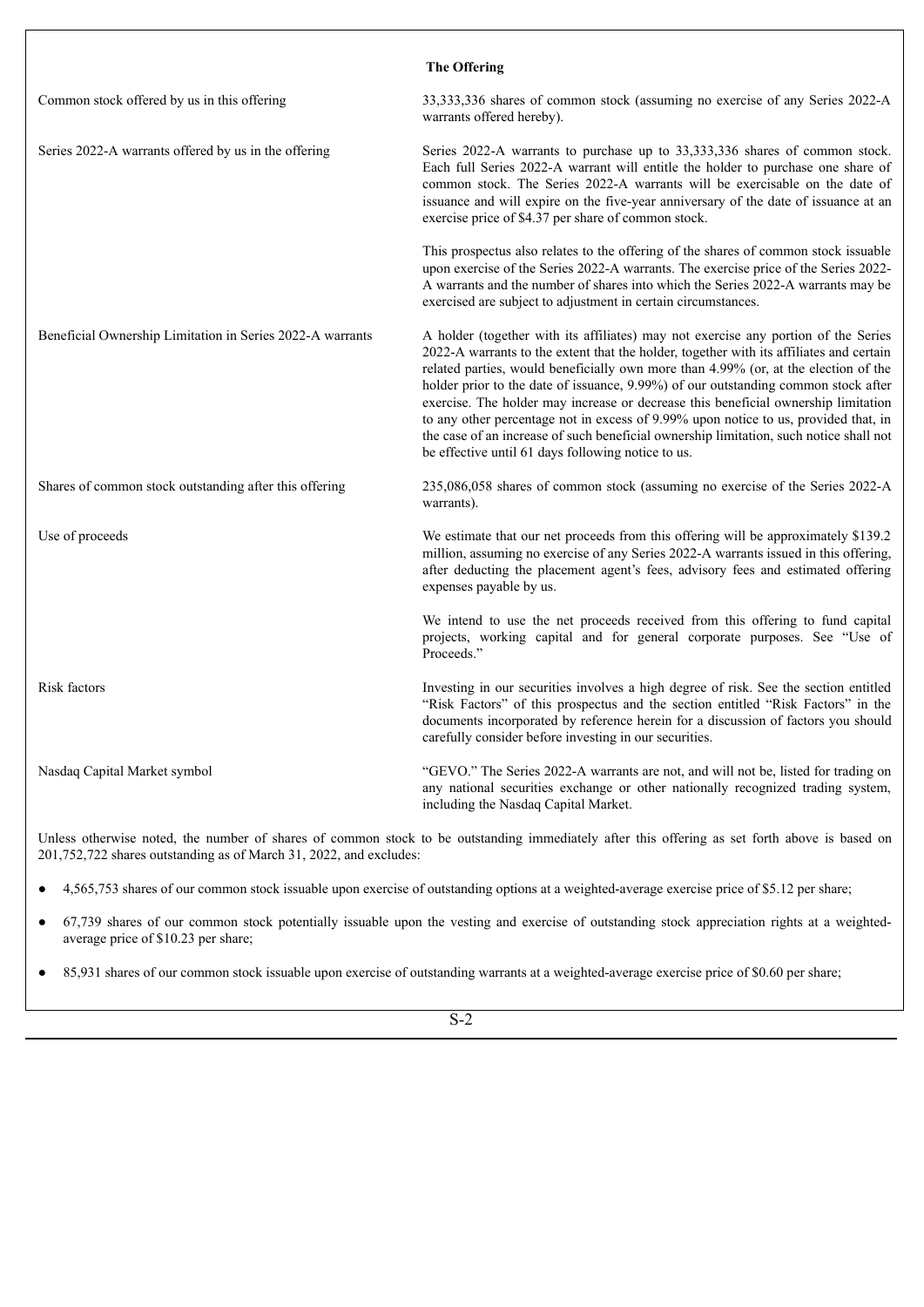- 7,700,359 shares of common stock available for future grant under our Amended and Restated 2010 Stock Incentive Plan (the "2010 Plan"); and
- 190 shares of common stock available for issuance pursuant to our Employee Stock Purchase Plan (the "ESPP"); and
- 33,333,336 shares of common stock issuable upon the exercise of the Series 2022-A warrants offered hereby.

Unless otherwise indicated, the information in this prospectus supplement assumes no exercise of the Series 2022-A warrants offered hereby.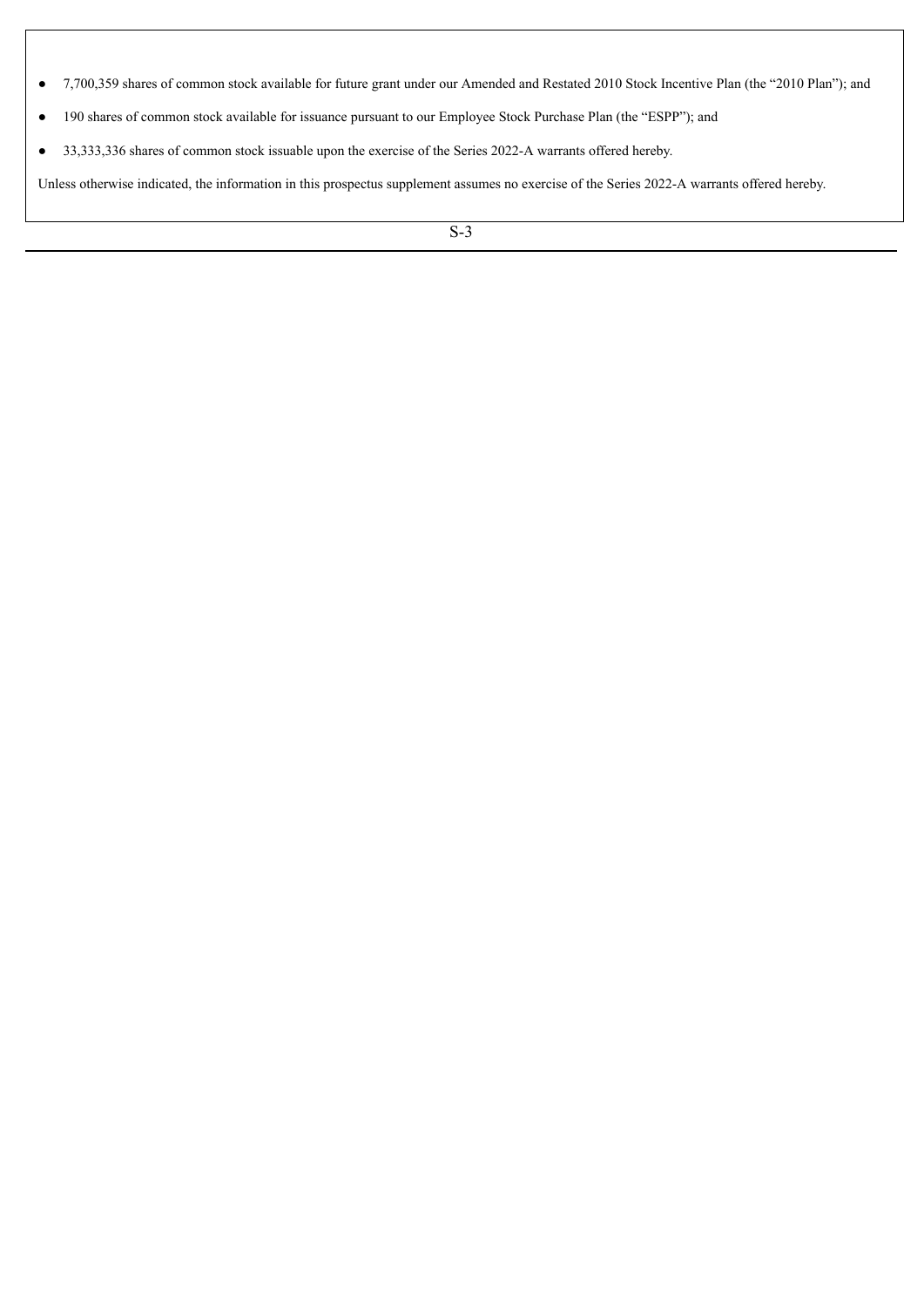#### **RISK FACTORS**

<span id="page-10-0"></span>An investment in our securities involves a high degree of risk. Prior to making a decision about investing in our securities, you should carefully consider the following risks and uncertainties, as well as those discussed under the caption "Risk Factors" in the accompanying prospectus and in the documents incorporated by reference herein and therein. If any of the risks described in this prospectus supplement, the accompanying prospectus or the documents incorporated by reference herein, actually occur, our business, prospects, financial condition or operating results could be harmed. In that case, the trading price of our securities could decline, and you may lose all or part of your investment. Additional risks and uncertainties not presently known to us or that we currently believe are immaterial may also impair our business operations and our liquidity. You should also refer to the other information contained in this prospectus and the accompanying prospectus, or incorporated by reference herein and therein, including our financial statements and the related notes *thereto and the information set forth under the heading* "*Cautionary Note Regarding Forward-Looking Statements.*"

#### **Risks Related to this Offering and Owning Our Securities**

#### Management will have broad discretion as to the use of the net proceeds from this offering, and may not use the proceeds effectively.

Our management will have broad discretion in the application of the net proceeds from this offering and could spend the proceeds in ways that do not improve our results of operations or enhance the value of our common stock. For example, management could invest the proceeds in assets or capital projects that do not produce attractive returns or to make acquisitions of properties or businesses that do not prove to be attractive or otherwise are unsuccessful. Conversely, management may not be able to identify and complete projects, investments or acquisitions. Our failure to apply these funds effectively could have a material adverse effect on our business, financial condition and results of operations and cause the price of our common stock to decline.

## A large number of shares issued in this offering and our outstanding shares of common stock or certain instruments convertible or exercisable into our common stock, including, but not limited to, the Series 2022-A warrants offered hereby as well as our other outstanding warrants, may be sold in the *market following this of ering, which may depress the market price of our common stock.*

As of March 31, 2022, there were 201,752,722 shares of our common stock outstanding. All of our issued and outstanding shares, including the shares issued in this offering and issuable upon exercise of the Series 2022-A warrants, and our outstanding shares of common stock or certain instruments convertible or exercisable into our common stock, including, but not limited to, our other outstanding warrants, may be sold in the market following this offering and will be freely tradeable, except for any shares held by our "affiliates," as that term is defined in Rule 144 under the Securities Act.

Sales of substantial amounts of our common stock, including shares of common stock that may be issued as a result of instruments convertible or exercisable into our common stock, including, but not limited to, the Series 2022-A warrants offered hereby as well as our other outstanding warrants, in the public market after this offering, or the perception that such sales will occur, could depress the market price of our common stock. Sales of substantial amounts of our common stock, including shares of common stock that may be issued as a result of instruments convertible or exercisable into our common stock, including, but not limited to, the Series 2022-A warrants offered hereby as well as our other outstanding warrants, in the public market following this offering could cause the market price of our common stock to decline. If there are more shares of common stock offered for sale than buyers are willing to purchase, then the market price of our common stock may decline to a market price at which buyers are willing to purchase the offered shares of common stock and sellers remain willing to sell the shares.

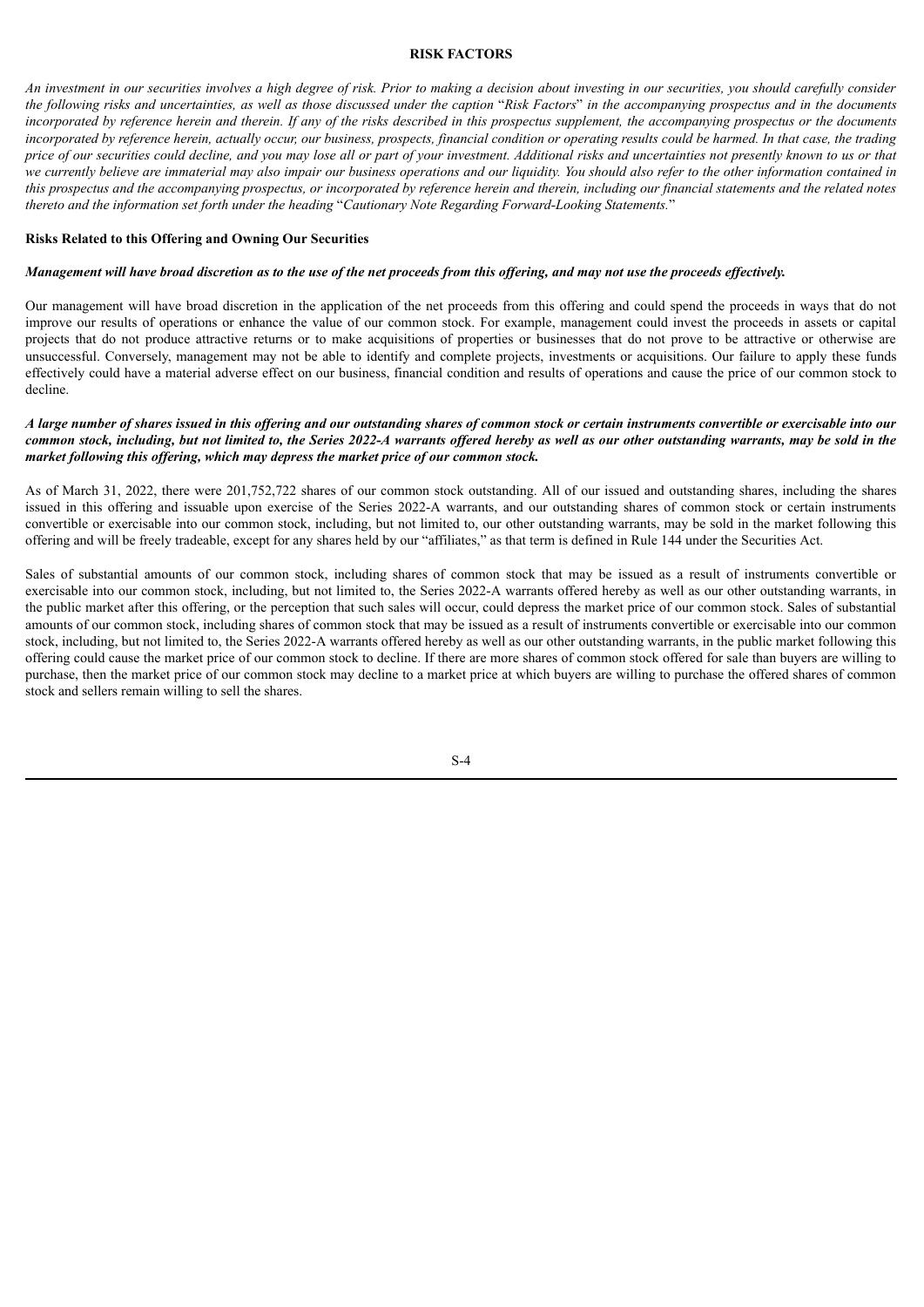We have agreed, subject to specified exceptions, not to issue, enter into any agreement to issue or announce the issuance or proposed issuance of any shares of common stock or Common stock Equivalents or file any registration statement or any amendment or supplement to any registration statement, other than the filing of this prospectus supplement.

This restriction terminates after the close of trading of the common stock on and including the 90th day after the closing of the offering.

## *The Series 2022-A warrants issued in this of ering may not have any value.*

The Series 2022-A warrants will be exercisable on the date of issuance and will expire on the five-year anniversary of the date of issuance at an exercise price of \$4.37 per share of common stock. In the event our common stock price does not exceed the exercise price of the Series 2022-A warrants during the period when such warrants are exercisable, such warrants may not have any value.

#### Holders of our common stock may not be permitted to exercise warrants that they hold on account of a beneficial ownership limitation.

The Series 2022-A warrants being offered hereby will prohibit a holder from exercising its warrants if doing so would result in such holder beneficially owning more than 4.99% (or, at the election of the holder prior to the date of issuance, 9.99%), of our common stock. Any holder may increase or decrease this beneficial ownership limitation to any other percentage not in excess of 9.99% upon notice to us, provided that, in the case of an increase of such beneficial ownership limitation, such notice shall not be effective until 61 days following notice to us. As a result, you may not be able to exercise your warrants for shares of our common stock at a time when it would be financially beneficial for you to do so.

#### There is no public market for the Series 2022-A warrants being offered by us in this offering.

There is no established public trading market for the Series 2022-A warrants to purchase shares of our common stock being offered by us in this offering, and we do not expect a market to develop. In addition, we do not intend to apply to list the Series 2022-A warrants on any national securities exchange or other trading system. Without an established market, the liquidity of the Series 2022-A warrants may be extremely limited or non-existent.

# Except as set forth in the applicable Series 2022-A warrant, holders of our warrants will have no rights as common stockholders until such holders *exercise their warrants and acquire our common stock.*

Until you acquire shares of our common stock upon exercise of your Series 2022-A warrant, you will have no rights with respect to the shares of our common stock underlying such warrants, except for those rights set forth in the Series 2022-A warrants. Upon exercise of your warrants, you will be entitled to exercise the rights of a common stockholder only as to matters for which the record date occurs after the exercise date.

# We may not be permitted by the agreements governing our indebtedness to repurchase our warrants, including the Series 2022-A warrants offered *hereby, and we may not have the ability to do so.*

Under certain circumstances, if a "fundamental transaction" or "extraordinary transaction" (as such terms are defined in our various warrants) occurs, holders of our warrants, including the Series 2022-A warrants offered hereby, may require us to repurchase, for cash, the remaining unexercised portion of such warrants for an amount of cash equal to the value of the warrant as determined in accordance with the Black-Scholes option pricing model and the terms of our warrants. Our ability to repurchase our warrants, including the Series 2022-A warrants offered hereby, depends on our ability to generate cash flow in the future. To some extent, this is subject to general economic, financial, competitive, legislative and regulatory factors and other factors that are beyond our control. We cannot assure you that we will maintain sufficient cash reserves or that our business will generate cash flow from operations at levels sufficient to permit us to repurchase our warrants, including the Series 2022-A warrants offered hereby. In addition, any such repurchase of our warrants, including the Series 2022-A warrants offered hereby, may result in a default under the agreements governing our indebtedness, unless we are able to obtain such lender's consent prior to the taking of such action. If we were unable to obtain such consent, compliance with the terms of our warrants, including the Series 2022-A warrants offered hereby, would trigger an event of default under such agreements governing our indebtedness.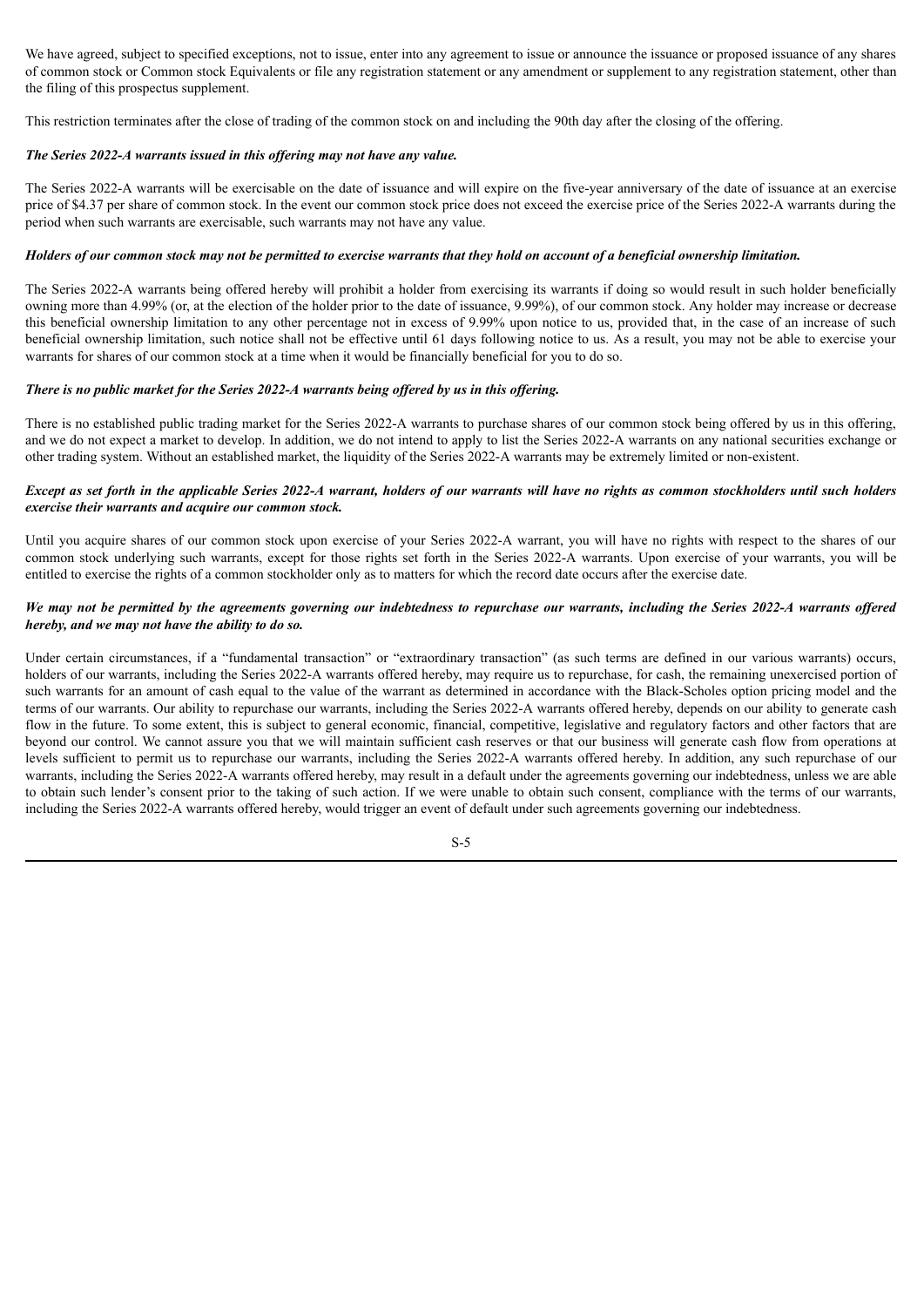# *If you purchase securities sold in this of ering, you will incur immediate and substantial dilution.*

If you purchase securities in this offering, you will incur immediate and substantial dilution in the amount of \$1.69 per share because the public offering price of \$4.50 per share of common stock and accompanying warrant is substantially higher than the as adjusted net tangible book value per share of our outstanding common stock as of March 31, 2022. This dilution is due in large part to the fact that our earlier investors paid substantially less than the public offering price when they purchased their shares. See "-The issuance of share-based payment awards under our stock incentive plan may cause dilution to *our existing stockholders and may af ect the market price of our common stock*" and "Dilution."

# Future issuances of our common stock or instruments convertible or exercisable into our common stock, including, but not limited to, the Series 2022-A warrants offered hereby as well as our other outstanding warrants, may materially and adversely affect the price of our common stock and cause *dilution to our existing stockholders.*

Historically, we have raised capital by issuing common stock and warrants in public offerings because no other reasonable sources of capital were available. These public offerings of common stock and warrants have materially and adversely affected the prevailing market prices of our common stock and caused significant dilution to our stockholders. We have also historically raised capital or refinanced outstanding debt through the issuance of convertible notes.

We may need to raise capital through these public offerings of common stock, warrants and convertible debt in the future.

We may obtain additional funds through public or private debt or equity financings, subject to certain limitations in the agreements governing our indebtedness. If we issue additional shares of common stock or instruments convertible into common stock, it may materially and adversely affect the price of our common stock. In addition, the conversion of some or all of any convertible securities outstanding at such time and/or the exercise of some or all of our warrants, including the Series 2022-A warrants offered hereby, may dilute the ownership interests of our stockholders, and any sales in the public market of any of our common stock issuable upon such conversion or exercise could adversely affect prevailing market prices of our common stock. Additionally, under the terms of certain of our outstanding warrants, in the event that a warrant is exercised at a time when we do not have an effective registration statement covering the underlying shares of common stock on file with the SEC, such warrant may be "net" or "cashless" exercised, which will dilute the ownership interests of existing stockholders without any corresponding benefit to the Company of a cash payment for the exercise price of such warrant.

If our stockholders sell substantial amounts of our common stock, including shares of common stock that may be issued as a result of instruments convertible or exercisable into our common stock, including, but not limited to, the Series 2022-A warrants offered hereby as well as our other outstanding warrants, it could create a circumstance commonly referred to as an "overhang" and in anticipation of which the market price of our common stock could fall. The existence of an overhang, whether or not sales have occurred or are occurring, also could make more difficult our ability to raise additional financing through the sale of equity or equity-related securities in the future at a time and price that we deem reasonable or appropriate.

#### Our stock price may be volatile, and your investment in our securities could suffer a decline in value.

The market price of shares of our common stock has experienced significant price and volume fluctuations. We cannot predict whether the price of our common stock will rise or fall. A variety of factors may have a significant effect on our stock price, including:

- actual or anticipated fluctuations in our liquidity, financial condition and operating results;
- the position of our cash and cash equivalents;
- the capital costs required to construct our series of planned facilities to produce energy dense liquid hydrocarbons using renewable energy and our proprietary technology ("Net-Zero Projects");
- our ability to obtain certain regulatory permits or approvals for our production facilities, including our Net-Zero Projects;

S-6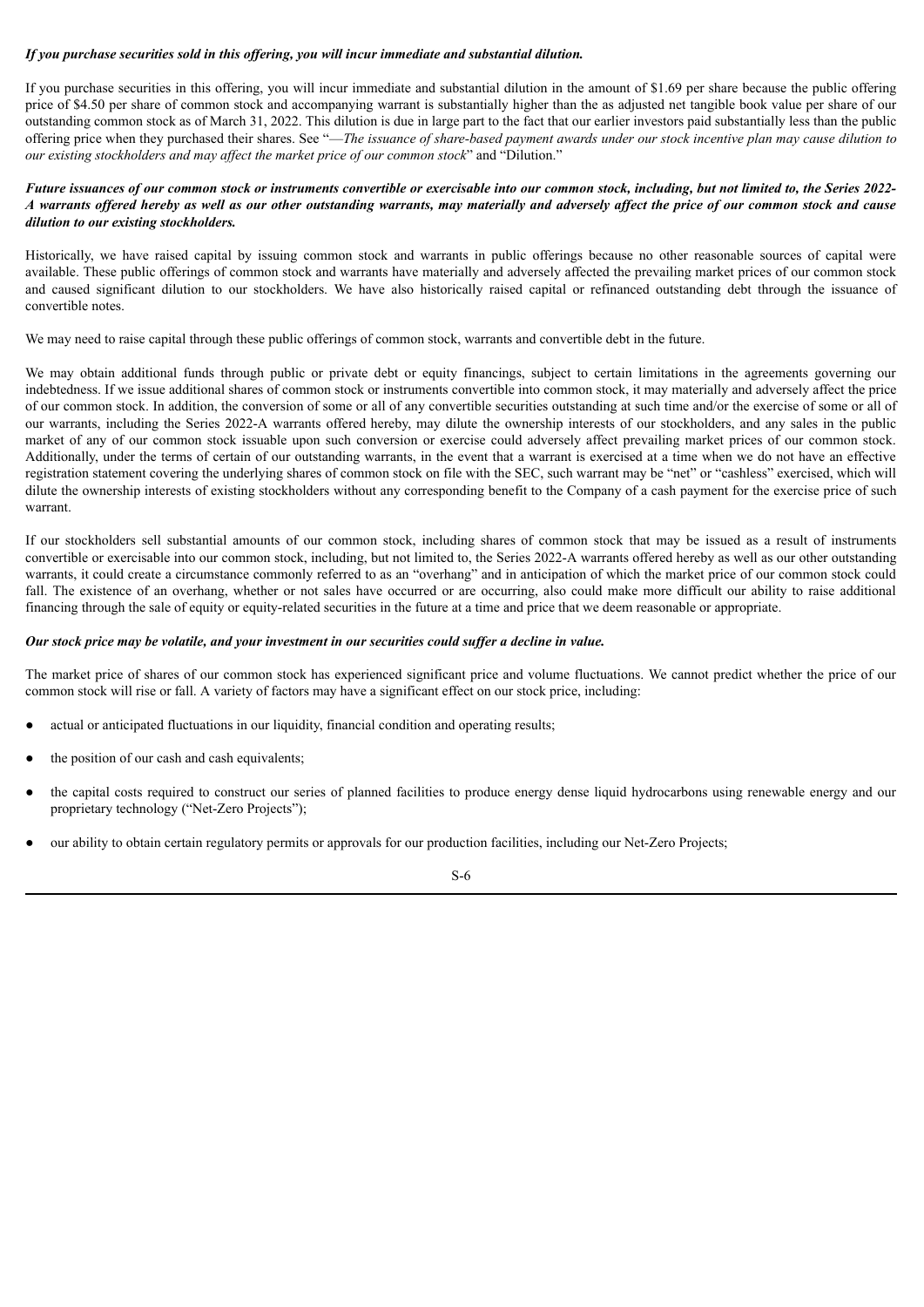- the impact of the COVID-19 pandemic to our business, our financial condition, our results of operation and liquidity;
- actual or anticipated changes in our growth rate relative to our competitors;
- actual or anticipated fluctuations in our competitors' operating results or changes in their growth rate;
- announcements of technological innovations by us, our partners or our competitors;
- announcements by us, our partners or our competitors of significant acquisitions, strategic partnerships, joint ventures or capital commitments;
- the entry into, modification or termination of licensing arrangements, marketing arrangements, and/or research, development, commercialization, supply, off-take or distribution arrangements;
- our ability to consistently produce commercial quantities of our products;
- additions or losses of customers or partners;
- our ability to obtain certain regulatory approvals for the use of our isobutanol and ethanol in various fuels and chemicals markets;
- commodity prices, including oil, ethanol and corn prices;
- additions or departures of key management or scientific personnel:
- competition from existing products or new products that may emerge;
- issuance of new or updated research reports by securities or industry analysts;
- fluctuations in the valuation of companies perceived by investors to be comparable to us;
- litigation involving us, our general industry or both;
- disputes or other developments related to proprietary rights, including patents, litigation matters and our ability to obtain patent protection for our technologies;
- announcements or expectations of additional financing efforts or the pursuit of strategic alternatives;
- changes in existing laws, regulations and policies applicable to our business and products, and the adoption of or failure to adopt carbon emissions regulation;
- sales of our common stock or equity-linked securities, such as warrants, including the Series 2022-A warrants offered hereby as well as our other outstanding warrants, by us or our stockholders or warrant holders, as applicable;
- share price and volume fluctuations attributable to inconsistent trading volume levels of our shares;
- general market conditions in our industry; and
- general economic and market conditions, including as a result of the COVID-19 pandemic.

Furthermore, the stock markets have experienced extreme price and volume fluctuations that have affected and continue to affect the market prices of equity securities of many companies. These fluctuations often have been unrelated or disproportionate to the operating performance of those companies. These broad market and industry fluctuations, as well as general economic, political and market conditions such as recessions, interest rate changes or international currency fluctuations, may negatively impact the market price of shares of our common stock, regardless of our operating performance, and cause the value of your investment to decline. Holders who receive common stock upon exercise of our warrants, including the Series 2022-A warrants offered hereby, will be subject to the risk of volatility and a reduction in the market price of our common stock. In addition, the existence of our outstanding warrants, including the Series 2022-A warrants offered hereby, may encourage significant amounts of short selling in our common stock by market participants, or the perception that a significant amount of short sales could occur, because the exercise of our warrants, including the Series 2022-A warrants offered hereby, could depress the price of our common stock and could cause material changes to the volume of our common stock traded on The Nasdaq Capital Market. "Short selling" is the sale of a security that the seller does not own, including a sale that is completed by the seller's delivery of a "borrowed" security (i.e. the short seller's promise to deliver the security).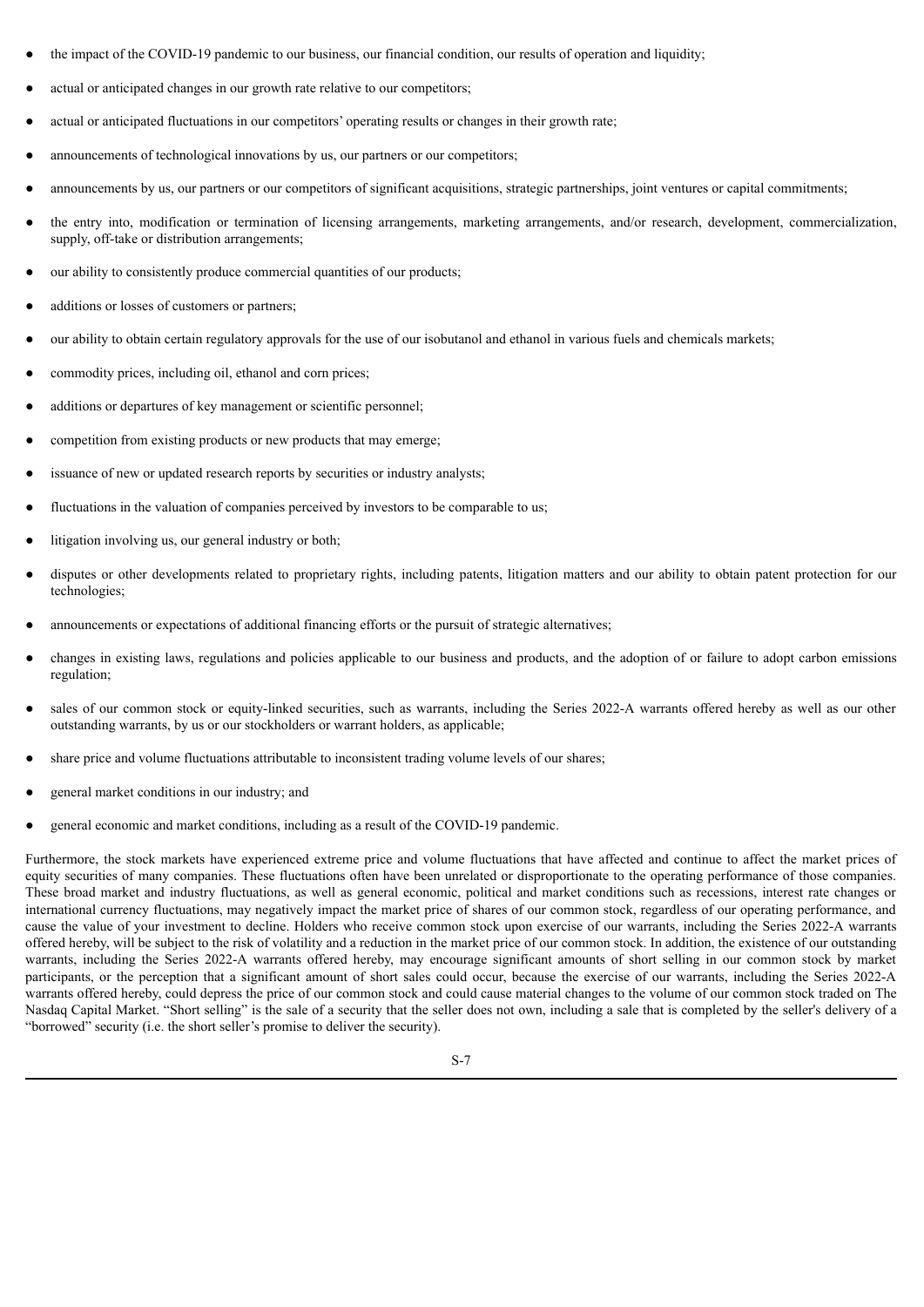Additionally, in the past, companies that have experienced volatility in the market price of their stock have been subject to securities class action litigation or other derivative shareholder lawsuits. We may be the target of this type of litigation in the future. Securities litigation against us could result in substantial costs and divert our management's attention from other business concerns, which could seriously harm our business regardless of the outcome.

The price of our common stock could also be affected by possible sales of common stock by investors who view our warrants, including the Series 2022-A warrants offered hereby, as a more attractive means of equity participation in us and by hedging or engaging in arbitrage activity involving our common stock. The hedging or arbitrage could, in turn, affect the trading prices of our warrants, including the Series 2022-A warrants offered hereby, if any trading market becomes established, or any common stock that holders receive upon exercise of such warrants, including the Series 2022-A warrants offered hereby.

Sales of a substantial number of shares of our common stock or securities linked to our common stock, such as our warrants, including the Series 2022-A warrants offered hereby (should an established market for such securities then exist), in the public market could occur at any time. These sales, or the perception in the market that such sales may occur, could reduce the market price of our common stock.

In addition, certain holders of our outstanding common stock (including shares of our common stock issuable upon the exercise of certain outstanding warrants) have rights, subject to certain conditions, to require us to file registration statements covering their shares and to include their shares in registration statements that we may file for ourselves or other stockholders, though such registration rights do not apply to this offering.

Furthermore, the stock markets have experienced extreme price and volume fluctuations that have affected and continue to affect the market prices of equity securities of many companies. These fluctuations often have been unrelated or disproportionate to the operating performance of those companies. These broad market and industry fluctuations, as well as general economic, political and market conditions such as recessions, interest rate changes or international currency fluctuations, may negatively impact the market price of shares of our common stock, regardless of our operating performance, and cause the value of your investment to decline.

#### *The estimates and assumptions on which our financial projections are based may prove to be inaccurate.*

Our financial projections, including any projected investment returns on projects, sales or earnings guidance or outlook that we may provide from time to time, are dependent on estimates and assumptions related to, among other things, industry growth, product and plant development, estimated capital expenses for growth development projects, market share projections, product pricing and sale, customer interest in our products, availability of government incentives, tax rates, accruals for estimated liabilities, and our ability to raise sufficient funds or generate sufficient cash flow to continue operations and/or expand our production capabilities. Our financial projections are based on historical experience and on various other estimates and assumptions that we believe to be reasonable under the circumstances and at the time they are made, and our actual results may differ materially from our financial projections.

# The terms of the agreements governing our indebtedness, including the 2021 Bonds (as defined below), may restrict our ability to engage in certain *transactions.*

The terms of the agreements governing our indebtedness, including the indenture governing the Solid Waste Facility Revenue Bonds (Gevo NW Iowa RNG, LLC Renewable Natural Gas Project), Series 2021 (Green Bonds) (the "2021 Bonds") issued by the Iowa Finance Authority in a public offering for the benefit of Gevo NW Iowa RNG, LLC, may prohibit us from engaging in certain actions, including disposing of certain assets, granting or otherwise allowing the imposition of a lien against certain assets, incurring certain kinds of additional indebtedness, acquiring or merging with other entities, or making dividends and other restricted payments unless we receive the prior approval of the requisite holders of such indebtedness. If we are unable to obtain such approval, we could be prohibited from engaging in transactions which could be beneficial to our business and our stockholders or could be forced to repay such indebtedness in full.

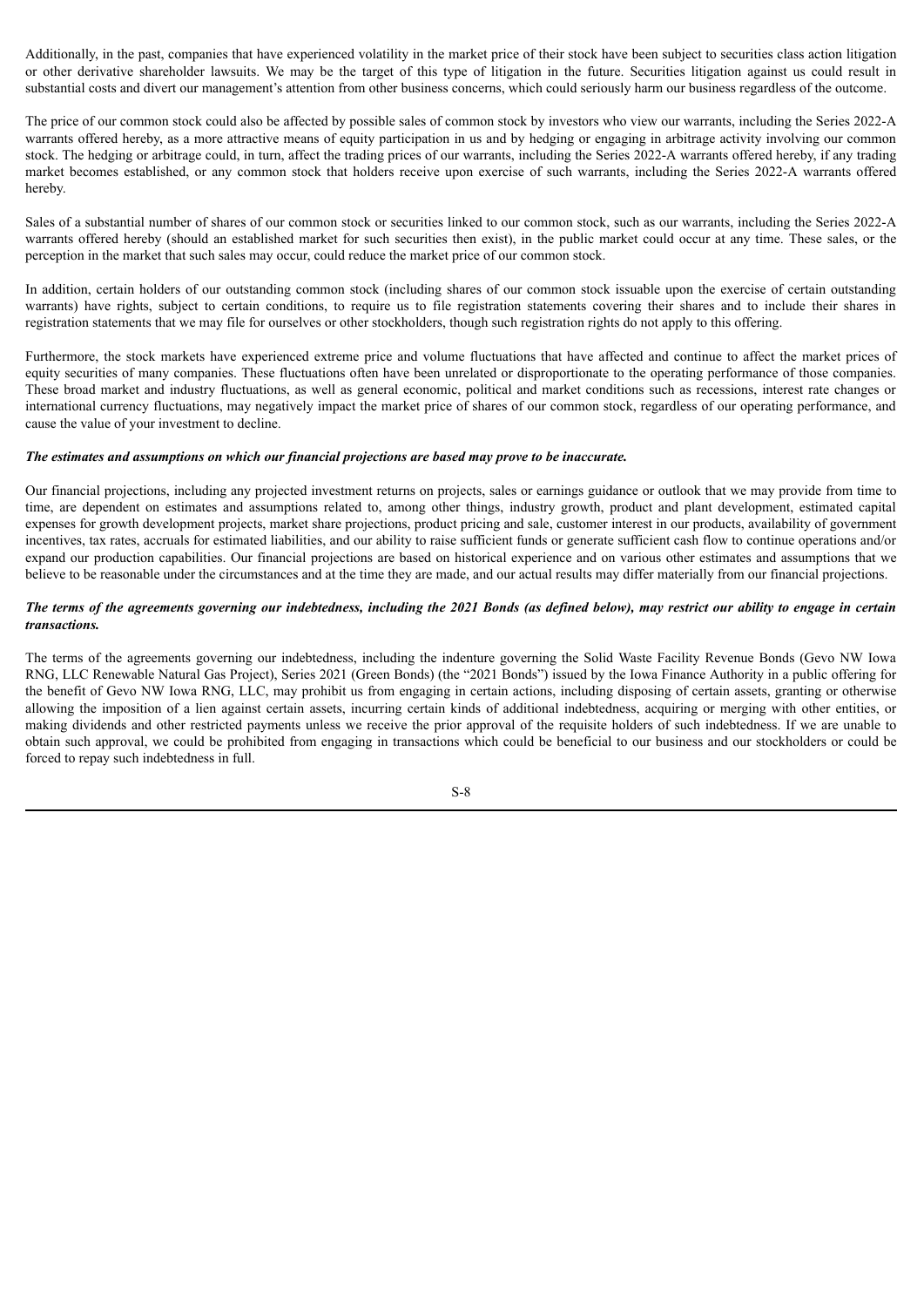# The exercise prices of our warrants, including the Series 2022-A warrants offered hereby, can fluctuate under certain circumstances which, if *triggered, can result in potentially material further dilution to our stockholders.*

The number of shares of common stock for which our warrants, including the Series 2022-A warrants offered hereby, are exercisable may be adjusted in the event that we undertake certain stock dividends, splits, combinations, or distributions.

# *Raising additional capital may cause dilution to our existing stockholders or restrict our operations.*

We may seek additional capital through a combination of public and private equity offerings, debt financings, strategic partnerships and licensing arrangements. To the extent that we raise additional capital through the sale or issuance of equity, warrants or convertible debt securities, the ownership interest of our existing shareholders will be diluted, and the terms of such securities may include liquidation or other preferences that adversely affect your rights as a stockholder. If we raise capital through debt financing, it may involve agreements that include covenants further limiting or restricting our ability to take certain actions, such as incurring additional debt, making capital expenditures or declaring dividends. If we are unable to raise additional funds when needed, we may be required to delay, limit, reduce or terminate our development and commercialization efforts.

#### The issuance of share-based payment awards under our stock incentive plan may cause dilution to our existing stockholders and may affect the market *price of our common stock.*

We have used, and in the future we may continue to use, stock options, stock grants and other equity-based incentives, either pursuant to the 2010 Plan, or outside of the 2010 Plan, to provide motivation and compensation to our directors, officers, employees and key independent consultants. The award of any such incentives will result in an immediate and potentially substantial dilution to our existing shareholders and could result in a decline in the value of our stock price.

As of March 31, 2022, there were 4,565,753 shares subject to outstanding options that are or will become eligible for sale in the public market to the extent permitted by any applicable vesting requirements and Rules 144 and 701 under the Securities Act. The exercise of these options and the sale of the underlying shares of common stock and the sale of stock issued pursuant to stock grants may have an adverse effect upon the price of our common stock, which in turn may have an adverse effect upon the trading price of our warrants, including the Series 2022-A warrants offered hereby.

As of March 31, 2022, there were 7,700,359 shares of common stock available for future grant under our 2010 Plan and 190 shares of common stock reserved for issuance under our ESPP. These shares can be freely sold in the public market upon issuance and once vested.

#### We do not anticipate paying cash dividends, and accordingly, stockholders must rely on stock appreciation for any return on their investment.

We have never paid cash dividends on our common stock and we do not expect to pay cash dividends on our common stock at any time in the foreseeable future. The future payment of dividends directly depends upon our future earnings, capital requirements, financial requirements and other factors that our board of directors will consider. As a result, only appreciation of the price of our common stock, which may never occur, will provide a return to stockholders. Investors seeking cash dividends should not invest in our common stock.

# If securities or industry analysts do not publish research or reports about our business, or publish negative reports about our business, our stock price and trading volume could decline. The trading market for our common stock will be influenced by the research and reports that securities or industry *analysts publish about us or our business.*

We do not have any control over securities or industry analysts. If one or more of the analysts who cover us downgrade our common stock or change their opinion of our common stock, our common stock price would likely decline which in turn would likely cause a decline in the value of our warrants, including the Series 2022-A warrants offered hereby. If one or more of these analysts cease coverage of us or fail to regularly publish reports on us, we could lose visibility in the financial markets, which could cause our common stock price and the price of our warrants, including the Series 2022-A warrants offered hereby, to decline or the trading volume of our common stock to decline.

#### S-9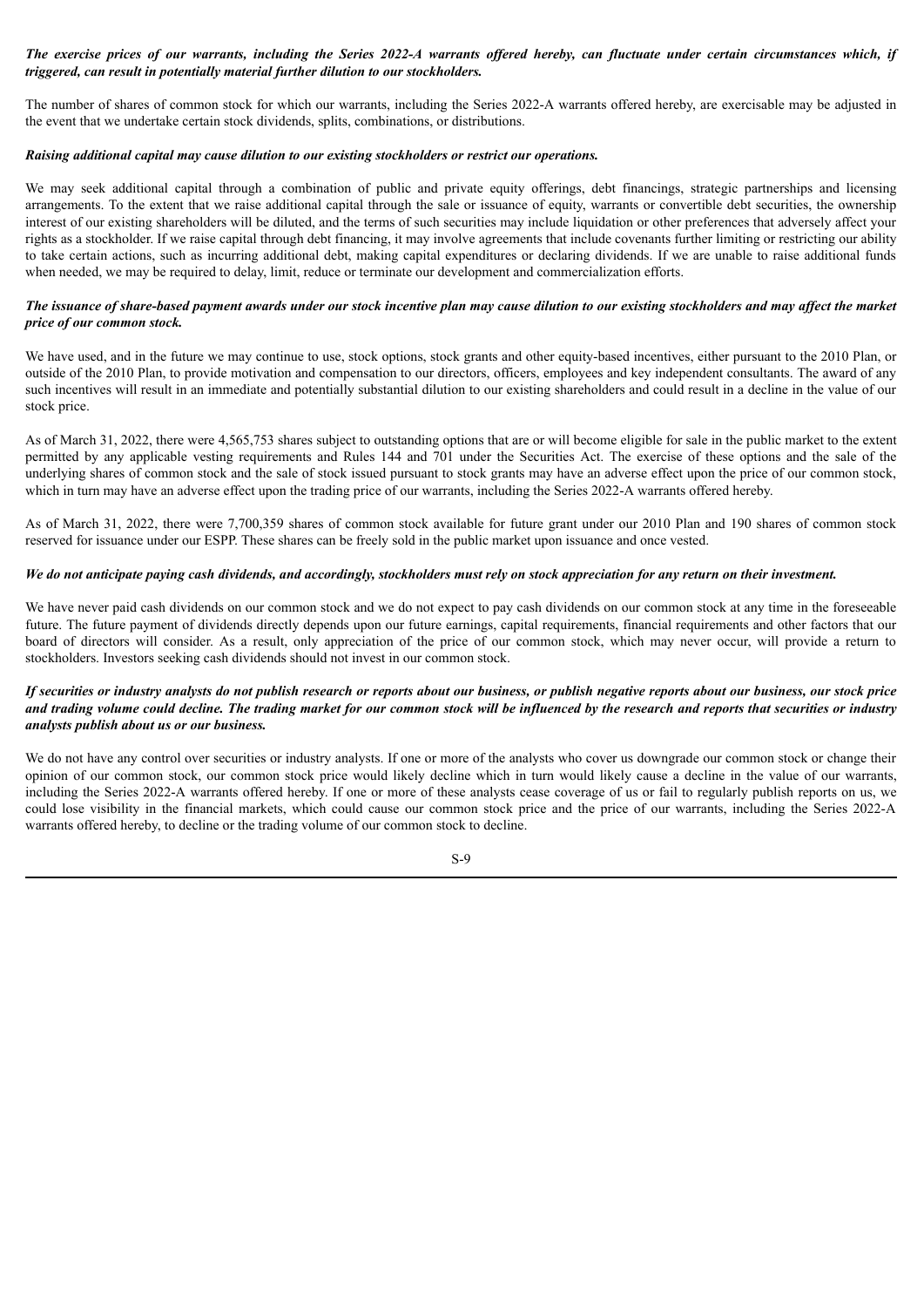# We are subject to anti-takeover provisions in our amended and restated certificate of incorporation, our amended and restated bylaws and under Delaware law that could delay or prevent an acquisition of the Company, even if the acquisition would be beneficial to our stockholders.

Provisions in our amended and restated certificate of incorporation and our amended and restated bylaws may delay or prevent an acquisition of the Company. Among other things, our amended and restated certificate of incorporation and amended and restated bylaws provide for a board of directors that is divided into three classes with staggered three-year terms, provide that all stockholder action must be effected at a duly called meeting of the stockholders and not by a consent in writing, and further provide that only our board of directors may call a special meeting of the stockholders. These provisions may also frustrate or prevent any attempts by our stockholders to replace or remove our current management by making it more difficult for stockholders to replace members of our board of directors, who are responsible for appointing the members of our management team. Furthermore, because we are incorporated in Delaware, we are governed by the provisions of Section 203 of the Delaware General Corporation Law (the "DGCL"), which prohibits, with some exceptions, stockholders owning in excess of 15% of our outstanding voting stock from merging or combining with us. Finally, our charter documents establish advance notice requirements for nominations for election to our board of directors and for proposing matters that can be acted upon at stockholder meetings. Although we believe these provisions together provide an opportunity to receive higher bids by requiring potential acquirers to negotiate with our board of directors, they would apply even if an offer to acquire the Company may be considered beneficial by some stockholders.

# Our Amended and Restated Certificate of Incorporation provides that, unless we consent in writing to the selection of an alternative forum, the Court of Chancery of the State of Delaware will be the sole and exclusive forum for substantially all disputes between us and our stockholders, which could limit our stockholders' ability to obtain a favorable judicial forum for disputes with us or our directors, officers, or employees.

Our Amended and Restated Certificate of Incorporation provides that the Court of Chancery of the State of Delaware shall, unless we consent in writing to the selection of an alternative forum, be the sole and exclusive forum for (i) any derivative action or proceeding brought on behalf of the Company, (ii) any action asserting a claim of breach of a fiduciary duty owed by any director, officer or other employee of the Company to the Company or its stockholders, (iii) any action asserting a claim arising pursuant to any provision of the Delaware General Corporation Law, or (iv) any action asserting a claim governed by the internal affairs doctrine, in each case subject to said Court of Chancery having personal jurisdiction over the indispensable parties named as defendants therein.

The exclusive forum provision may limit a stockholder's ability to bring a claim in a judicial forum that it finds favorable for disputes with us or our directors, officers, employees or agents, which may discourage such lawsuits against us and our directors, officers, employees and agents. Stockholders who do bring a claim in the Court of Chancery could face additional litigation costs in pursuing any such claim, particularly if they do not reside in or near the State of Delaware. The Court of Chancery may also reach different judgments or results than would other courts, including courts where a stockholder considering an action may be located or would otherwise choose to bring the action, and such judgments or results may be more favorable to us than to our stockholders. Alternatively, if a court were to find the choice of forum provision contained in our certificate of incorporation to be inapplicable or unenforceable in an action, we may incur additional costs associated with resolving such action in other jurisdictions, which could adversely affect our business and financial condition. Notwithstanding the foregoing, the exclusive forum provision shall not preclude or contract the scope of exclusive federal or concurrent jurisdiction for actions brought under the Exchange Act or the Securities Act, or the respective rules and regulations promulgated thereunder.

Any person or entity purchasing or otherwise acquiring any interest in any of our securities shall be deemed to have notice of and consented to these provisions. This exclusive forum provision may limit a stockholder's ability to bring a claim in a judicial forum of its choosing for disputes with us or our directors, officers or other employees, which may discourage lawsuits against us and our directors, officers and other employees.

If a court were to find the exclusive forum provision contained in our Amended and Restated Certificate of Incorporation to be inapplicable or unenforceable in an action, we may incur additional costs associated with resolving such action in other jurisdictions, which could harm our business, results of operations, and financial condition. Even if we are successful in defending against these claims, litigation could result in substantial costs and be a distraction to management and other employees.

S-10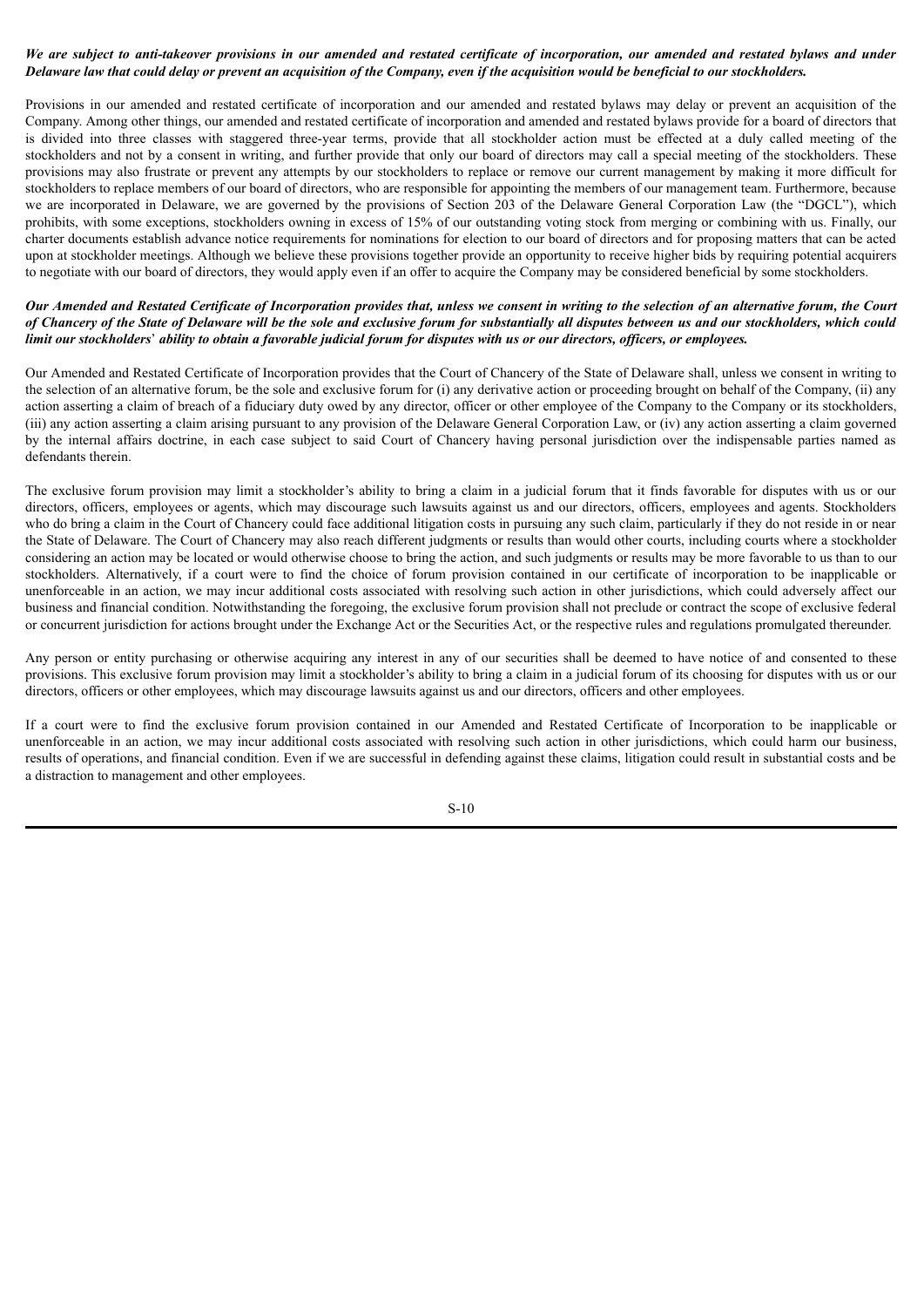# **USE OF PROCEEDS**

<span id="page-17-0"></span>We estimate that our net proceeds from this offering will be approximately \$139.2 million, assuming no exercise of any Series 2022-A warrants issued in this offering, after deducting the placement agent's fees, advisory fees and estimated offering expenses payable by us.

If all of the Series 2022-A warrants sold in this offering were to be exercised in cash at an exercise price of \$4.37 per share, we would receive additional net proceeds of approximately \$145.7 million. We cannot predict when or if these Series 2022-A warrants will be exercised. It is possible that the Series 2022-A warrants may expire and may never be exercised.

We intend to use the net proceeds received from this offering to fund capital projects, working capital and for general corporate purposes. As of the date of this prospectus supplement, we cannot specify with certainty all of the particular uses of the proceeds from this offering. Accordingly, we will retain broad discretion over the use of such proceeds.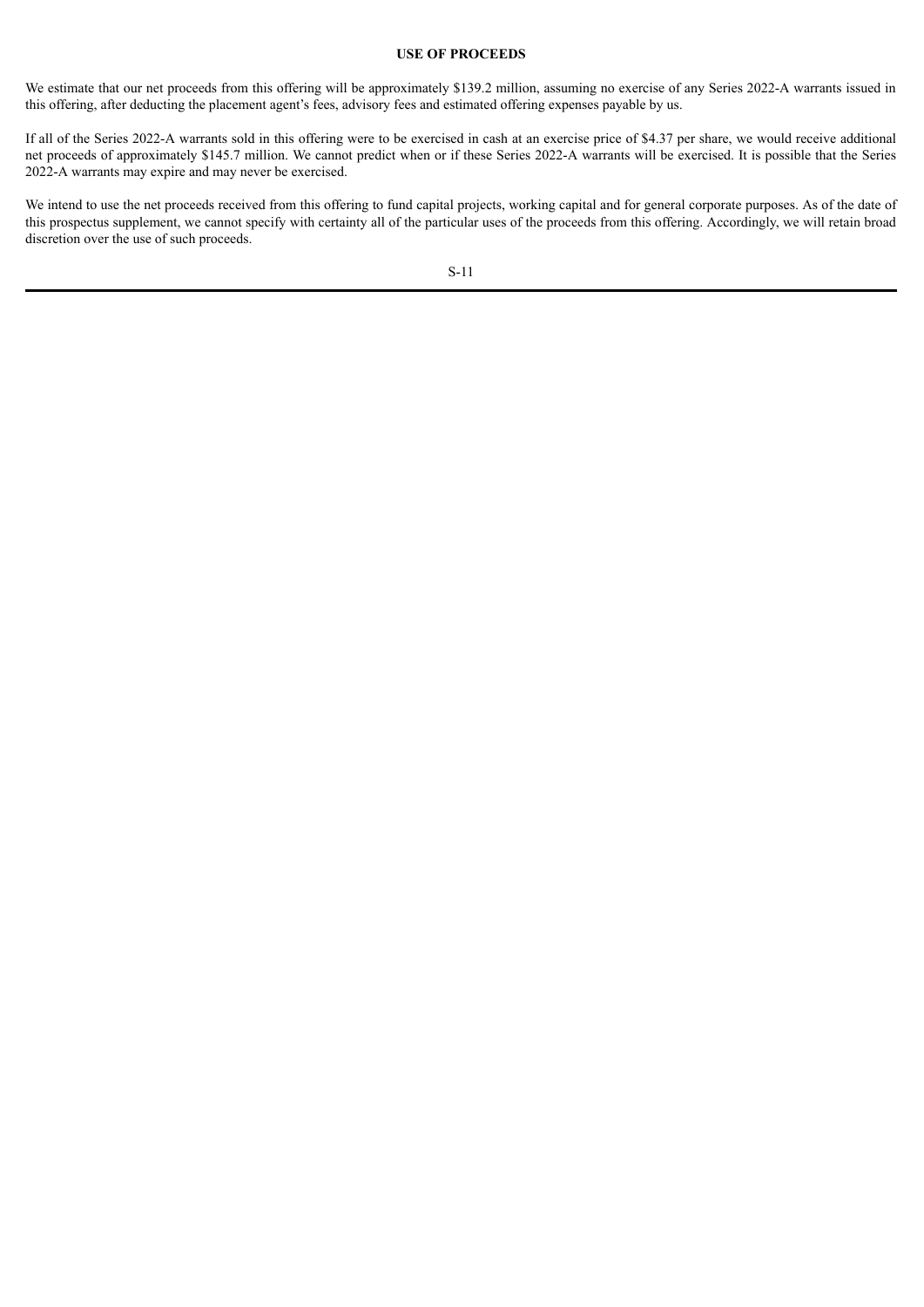# **CAPITALIZATION**

<span id="page-18-0"></span>The following table sets forth our cash, cash equivalents, restricted cash and marketable securities and our capitalization as of March 31, 2022 on:

- an actual basis; and
- an as adjusted basis to give effect to the sale by us of 33,333,336 shares of common stock and accompanying Series 2022-A warrants to purchase 33,333,336 shares of common stock in this offering at a public offering price of \$4.50 per share and accompanying Series 2022-A warrant (assuming no exercise of any Series 2022-A warrants offered hereby), after deducting the placement agent's fees, advisory fees and estimated offering expenses.

You should read this information in conjunction with the information contained elsewhere in this prospectus supplement and the accompanying prospectus, including "Use of Proceeds," and the section entitled "Management's Discussion and Analysis of Financial Condition and Results of Operations" and our unaudited [consolidated](http://www.sec.gov/Archives/edgar/data/1392380/000162828022013324/gevo-20220331.htm) financial statements and the related notes thereto, each included in our Quarterly Report on Form 10-Q for the quarterly period ended March 31, 2022, which is incorporated by reference herein, and the other financial information contained, or incorporated by reference, in this prospectus supplement and the accompanying prospectus.

|                                                                                                                                                                              | As of March 31, 2022 |            |                    |            |  |  |
|------------------------------------------------------------------------------------------------------------------------------------------------------------------------------|----------------------|------------|--------------------|------------|--|--|
| (in thousands of dollars, except share and per share information)                                                                                                            |                      | Actual     | <b>As Adjusted</b> |            |  |  |
|                                                                                                                                                                              | (unaudited)          |            |                    |            |  |  |
| Cash, cash equivalents, restricted cash and marketable securities                                                                                                            |                      | 429,617    |                    | 568,767    |  |  |
| Debt:                                                                                                                                                                        |                      |            |                    |            |  |  |
| 2021 Bonds payable (long-term)                                                                                                                                               |                      | 66,669     |                    | 66,669     |  |  |
| Finance lease liabilities                                                                                                                                                    |                      | 21,432     |                    | 21,432     |  |  |
| Loans payable - other                                                                                                                                                        |                      | 365        |                    | 365        |  |  |
| Other long-term liabilities                                                                                                                                                  |                      | 95         |                    | 95         |  |  |
| Stockholders' equity:                                                                                                                                                        |                      |            |                    |            |  |  |
| Common stock, \$0.01 par value per share; 500,000,000 shares authorized; 201,752,722<br>shares issued and outstanding, actual; 235,086,058 shares issued and outstanding, as |                      |            |                    |            |  |  |
| adjusted                                                                                                                                                                     |                      | 2,019      |                    | 2,352      |  |  |
| Additional paid-in capital                                                                                                                                                   |                      | 1,107,051  |                    | 1,245,868  |  |  |
| Accumulated other comprehensive loss                                                                                                                                         |                      | (1,587)    |                    | (1,587)    |  |  |
| Accumulated deficit                                                                                                                                                          |                      | (573, 048) |                    | (573, 048) |  |  |
| Total stockholders' equity                                                                                                                                                   |                      | 534,435    | S                  | 673,585    |  |  |
| Total capitalization                                                                                                                                                         |                      | 875,491    |                    | 1,153,791  |  |  |

The number of shares of our common stock outstanding shown in the foregoing table and calculations excludes:

- 4,565,753 shares of our common stock issuable upon exercise of outstanding options at a weighted-average exercise price of \$5.12 per share;
- 67,739 shares of our common stock potentially issuable upon the vesting and exercise of outstanding stock appreciation rights at a weighted-average price of \$10.23 per share;
- 85,931 shares of our common stock issuable upon exercise of outstanding warrants at a weighted-average exercise price of \$0.60 per share;
- 7,700,359 shares of common stock available for future grant under our 2010 Plan; and
- 190 shares of common stock available for issuance pursuant to our ESPP; and
- 33,333,336 shares of common stock issuable upon the exercise of the Series 2022-A warrants offered hereby.

$$
S-12
$$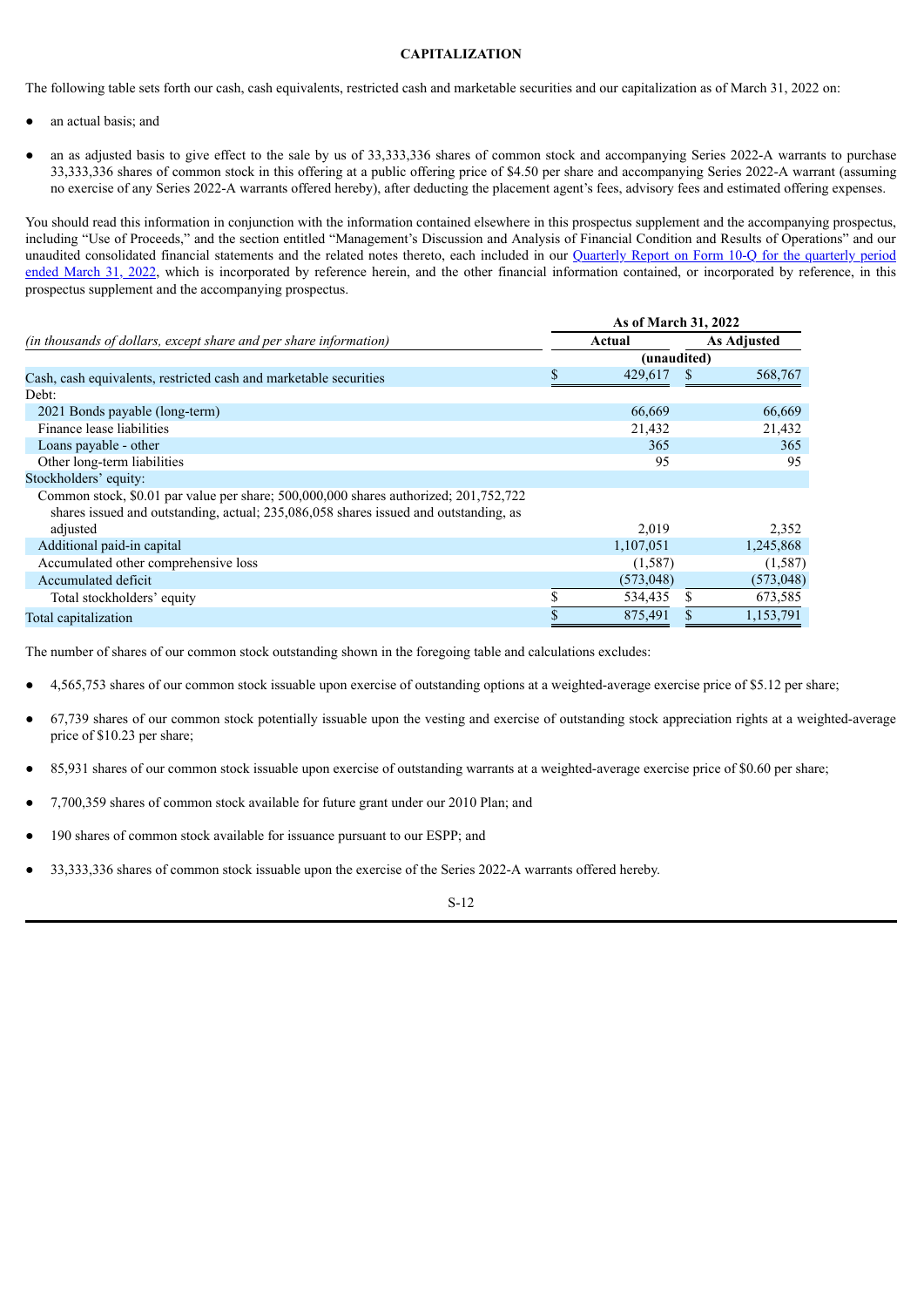# **DILUTION**

<span id="page-19-0"></span>If you purchase securities in this offering, your ownership interest will be immediately diluted. Dilution represents the difference between the amount per share paid by purchasers in this offering and the as adjusted net tangible book value per share of our common stock immediately after this offering. Historical net tangible book value per share is equal to our total tangible assets, less total liabilities, divided by the number of outstanding shares of our common stock. As of March 31, 2022, our historical net tangible book value was approximately \$520.4 million, or \$2.58 per share of our common stock, based upon 201,752,722 shares of our common stock outstanding as of March 31, 2022.

After giving effect to the sale by us of 33,333,336 shares of common stock and accompanying Series 2022-A warrants to purchase 33,333,336 shares of common stock in this offering at a public offering price of \$4.50 per share and accompanying Series 2022-A warrant (assuming no exercise of any Series 2022-A warrants offered hereby) and after deducting commissions and estimated aggregate offering expenses payable by us, our as adjusted net tangible book value as of March 31, 2022 would have been approximately \$659.9 million, or \$2.81 per share of our common stock. This represents an immediate increase in net tangible book value of \$0.23 per share to our existing stockholders and an immediate dilution of \$1.69 per share to investors in this offering.

The following table illustrates this per share dilution to new investors (assuming no exercise of any Series 2022-A warrants offered hereby):

| Public offering price per share and accompanying Series 2022-A warrant             |      | 4.50 |
|------------------------------------------------------------------------------------|------|------|
| Historical net tangible book value per share as of March 31, 2022                  | 2.58 |      |
| Increase in net tangible book value per share attributable to this offering        | 0.23 |      |
| As adjusted net tangible book value per share after giving effect to this offering |      | 2.81 |
| Dilution per share to investors in this offering                                   |      | . 69 |

The number of shares of common stock to be outstanding immediately after this offering as set forth above is based on 201,752,722 shares outstanding as of March 31, 2022, and excludes:

- 4,565,753 shares of our common stock issuable upon exercise of outstanding options at a weighted-average exercise price of \$5.12 per share;
- 67,739 shares of our common stock potentially issuable upon the vesting and exercise of outstanding stock appreciation rights at a weighted-average price of \$10.23 per share;
- 85,931 shares of our common stock issuable upon exercise of outstanding warrants at a weighted-average exercise price of \$0.60 per share;
- 7,700,359 shares of common stock available for future grant under our 2010 Plan; and
- 190 shares of common stock available for issuance pursuant to our ESPP; and
- 33,333,336 shares of common stock issuable upon the exercise of the Series 2022-A warrants offered hereby.

To the extent that any of these outstanding options or stock appreciation rights are exercised, or we issue additional shares under equity incentive plans or employee stock purchase plans, there may be further dilution to new investors. In addition, we may choose to raise additional capital due to market conditions or strategic considerations even if we believe we have sufficient funds for our current or future operating plans. To the extent that additional capital is raised through the sale of equity or convertible debt securities, the issuance of these securities could result in further dilution to our stockholders.

S-13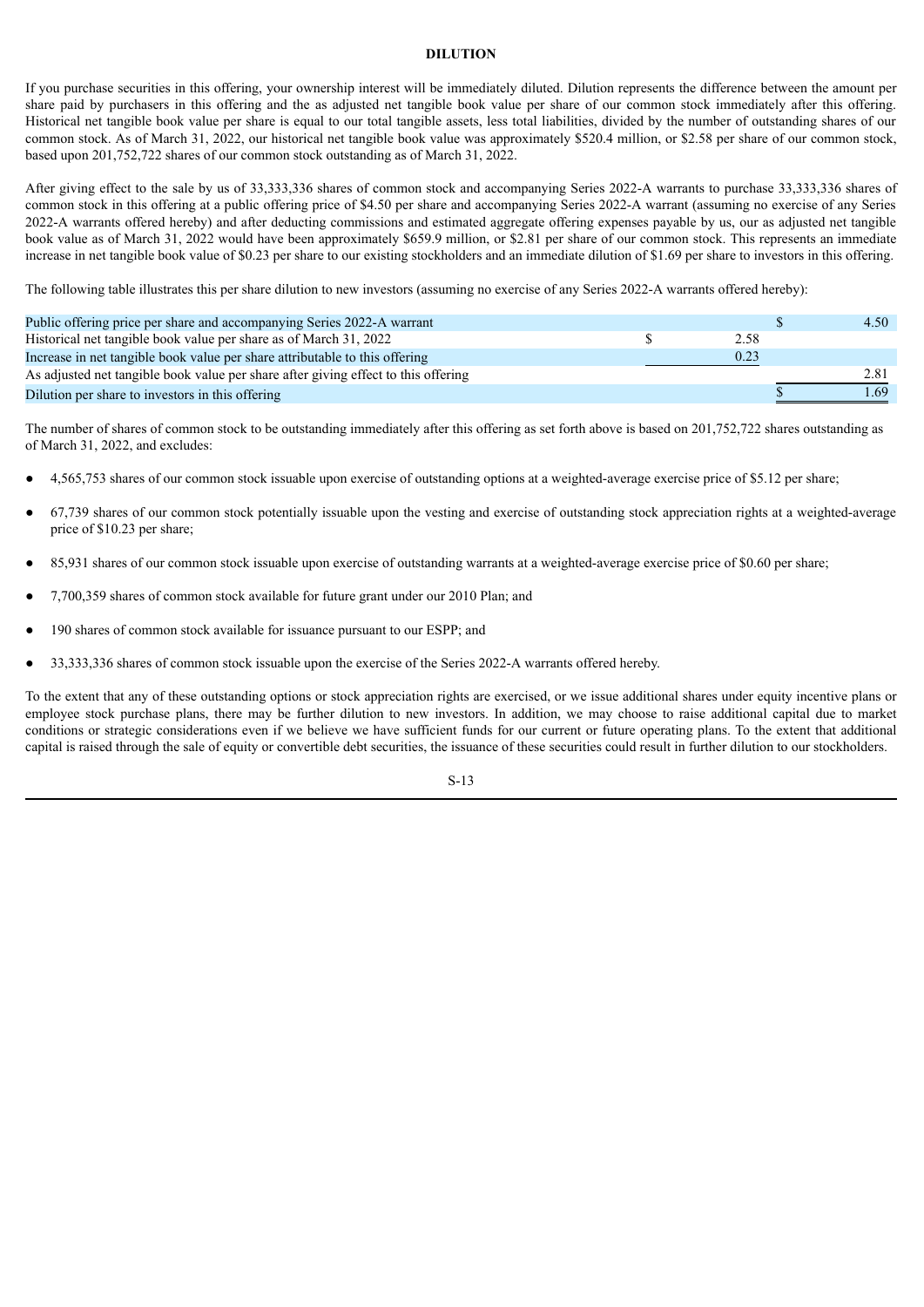# **DIVIDEND POLICY**

<span id="page-20-0"></span>We have never declared or paid any cash dividends on our capital stock. We currently intend to retain any future earnings and do not expect to pay any dividends in the foreseeable future. Any future determination to declare cash dividends will be made at the discretion of our board of directors, subject to applicable laws, and will depend on a number of factors, including our financial condition, results of operations, capital requirements, contractual restrictions, such as the terms of the agreements governing our indebtedness, general business conditions, and other factors that our board of directors may deem relevant. In addition, the terms of the agreements governing our indebtedness place certain limitations on the amount of cash dividends we can pay, even if no amounts are currently outstanding.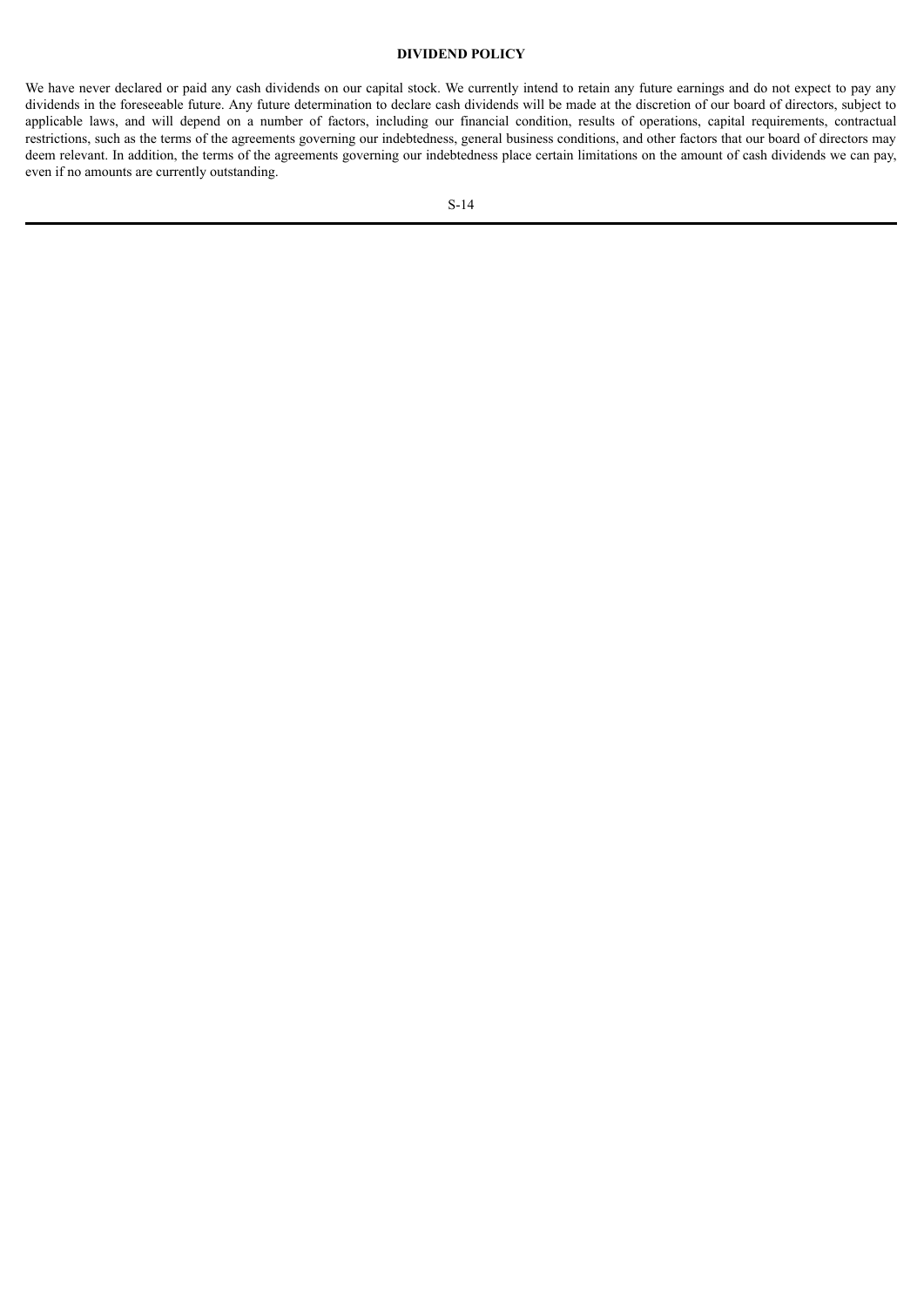# **DESCRIPTION OF COMMON STOCK**

<span id="page-21-0"></span>Our authorized capital stock consists of 500,000,000 shares of common stock, par value \$0.01 per share, and 10,000,000 shares of preferred stock, par value \$0.01 per share, issuable in one or more series designated by our board of directors. As of June 3, 2022, there were 201,692,881 shares of common stock and no shares of preferred stock outstanding.

The material terms and provisions of our common stock and each other class of our securities which may qualify or limit the rights and privileges of our common stock are described in **Exhibit 4.3** to our Annual Report on Form 10-K for the year ended [December](http://www.sec.gov/Archives/edgar/data/1392380/000143774922004346/ex_337696.htm) 31, 2021, which is incorporated by reference herein.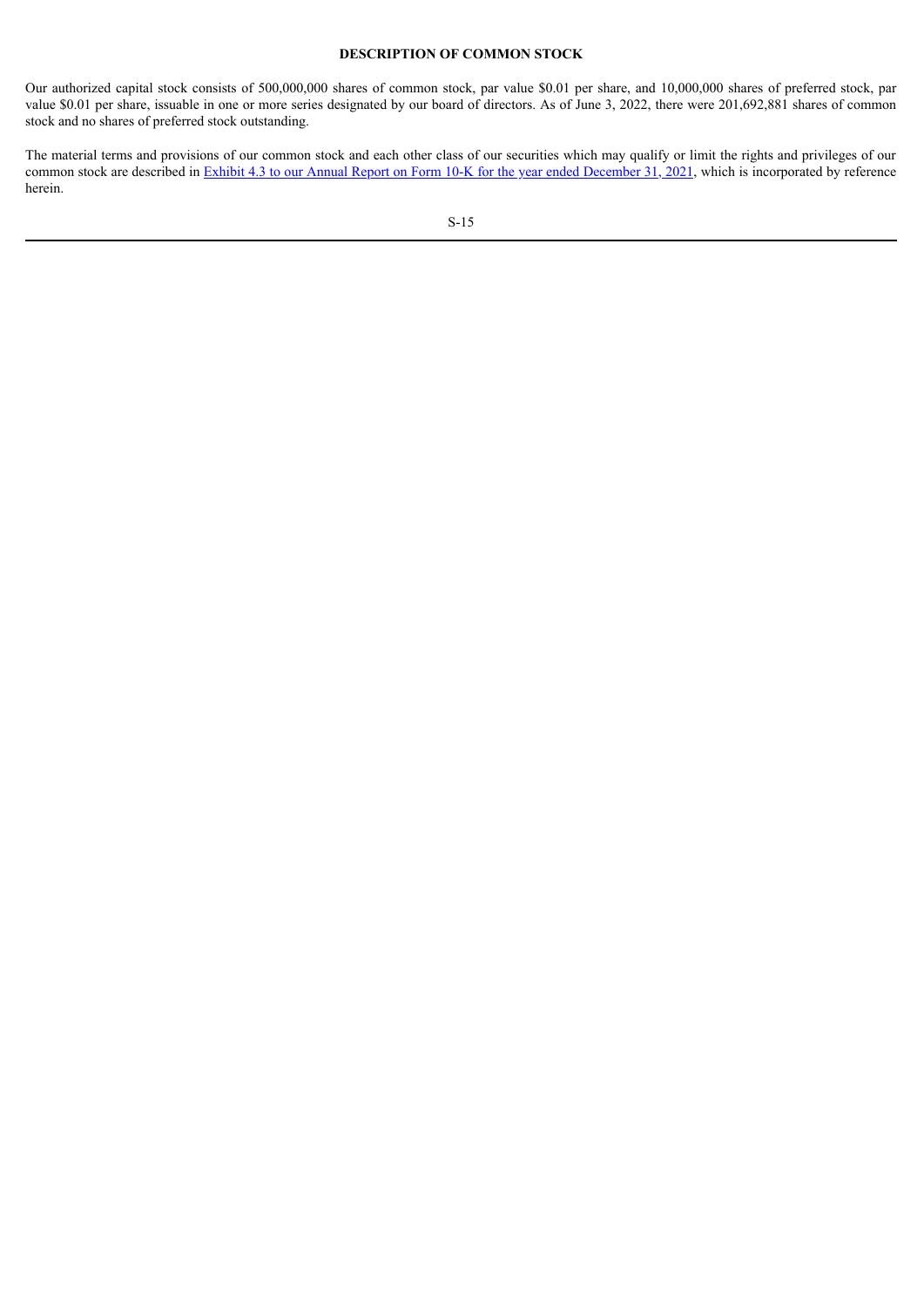#### **DESCRIPTION OF WARRANTS**

#### <span id="page-22-0"></span>**Series 2022-A Warrants**

The following description of the Series 2022-A warrants is a summary, is not complete and is subject to, and qualified in its entirety by, the provisions of the Series 2022-A warrants, the form of which is filed as an exhibit to the registration statement of which this prospectus forms a part. It summarizes only those aspects of the Series 2022-A warrants that we believe will be most important to your decision to invest in the Series 2022-A warrants. You should keep in mind, however, that it is the terms in the Series 2022-A warrants, and not this summary, which define your rights as a holder of the Series 2022-A warrants. There may be other provisions in the Series 2022-A warrants that are also important to you. You should read the form of the Series 2022-A warrants for a full description of the terms of the Series 2022-A warrants.

#### *Duration and Exercise Price*

Each full Series 2022-A warrant entitles the holder thereof to purchase one share of our common stock at an exercise price equal to \$4.37 per share. The Series 2022-A warrants will be exercisable during the period commencing on the date of issuance and will expire on the five-year anniversary of the date of issuance. The Series 2022-A warrants will be issued in certificated form.

#### *Exercisability*

The Series 2022-A warrants may be exercised by delivering to the Company a duly-executed notice of election to exercise the Series 2022-A warrant and delivering to the Company cash payment of the exercise price. Upon delivery of the written notice of election to exercise the Series 2022-A warrant and cash payment of the exercise price, on and subject to the terms and conditions of the Series 2022-A warrants, we will deliver or cause to be delivered to such holder, the number of whole shares of common stock to which the holder is entitled, which shares shall be delivered in book-entry form. If a Series 2022-A warrant is exercised for fewer than all of the shares of common stock for which such Series 2022-A warrant may be exercised, then upon request of the holder and surrender of such Series 2022-A warrant, we shall issue a new Series 2022-A warrant exercisable for the remaining number of shares of common stock.

A holder (together with its affiliates) may not exercise any portion of the Series 2022-A warrants to the extent that the holder (together with its affiliates) would beneficially own more than 4.99% (or, at the election of the holder prior to the date of issuance, 9.99%) of our outstanding common stock after exercise. The holder may increase or decrease this beneficial ownership limitation to any other percentage not in excess of 9.99%, upon notice to us, provided that, in the case of an increase of such beneficial ownership limitation, such notice shall not be effective until 61 days following notice to us.

#### *Cashless Exercise*

If, and only if, a registration statement relating to the issuance of the shares underlying the Series 2022-A warrants is not then effective or the prospectus therein is not available for use, a holder of Series 2022-A warrants may exercise the Series 2022-A warrants on a cashless basis, where the holder receives the net value of the Series 2022-A warrants in shares of common stock pursuant to the formula set forth in the Series 2022-A warrants. However, if an effective registration statement and the prospectus is available for the issuance of the shares underlying the Series 2022-A warrants, a holder may only exercise the Series 2022-A warrants through a cash exercise. Shares issued pursuant to a cashless exercise would be issued pursuant to Section 3(a)(9) of the Securities Act and the shares of common stock issued upon such cashless exercise would take on the registered characteristics of the Series 2022-A warrants being exercised.

# *Failure to Timely Deliver Shares of Common Stock*

If we fail to timely deliver shares of common stock pursuant to any exercise of the Series 2022-A warrants, and such exercising holder elects or is required to purchase shares of common stock (in an open market transaction or otherwise) to deliver in satisfaction of a sale by such holder of all or a portion of the shares of common stock for which such Series 2022-A warrant was exercised, then we will be required to deliver an amount in cash by which holder's purchase price, including commissions, exceeds the number of shares of common stock to be delivered multiplied by the price at which the sell order was executed and, at option of holder, reinstate the portion of warrant for the exercise that was not honored or deliver the number of shares of common stock.

S-16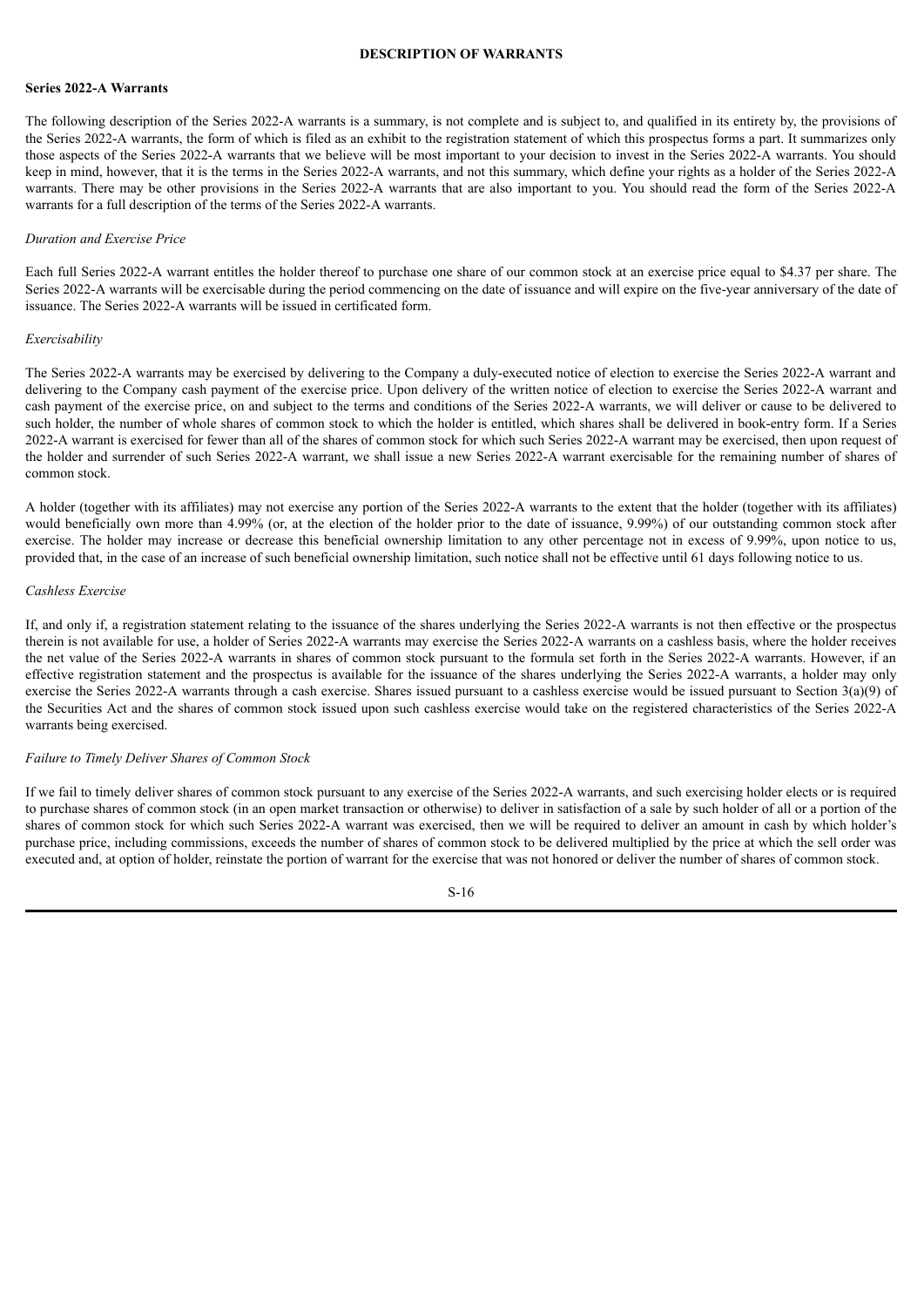# *Fundamental Transaction*

If, at any time while the Series 2022-A warrants are outstanding, we directly or indirectly, in one or more related transactions, enter into a fundamental transaction, which includes any merger with or into another entity, sale of all or substantially all of our assets, tender offer or exchange offer, or reclassification of our common stock as further described in the Series 2022-A warrants, then each holder shall become entitled to receive the same amount and kind of securities, cash or property as such holder would have been entitled to receive upon the occurrence of such fundamental transaction if the holder had been, immediately prior to such fundamental transaction, the holder of the number of shares of common stock then issuable upon exercise of such holder's Series 2022-A warrants. Any successor to us, surviving entity or the corporation purchasing or otherwise acquiring such assets shall assume the obligation to deliver to the holder such alternate consideration, and the other obligations, under the Series 2022-A warrants. In addition, upon a fundamental transaction, the holder will have the right to require us to repurchase its Series 2022-A warrant at its fair value using the Black Scholes option pricing formula in the Series 2022-A warrants; provided, however, that, if the fundamental transaction is not within our control, including not approved by our board of directors, then the holder shall only be entitled to receive the same type or form of consideration (and in the same proportion), at the Black Scholes value of the unexercised portion of the warrant, that is being offered and paid to the holders of our common stock in connection with the fundamental transaction.

#### *Certain Adjustments*

The exercise price and the number of shares purchasable upon exercise of the Series 2022-A warrants are subject to adjustment upon certain reclassifications, stock dividends and stock splits.

#### *Pro Rata Distributions*

If, at any time while the Series 2022-A warrants are outstanding, we declare or make any dividend or other distribution of our assets to holders of shares of our common stock, by way of return of capital or otherwise (including, without limitation, any distribution of cash, stock or other securities, property, or options, by way of a dividend, spin off, reclassification, corporate rearrangement, scheme of arrangement or other similar transaction) or we grant, issue or sell any options, convertible securities or rights to purchase stock, warrants, securities or other property pro rata to the record holders of any class of common stock (in each case, "Series 2022-A Distributed Property"), then each holder of a Series 2022-A warrant shall receive, with respect to the shares of common stock issuable upon exercise of such Series 2022-A warrant, the Series 2022-A Distributed Property that such holder would have been entitled to receive had the holder been the record holder of such number of shares of common stock issuable upon exercise of the warrant immediately prior to the record date for such Series 2022-A Distributed Property.

#### *Authorized and Unreserved Shares of Common Stock*

So long as any of the Series 2022-A warrants remain outstanding, we are required to maintain a number of authorized and unreserved shares of common stock equal to the number of shares of common stock issuable upon the exercise of all of the Series 2022-A warrants then outstanding.

#### *Fractional Shares*

No fractional shares will be issued upon exercise of the Series 2022-A warrants, but we will pay a cash adjustment or round up to the next whole share in connection with any fractional share.

#### *Rights as a Stockholder*

Except as set forth in the Series 2022-A warrants, the Series 2022-A warrants do not confer upon holders any voting or other rights as stockholders of the Company.

#### *Trading Market*

There is no established public trading market available for the Series 2022-A warrants on any national securities exchange or other nationally recognized trading system. In addition, we do not intend to apply to list the Series 2022-A warrants on any national securities exchange or other nationally recognized trading system, including the Nasdaq Capital Market.

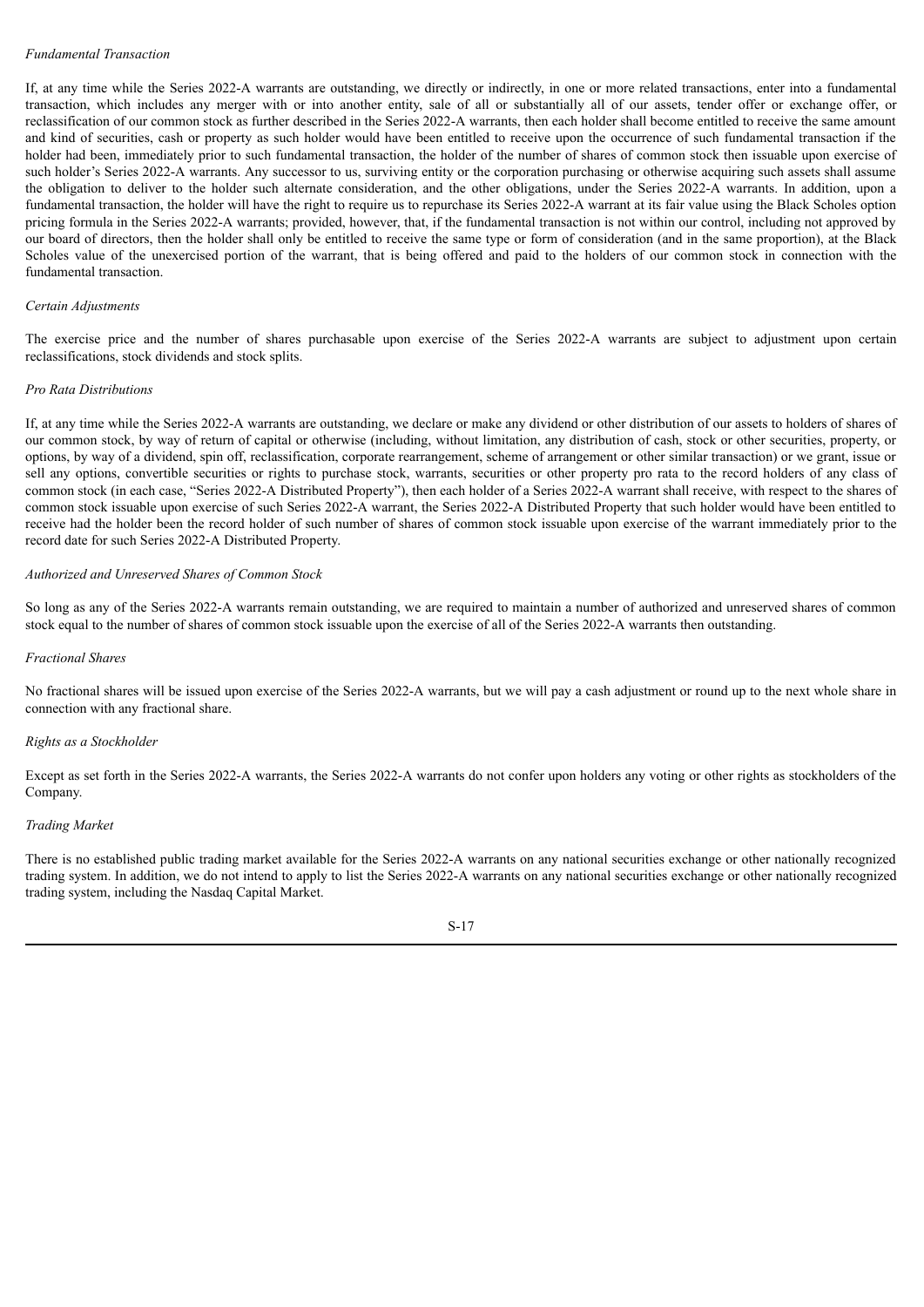## **CERTAIN MATERIAL U.S. FEDERAL INCOME TAX CONSEQUENCES**

<span id="page-24-0"></span>The following is a summary of the material U.S. federal income tax consequences arising from and relating to the acquisition, ownership and disposition of (i) shares of common stock ("shares of common stock"), (ii) warrants to purchase our common stock ("warrants") and (iii) shares of common stock received on the exercise of the warrants ("warrant shares").

## **Scope of this Summary**

This summary is for general information purposes only and does not purport to be a complete analysis or listing of all potential U.S. federal income tax consequences related to the acquisition, ownership and disposition of shares of common stock, warrants and warrant shares. Except as specifically set forth below, this summary does not discuss applicable tax reporting requirements. In addition, this summary does not take into account the individual facts and circumstances of any particular holder that may affect the U.S. federal income tax consequences to such holder.

# Accordingly, this summary is not intended to be, and should not be construed as, legal or tax advice with respect to any particular holder. Each holder should consult its own tax advisors regarding the U.S. federal, state and local, and non-U.S. tax consequences related to the acquisition, **ownership and disposition of shares of common stock, warrants and warrant shares.**

No legal opinion from U.S. legal counsel or ruling from the Internal Revenue Service (the "IRS") has been requested, or will be obtained, regarding the U.S. federal income tax consequences related to the acquisition, ownership and disposition of shares of common stock, warrants and warrant shares. This summary is not binding on the IRS, and the IRS is not precluded from taking a position that is different from, or contrary to, the positions taken in this summary.

# **Authorities**

This summary is based upon provisions of the Internal Revenue Code of 1986, as amended (the "Code"), regulations, rulings and judicial decisions as of the date hereof. Those authorities may be changed, perhaps retroactively, or be subject to differing interpretations, so as to result in U.S. federal tax considerations different from those summarized below.

#### **U.S. Holders**

As used in this summary, the term "U.S. Holder" means a beneficial owner of shares of common stock, warrants or warrant shares acquired pursuant to this prospectus that is, for U.S. federal income tax purposes:

- an individual who is a citizen or resident of the U.S.;
- a corporation (or other entity taxable as a corporation) organized under the laws of the U.S., any state thereof or the District of Columbia;
- an estate whose income is subject to U.S. federal income taxation regardless of its source; or
- a trust that (1) is subject to the primary supervision of a court within the U.S. and the control of one or more U.S. persons for all substantial decisions or (2) has a valid election in effect under applicable Treasury Regulations to be treated as a U.S. person.

#### **Non-U.S. Holders**

For purposes of this summary, a "Non-U.S. holder" means a beneficial owner of shares of common stock, warrants, or warrant shares acquired pursuant to this prospectus that is neither a U.S. Holder nor a partnership (or an entity or arrangement treated as a partnership for U.S. federal income tax purposes). A Non-U.S. Holder should review the discussion under the heading "Non-U.S. Holders" below for more information.

#### **Holders Subject to Special U.S. Federal Income Tax Rules**

This summary deals only with persons or entities who hold shares of common stock, warrants or warrant shares as a capital asset within the meaning of Section 1221 of the Code (generally, property held for investment purposes). This summary does not address all aspects of U.S. federal income taxation that may be applicable to holders in light of their particular circumstances or to holders subject to special treatment under U.S. federal income tax law, such as: banks, insurance companies, and other financial institutions; dealers or traders in securities, commodities or foreign currencies; regulated investment companies; U.S. expatriates or former long-term residents of the U.S.; persons required for U.S. federal income tax purposes to conform the timing of income accruals to their financial statements under Section 451(b) of the Code; persons holding shares of common stock, warrants or warrant shares as part of a straddle, appreciated financial position, synthetic security, hedge, conversion transaction or other integrated investment; persons holding shares of common stock, warrants or warrant shares as a result of a constructive sale; real estate investment trusts; U.S. Holders that have a "functional currency" other than the U.S. dollar; holders that acquired shares of common stock, warrants, or warrant shares in connection with the exercise of employee stock options or otherwise as consideration for services; or holders that are "controlled foreign corporations" or "passive foreign investment companies." Holders that are subject to special provisions under the Code, including holders described immediately above, should consult their own tax advisors regarding the U.S. federal, state and local, and non-U.S. tax consequences arising from and relating to the acquisition, ownership and disposition of shares of common stock, warrants and warrant shares.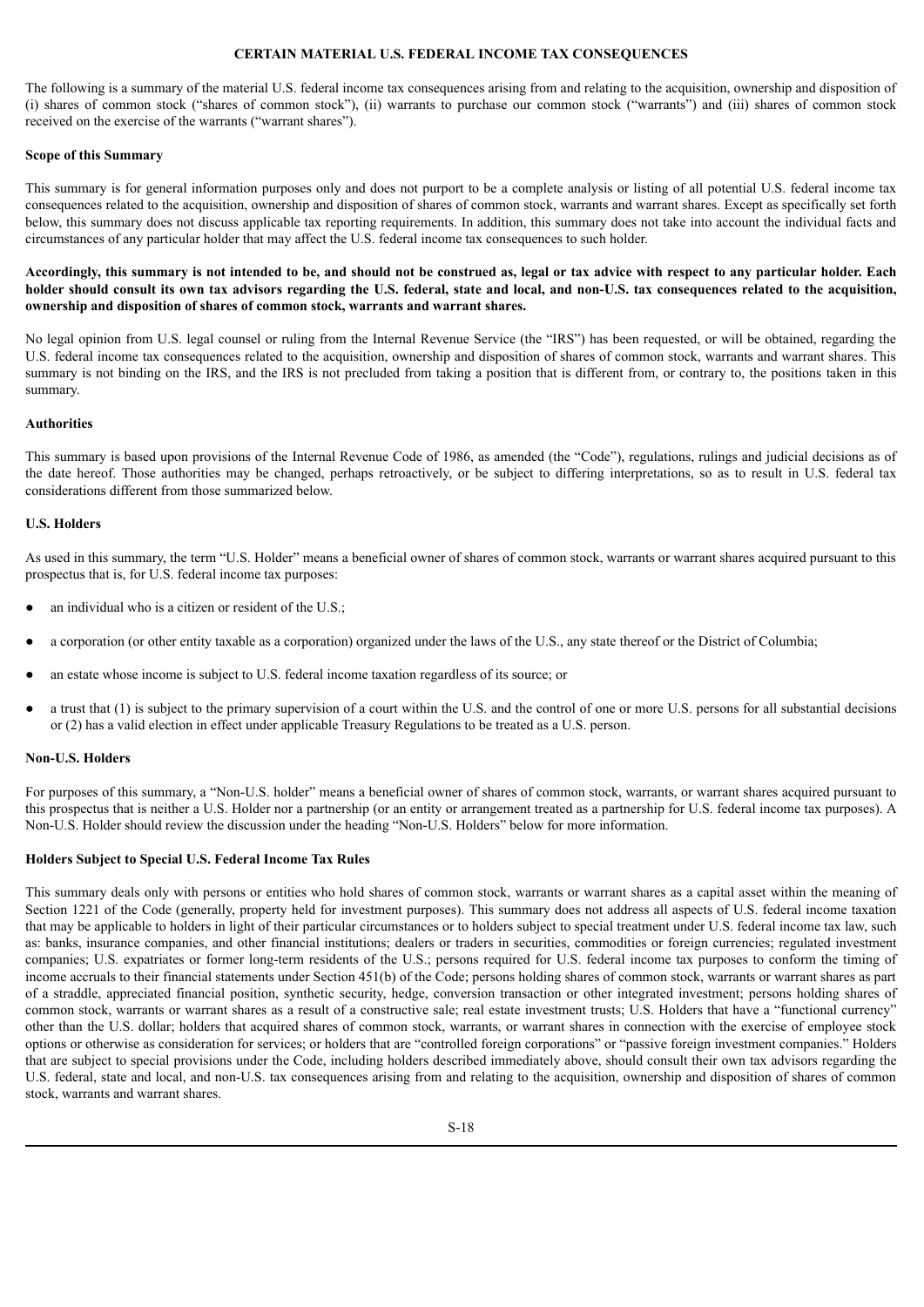If an entity classified as a partnership for U.S. federal income tax purposes holds shares of common stock, warrants or warrant shares, the tax treatment of a partner generally will depend on the status of the partner and the activities of the partnership. This summary does not address the tax consequences to any such owner or entity. Partners of entities or arrangements that are classified as partnerships for U.S. federal income tax purposes should consult their own tax advisors regarding the U.S. federal income tax consequences arising from and relating to the acquisition, ownership and disposition of shares of common stock, warrants and warrant shares.

# **Tax Consequences Not Addressed**

This summary does not address the U.S. state and local, U.S. federal estate and gift, U.S. federal alternative minimum tax, or non-U.S. tax consequences to holders of the acquisition, ownership and disposition of shares of common stock, warrants and warrant shares. Each holder should consult its own tax advisors regarding the U.S. state and local, U.S. federal estate and gift, U.S. federal alternative minimum tax, and non-U.S. tax consequences of the acquisition, ownership and disposition of shares of common stock, warrants and warrant shares.

# **U.S. Holders**

# *Exercise of Warrants*

U.S. Holder generally will not recognize gain or loss on the exercise of a warrant and related receipt of a warrant share (unless cash is received in lieu of the issuance of a fractional warrant share). A U.S. Holder's initial tax basis in the warrant share received on the exercise of a warrant should be equal to the sum of (i) the U.S. Holder's tax basis in the warrant plus (ii) the exercise price paid by the U.S. Holder on the exercise of the warrant. A U.S. Holder's holding period for the warrant share received on the exercise of a warrant will begin on the day the warrant is exercised by the U.S. Holder.

The U.S. federal income tax treatment of a cashless exercise of warrants into warrant shares is unclear, and the tax consequences of a cashless exercise could differ from the consequences upon the exercise of a warrant described in the preceding paragraph. U.S. Holders should consult their own tax advisors regarding the U.S. federal income tax consequences of a cashless exercise of warrants.

#### *Disposition of Warrants*

A U.S. Holder will recognize gain or loss on the sale or other taxable disposition of a warrant in an amount equal to the difference, if any, between (i) the amount of cash plus the fair market value of any property received upon such taxable disposition and (ii) the U.S. Holder's tax basis in the warrant sold or otherwise disposed of. Any such gain or loss generally will be a capital gain or loss, which will be long-term capital gain or loss if the U.S. Holder's holding period in the warrant is more than one year at the time of the taxable disposition. Long-term capital gains recognized by certain non-corporate U.S. Holders (including individuals) may be eligible for preferential rates of taxation. Deductions for capital losses are subject to limitations under the Code.

#### *Expiration of Warrants without Exercise*

Upon the lapse or expiration of a warrant, a U.S. Holder will recognize a loss in an amount equal to such U.S. Holder's tax basis in the warrant. Any such loss generally will be a capital loss and will be long-term capital loss if the U.S. Holder's holding period in the warrant is more than one year at the time of the lapse or expiration. Deductions for capital losses are subject to limitations under the Code.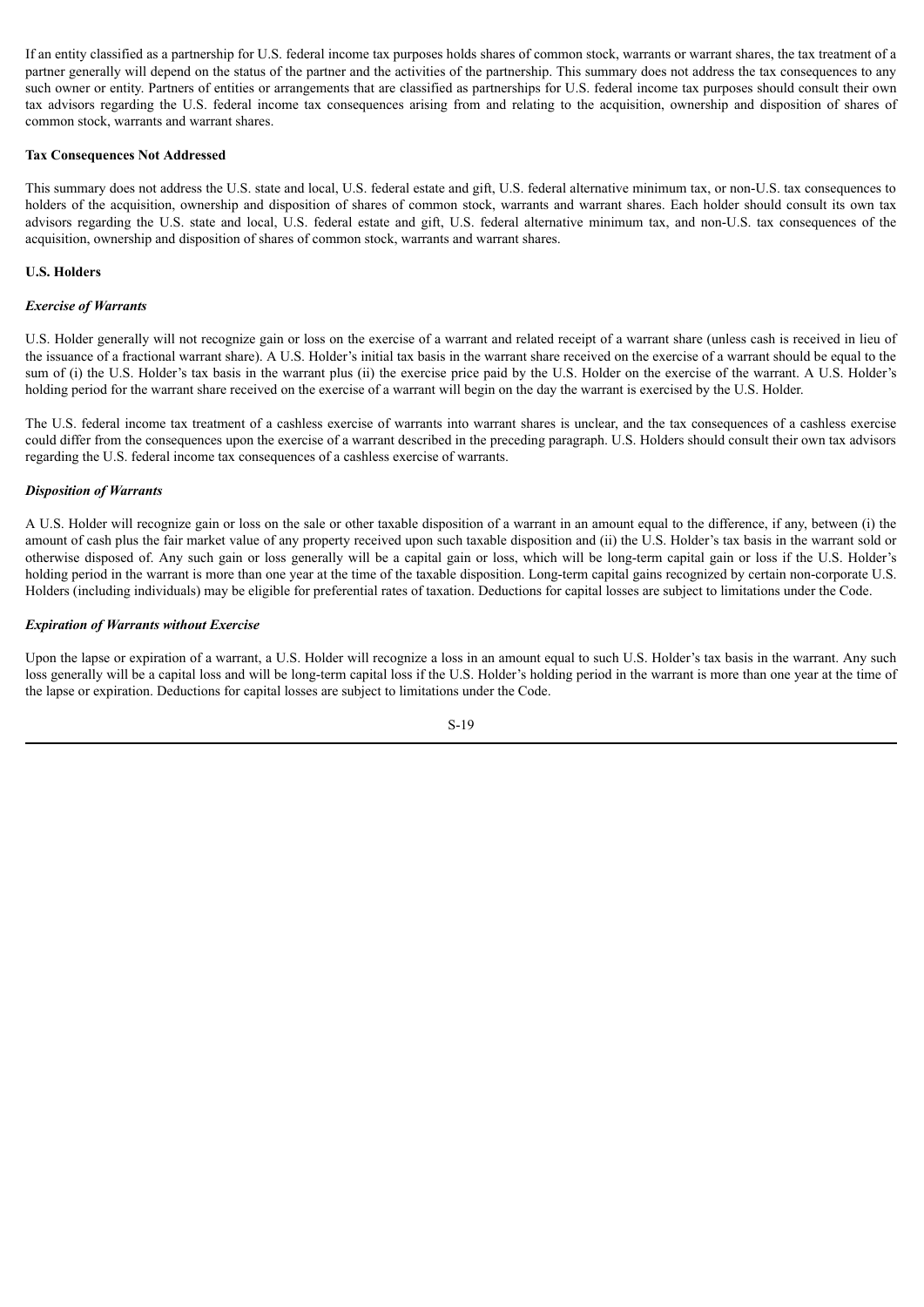# *Certain Adjustments to the Warrants*

Under Section 305 of the Code, an adjustment to the number of warrant shares that will be issued on the exercise of the warrants, or an adjustment to the exercise price of the warrants, may be treated as a constructive distribution to a U.S. Holder of the warrants if, and to the extent that, such adjustment has the effect of increasing such U.S. Holder's proportionate interest in our "earnings and profits" or assets, depending on the circumstances of such adjustment (for example, if such adjustment is to compensate for a distribution of cash or other property to our stockholders). Adjustments to the exercise price of a warrant made pursuant to a bona fide reasonable adjustment formula that has the effect of preventing dilution of the interest of the holders of the warrants generally should not result in a constructive distribution (see the more detailed discussion of the rules applicable to distributions made by us at "Distributions on Shares of Common Stock and Warrant Shares" below).

# *Distributions on Shares of Common Stock and Warrant Shares*

We have never declared or paid any cash dividends on our common stock and do not anticipate paying any cash dividends on our common stock in the foreseeable future. If we were to pay cash dividends in the future, such distributions made on shares of common stock and warrant shares generally would be included in a U.S. Holder's income as ordinary dividend income to the extent of our current or accumulated earnings and profits (determined under U.S. federal income tax principles) as of the end of our taxable year in which the distribution occurred. Dividends received by certain non-corporate U.S. Holders may be eligible for taxation at preferential rates provided certain holding period and other requirements are satisfied. Distributions in excess of our current and accumulated earnings and profits would be treated as a return of capital to the extent of a U.S. Holder's adjusted tax basis in the shares and thereafter as capital gain from the sale or exchange of such shares, which would be taxable according to rules discussed under the heading "Sale or Other Taxable Disposition of Shares of Common Stock and Warrant Shares," below. Dividends received by a corporate holder may be eligible for a dividends received deduction, subject to applicable limitations.

# *Sale or Other Taxable Disposition of Shares of Common Stock and Warrant Shares*

Upon the sale or other taxable disposition of shares of common stock or warrant shares, a U.S. Holder generally will recognize capital gain or loss equal to the difference, if any, between (i) the amount of cash and the fair market value of any property received upon such taxable disposition and (ii) the U.S. Holder's adjusted tax basis in the shares of common stock or warrant shares sold or otherwise disposed of. Such capital gain or loss will be long-term capital gain or loss if a U.S. Holder's holding period in the shares of common stock or warrant shares is more than one year at the time of the taxable disposition. Long-term capital gains recognized by certain non-corporate U.S. Holders (including individuals) may be eligible for taxation at preferential rates. Deductions for capital losses are subject to limitations under the Code.

#### *Additional Tax on Passive Income*

Individuals, estates and certain trusts whose income exceeds certain thresholds will be required to pay a 3.8% Medicare surtax on "net investment income" including, among other things, dividends and net gain from disposition of property (other than property held in certain trades or businesses). U.S. Holders should consult their own tax advisors regarding the effect, if any, of this tax on their ownership and disposition of shares of common stock, warrants and warrant shares.

# *Information Reporting and Backup Withholding*

Information reporting requirements generally will apply to payments of dividends on shares of common stock and warrant shares and to the proceeds of a sale of shares of common stock, warrants or warrant shares paid to a U.S. Holder unless the U.S. Holder is an exempt recipient (such as a corporation). Backup withholding will apply to those payments if the U.S. Holder fails to provide its correct taxpayer identification number, or certification of exempt status, or if the U.S. Holder is notified by the IRS that it has failed to report in full payments of interest and dividend income. Backup withholding is not an additional tax. Any amounts withheld under the backup withholding rules generally will be allowed as a refund or a credit against a U.S. Holder's U.S. federal income tax liability, if any, provided the required information is furnished in a timely manner to the IRS.

# **Non-U.S. Holders**

# *Exercise of Warrants*

A Non-U.S. Holder generally will not recognize gain or loss for U.S. tax purposes on the exercise of a warrant and related receipt of a warrant share (unless cash is received in lieu of the issuance of a fractional warrant share and certain other conditions are present, as discussed below under "Sale or Other Taxable Disposition of Shares of Common Stock, Warrants and Warrant Shares").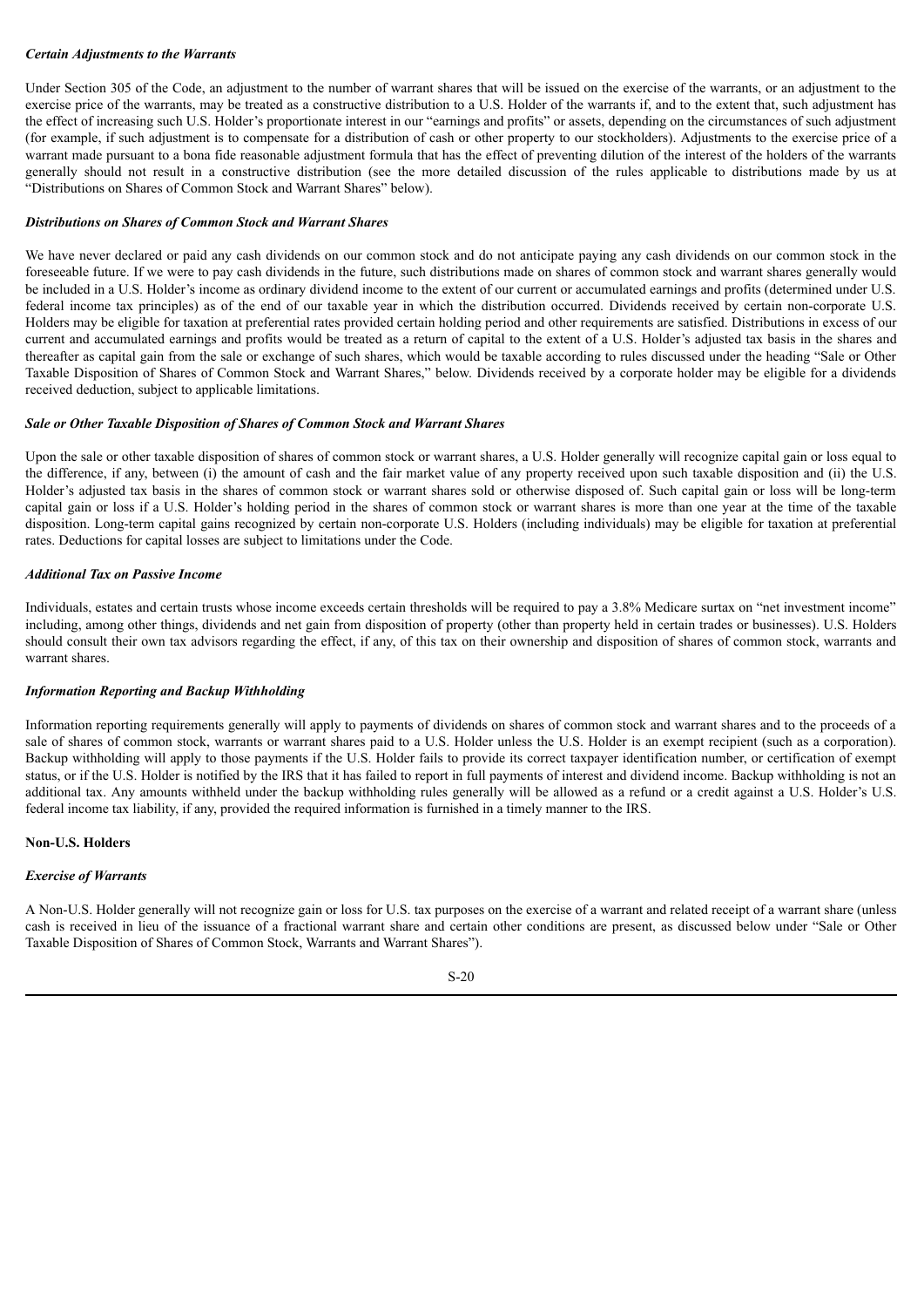The U.S. federal income tax treatment of a cashless exercise of warrants into warrant shares is unclear, and the tax consequences of a cashless exercise could differ from the consequences upon the exercise of a warrant described in the preceding paragraph. Non-U.S. Holders should consult their own tax advisors regarding the U.S. federal income tax consequences of a cashless exercise of warrants.

# *Expiration of Warrants without Exercise*

Upon the lapse or expiration of a warrant, a Non-U.S. Holder will not recognize a capital loss unless such Non-U.S. Holder is otherwise subject to U.S. federal income tax.

# *Certain Adjustments to the Warrants*

Under Section 305 of the Code, an adjustment to the number of warrant shares that will be issued on the exercise of the warrants, or an adjustment to the exercise price of the warrants, may be treated as a constructive distribution to a Non-U.S. Holder of the warrants if, and to the extent that, such adjustment has the effect of increasing such Non-U.S. Holder's proportionate interest in our "earnings and profits" or assets, depending on the circumstances of such adjustment (for example, if such adjustment is to compensate for a distribution of cash or other property to our stockholders). Adjustments to the exercise price of a warrant made pursuant to a bona fide reasonable adjustment formula that has the effect of preventing dilution of the interest of the holders of the warrants should generally not result in a constructive distribution. See the more detailed discussion of the rules applicable to distributions made by us under the heading "Distributions on Shares of Common Stock and Warrant Shares" below.

# *Distributions on Shares of Common Stock and Warrant Shares*

We have never declared or paid any cash dividends on our common stock and do not anticipate paying any cash dividends on our common stock in the foreseeable future. If we were to pay cash dividends in the future on our common stock, they would be subject to U.S. federal income tax in the manner described below.

Cash distributions on shares of common stock and warrant shares generally will constitute dividends for U.S. federal income tax purposes to the extent paid out of our current or accumulated earnings and profits, as determined under U.S. federal income tax principles as of the end of our taxable year in which the distribution occurred. Distributions in excess of current and accumulated earnings and profits will be applied against and reduce a Non-U.S. Holder's tax basis in shares of common stock or warrant shares, to the extent thereof, and any excess will be treated as capital gain realized on the sale or other disposition of the shares and subject to tax in the manner described under the heading "Sale or Other Taxable Disposition of Shares of Common Stock, Warrants and Warrant Shares," below.

Any dividends paid to a Non-U.S. Holder with respect to shares of common stock or warrant shares that constitute dividends under the rules described above generally will be subject to withholding of U.S. federal income tax at a 30% rate or such lower rate as may be specified by an applicable income tax treaty. However, dividends that are effectively connected with the conduct of a trade or business by a Non-U.S. Holder within the U.S. and, where an income tax treaty applies, are attributable to a U.S. permanent establishment of the Non-U.S. Holder, are not subject to this withholding tax, but instead are subject to U.S. federal income tax on a net income basis at applicable individual or corporate rates. A Non-U.S. Holder generally must deliver an IRS Form W-8ECI certifying under penalties of perjury that such dividends are effectively connected with a U.S. trade or business of the holder in order for effectively connected dividends to be exempt from this withholding tax. Any such effectively connected dividends received by a foreign corporation may be subject to an additional "branch profits tax" at a 30% rate or such lower rate as may be specified by an applicable income tax treaty.

A Non-U.S. Holder of shares of common stock or warrant shares who is entitled to and wishes to claim the benefits of an applicable treaty rate (and avoid backup withholding as discussed below) with respect to dividends received generally will be required to (i) complete an IRS Form W-8BEN or W-8BEN-E (or an acceptable substitute form) and make certain certifications, under penalty of perjury, to establish its status as a non-U.S. person and its entitlement to treaty benefits or (ii) if the stock is held through certain foreign intermediaries, satisfy the relevant certification requirements of applicable U.S. Treasury regulations. Special certification and other requirements apply to certain Non-U.S. Holders that are entities rather than individuals.

The certification requirements described above must be satisfied prior to the payment of dividends and may be required to be updated periodically. A Non-U.S. Holder eligible for a reduced rate of U.S. federal withholding tax pursuant to an income tax treaty may obtain a refund of any excess amounts withheld by timely filing an appropriate claim for refund with the IRS.

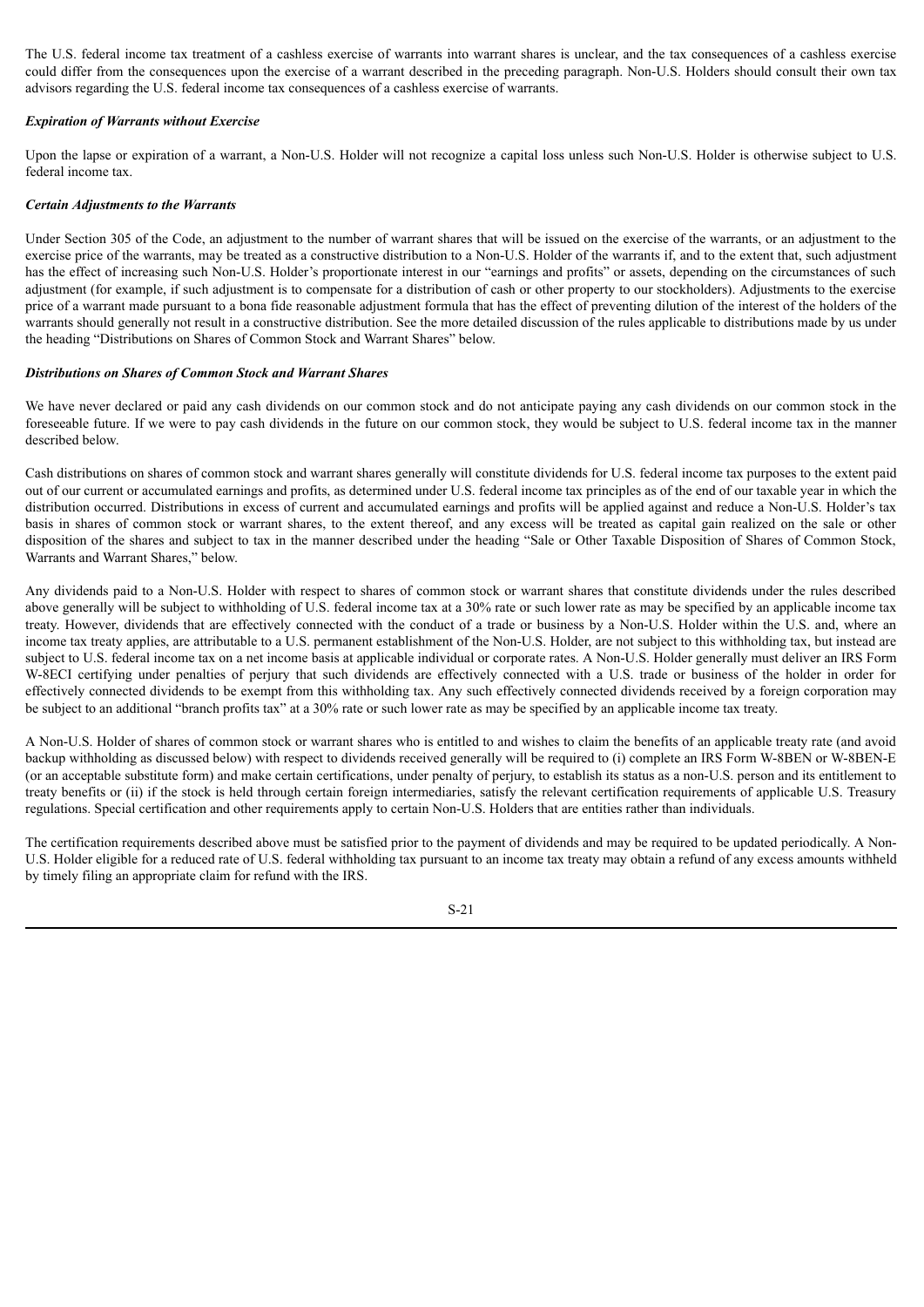# *Sale or Other Taxable Disposition of Shares of Common Stock, Warrants and Warrant Shares*

In general, a Non-U.S. Holder of shares of common stock, warrants or warrant shares will not be subject to U.S. federal income tax with respect to gain recognized on a sale or other disposition of such shares of common stock, warrants or warrant shares, unless: (i) the gain is effectively connected with a trade or business of the Non-U.S. Holder in the U.S. and, where a tax treaty applies, is attributable to a U.S. permanent establishment of the Non-U.S. Holder (in which case, the special rules described below apply), (ii) in the case of a Non-U.S. Holder who is an individual, such holder is present in the U.S. for 183 or more days in the taxable year of the sale or other disposition and certain other conditions are met, in which case the gain would be subject to a flat 30% tax, or such reduced rate as may be specified by an applicable income tax treaty, which may be offset by U.S. source capital losses, even though the individual is not considered a resident of the U.S.; or (iii) subject to certain exceptions, we are or have been a "U.S. real property holding corporation," as such term is defined in Section 897(c) of the Code, during the shorter of the five-year period ending on the date of disposition or the holder's holding period of our shares of common stock, warrants or warrant shares.

We believe we currently are not, and do not anticipate becoming, a "U.S. real property holding corporation" for U.S. federal income tax purposes.

Any gain described in (i) above will be subject to U.S. federal income tax at the regular graduated rates. If the Non-U.S. Holder is a corporation, under certain circumstances, that portion of its earnings and profits that is effectively connected with its U.S. trade or business, subject to certain adjustments, generally would be subject to an additional "branch profits tax" at a 30% rate or such lower rate as may be specified by an applicable income tax treaty.

#### *Information Reporting and Backup Withholding*

We must report annually to the IRS and to each Non-U.S. Holder the amount of dividends paid to such holder on the shares of common stock and warrant shares and the tax withheld (if any) with respect to such dividends, regardless of whether withholding was required. Copies of the information returns reporting such dividends and any withholding may also be made available to the tax authorities in the country in which the Non-U.S. Holder resides under the provisions of an applicable income tax treaty or information sharing agreement. In addition, dividends paid to a Non-U.S. Holder may be subject to backup withholding unless applicable certification requirements are met.

Payment of the proceeds of a sale of shares of common stock or warrant shares within the U.S. or conducted through certain U.S. related financial intermediaries is subject to information reporting and, depending upon the circumstances, backup withholding unless the Non-U.S. Holder certifies under penalties of perjury that it is not a U.S. person (and the payor does not have actual knowledge or reason to know that the holder is a U.S. person) or the holder otherwise establishes an exemption.

Any amounts withheld under the backup withholding rules may be allowed as a refund or a credit against such holder's U.S. federal income tax liability provided the required information is timely furnished to the IRS.

# **Foreign Account Tax Compliance Act (**"**FATCA**"**)**

Legislation commonly referred to as the Foreign Account Tax Compliance Act and associated guidance, or FATCA, generally will impose a 30% U.S. federal withholding tax on any "withholdable payment" (as defined below) paid to (i) a "foreign financial institution" (as specifically defined in the legislation), whether such foreign financial institution is the beneficial owner or an intermediary, unless such foreign financial institution agrees to verify, report and disclose its U.S. "account" holders (as specifically defined in the legislation) and meets certain other specified requirements, or (ii) a nonfinancial foreign entity, whether such non-financial foreign entity is the beneficial owner or an intermediary, unless such entity provides a certification that the beneficial owner of the payment does not have any substantial U.S. owners or provides the name, address and taxpayer identification number of each such substantial U.S. owner and certain other specified requirements are met. In certain cases, the relevant foreign financial institution or non-financial foreign entity may qualify for an exemption from, or be deemed to be in compliance with, these rules. Under final regulations and other current guidance, "withholdable payments" generally include dividends on shares of common stock and warrant shares, and (subject to the proposed Treasury regulations discussed below) the gross proceeds of a disposition of shares of common stock, warrants, and warrant shares. Proposed Treasury regulations eliminate withholding under FATCA on payments of gross proceeds. Taxpayers may rely on these proposed Treasury regulations until final Treasury regulations are issued, but such Treasury regulations are subject to change. Investors are urged to consult their own tax advisors regarding the possible application of these rules to their investment in our shares of common stock, warrants, and warrant shares.

S-22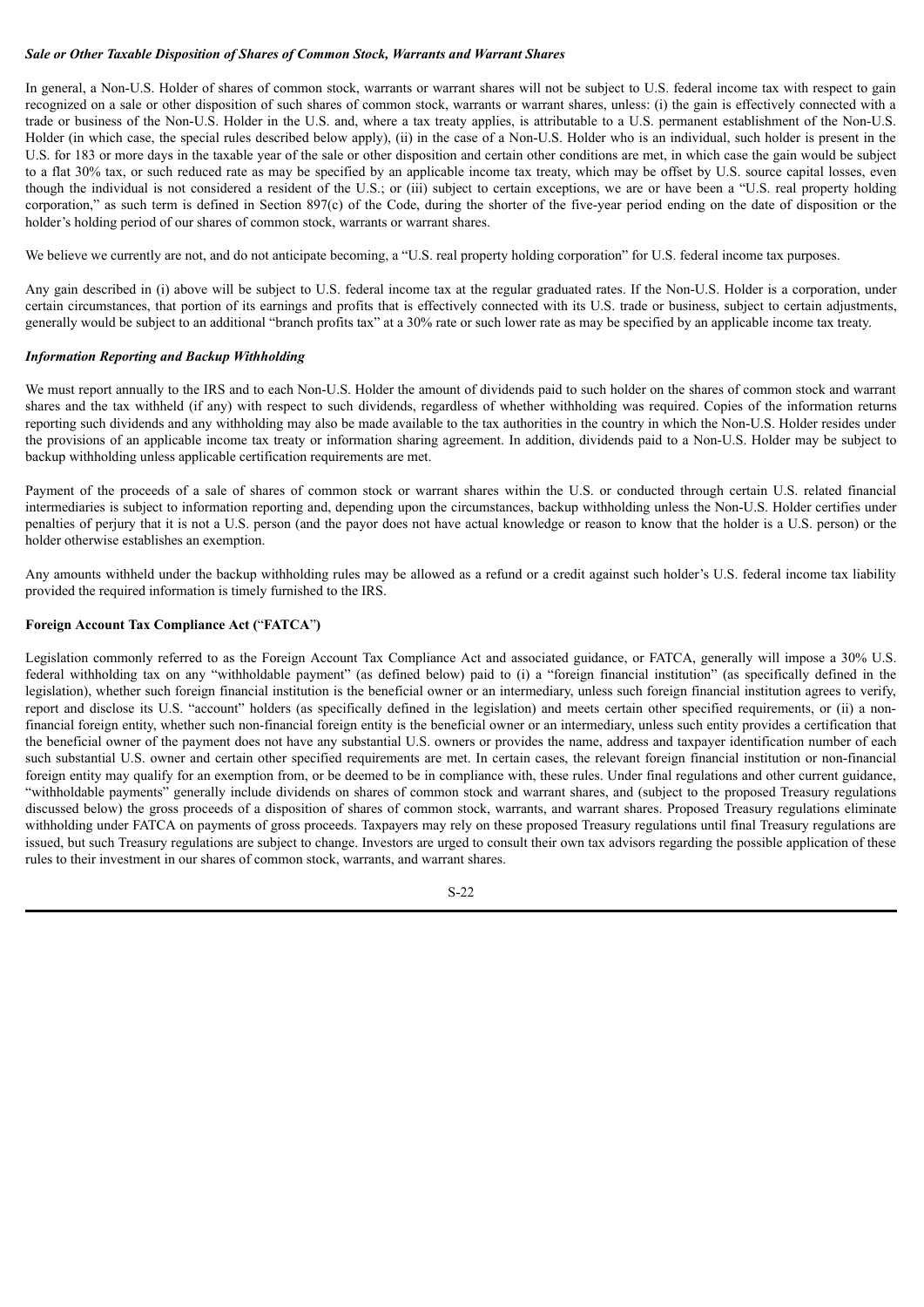#### **PLAN OF DISTRIBUTION**

<span id="page-29-0"></span>Pursuant to an engagement agreement, we have engaged H.C. Wainwright & Co., LLC, or the placement agent, to act as our exclusive placement agent in connection with this offering of our securities pursuant to this prospectus supplement. The placement agent has agreed to use reasonable best efforts to arrange for the sale of the securities pursuant to this prospectus supplement. The terms of this offering are subject to market conditions and negotiations between us, the placement agent and prospective investors. The engagement agreement does not give rise to any commitment by the placement agent to purchase any of our securities and the placement agent is not required to arrange the purchase or sale of any specific number or dollar amount of securities. The placement agent will have no authority to bind us by virtue of the engagement agreement and the placement agent does not guarantee that it will be able to raise new capital in any prospective offering. The placement agent may engage sub-agents or selected dealers to assist with the offering.

We have entered into a securities purchase agreement directly with institutional investors, who will purchase our securities in this offering, providing such investors with certain representations, warranties and covenants from us.

We will deliver the securities being issued to the investors upon receipt of investor funds for the purchase of the securities offered pursuant to this prospectus supplement. We expect to deliver the securities being offered pursuant to this prospectus on or about June 8, 2022.

The placement agent may distribute this prospectus supplement electronically.

#### **Commissions and Expenses**

We have agreed to pay the placement agent a total cash fee equal to 7.0% of the gross proceeds of this offering. The following table shows the per share of common stock and accompanying warrant and total placement agent fees payable to the placement agent by us in connection with this offering.

|                                  |    | Per Share of        |                |
|----------------------------------|----|---------------------|----------------|
|                                  |    | <b>Common Stock</b> |                |
|                                  |    | and                 |                |
|                                  |    | Accompanying        |                |
|                                  |    | Warrant             | <b>Total</b>   |
| Public offering price            |    | 4.500 \$            | 150,000,012.00 |
| Placement agent fees             | S  | 0.315S              | 10,500,000.84  |
| Proceeds, before expenses, to us | \$ | 4.185 \$            | 139,500,011.16 |

Citigroup Global Markets Inc. shall be paid an advisory fee as capital markets advisor to us equal to 35% of the cash fee paid to the placement agent in this offering, which amount shall be paid from the fee otherwise payable to the placement agent hereunder. We will also reimburse the placement agent for the placement agent's legal fees and expenses in the amount of up to \$100,000 and \$15,950 for closing fees. We estimate the total offering expenses of this offering that will be payable by us, excluding the placement agent and advisory fees, will be approximately \$350,000.

#### **Other Relationships**

The placement agent and its respective affiliates have engaged in, and may in the future engage in, investment banking, advisory and other commercial dealings in the ordinary course of business with us or our affiliates for which they have received and may continue to receive customary fees and commissions.

## **Determination of Offering Price**

The actual offering price of the securities we are offering was negotiated between us, the placement agent and prospective investors, based on the trading of our shares of common stock prior to the offering, among other things, and may be at a discount to the current market price. The securities offered hereby will be sold at a fixed price until the completion of the offering.

S-23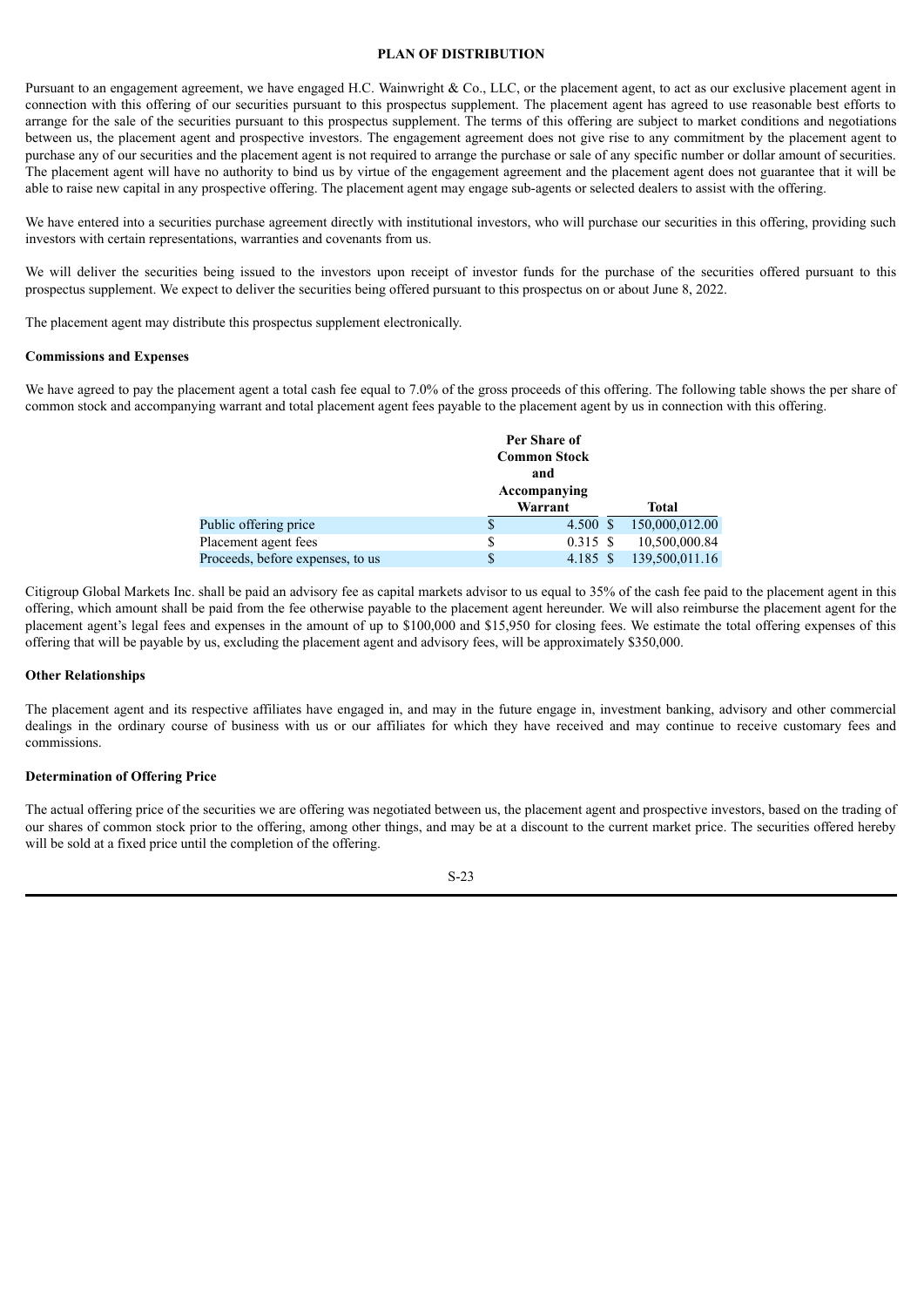# **Lock-up Agreement**

We have agreed with the investors in this offering, for a period of 90 days following the date of closing of the offering to be subject to a lock-up period, subject to certain customary exceptions. This means that, during the applicable lock-up period, we may not issue, enter into any agreement to issue or announce the issuance or proposed issuance of any shares of common stock or their equivalents, subject to certain exceptions.

# **Right of First Refusal**

We have granted the placement agent, subject to certain exceptions, a right of first refusal until October 3, 2022, to act as our sole book-running manager, sole underwriter or sole placement agent for any further capital raising transactions undertaken by us or any of our subsidiaries. We have also granted the placement agent a right of first refusal until June 3, 2023, to act as our exclusive sales agent for any at-the-market facility established or used by us or any of our subsidiaries.

#### **Regulation M**

The placement agent may be deemed to be an underwriter within the meaning of Section  $2(a)(11)$  of the Securities Act, and any commissions received by the placement agent and any profit realized on the resale of the securities sold by the placement agent while acting as principal might be deemed to be underwriting discounts or commissions under the Securities Act. As an underwriter, the placement agent would be required to comply with the requirements of the Securities Act and the Exchange Act, including, without limitation, Rule 415(a)(4) under the Securities Act and Rule 10b-5 and Regulation M under the Exchange Act. These rules and regulations may limit the timing of purchases and sales of securities by the placement agent acting as principal. Under these rules and regulations, the placement agent (i) may not engage in any stabilization activity in connection with our securities; and (ii) may not bid for or purchase any of our securities or attempt to induce any person to purchase any of our securities, other than as permitted under the Exchange Act, until it has completed its participation in the distribution.

#### **Indemnification**

We have agreed to indemnify the placement agent and specified other persons against certain liabilities, including liabilities under the Securities Act, relating to or arising out of the placement agent's activities under the placement agency agreement and to contribute to payments that the placement agent may be required to make in respect of such liabilities.

#### **Listing**

Our shares of common stock are listed on the Nasdaq Capital Market under the symbol "GEVO".

$$
S-24
$$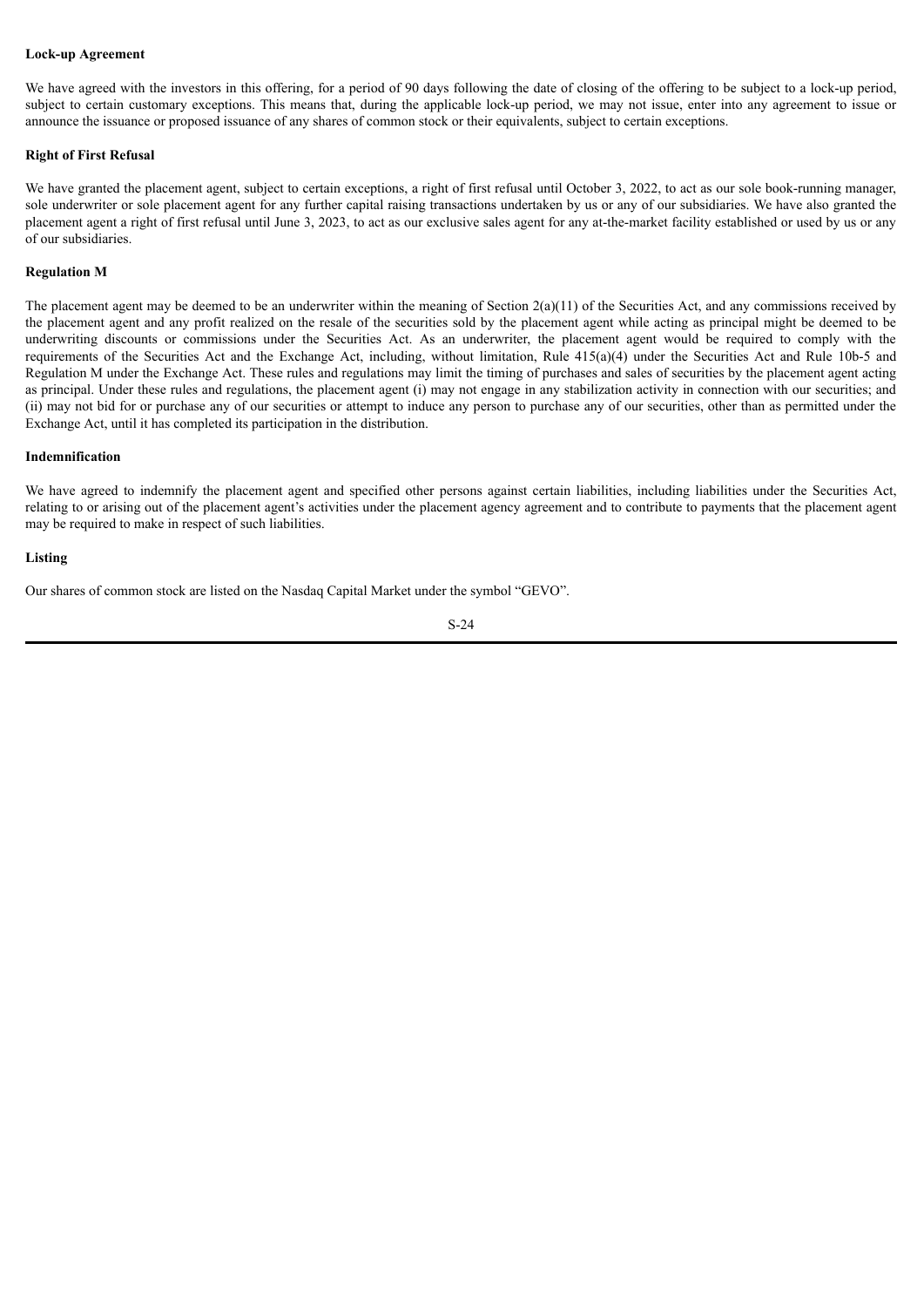#### **LEGAL MATTERS**

<span id="page-31-0"></span>The validity of the securities offered by this prospectus supplement will be passed upon for us by Perkins Coie LLP, Denver, Colorado. Ellenoff Grossman & Schole LLP, New York, New York will act as counsel for the placement agent in connection with this offering.

#### **EXPERTS**

<span id="page-31-1"></span>The audited consolidated financial statements incorporated by reference in this prospectus supplement and elsewhere in the registration statement have been so incorporated by reference in reliance upon the report of Grant Thornton LLP, independent registered public accountants, upon the authority of said firm as experts in accounting and auditing.

# **WHERE YOU CAN FIND ADDITIONAL INFORMATION**

<span id="page-31-2"></span>We have filed with the SEC a registration statement on Form S-3 under the Securities Act with respect to the securities being offered hereby. This prospectus supplement and the accompanying prospectus, which constitutes a part of the registration statement, does not contain all of the information set forth in the registration statement or the exhibits and schedules filed therewith. For further information about us and the securities offered hereby, we refer you to the registration statement and the exhibits filed thereto. Statements contained in this prospectus supplement and the accompanying prospectus regarding the contents of any contract or any other document that is filed as an exhibit to the registration statement are not necessarily complete, and each such statement is qualified in all respects by reference to the full text of such contract or other document filed as an exhibit to the registration statement.

We file annual, quarterly and special reports, proxy statements and other information with the SEC. The SEC maintains an internet website at www.sec.gov that contains reports, proxy and information statements, and other information regarding issuers that file electronically with the SEC, including us. You may also access our reports and proxy statements free of charge at our website, www.gevo.com. The information contained in, or that can be accessed through, our website is not part of this prospectus supplement or the accompanying prospectus. The prospectus supplement and the accompanying prospectus included in this filing is part of a registration statement filed by us with the SEC. The full registration statement can be obtained from the SEC, as indicated above, or from us.

# **INCORPORATION OF CERTAIN DOCUMENTS BY REFERENCE**

<span id="page-31-3"></span>The SEC allows us to incorporate by reference the information we file with it, which means that we can disclose important information to you by referring you to another document that we have filed separately with the SEC. We hereby incorporate by reference the following information or documents into this prospectus supplement and the accompanying prospectus, except for information "furnished" under Item 2.02 or Item 7.01 of Form 8-K or other information "furnished" to the SEC which is not deemed filed and not incorporated in this prospectus supplement or the accompanying prospectus:

- our Annual Report on Form 10-K for the year ended [December](http://www.sec.gov/Archives/edgar/data/1392380/000143774922004346/gevo20211231_10k.htm) 31, 2021, filed with the SEC on February 24, 2022;
- our Definitive Proxy Statement on Schedule 14A relating to our 2022 Annual Meeting of [Stockholders,](http://www.sec.gov/Archives/edgar/data/1392380/000143774922009332/gevo20220413_def14a.htm) filed on April 20, 2022 (only with respect to information required by Part III of our Annual Report on Form 10-K for the year ended December 31, 2021, which information shall update and supersede information included in Part III of our Annual Report on Form 10-K for the year ended December 31, 2021);
- our Quarterly Report on Form 10-Q for the quarterly period ended [March](http://www.sec.gov/Archives/edgar/data/1392380/000162828022013324/gevo-20220331.htm) 31, 2022, filed with the SEC on May 9, 2022;
- our Current Reports on Forms 8-K filed with the SEC on [February](http://www.sec.gov/Archives/edgar/data/1392380/000143774922002048/gevo20220128_8k.htm) 1, 2022, [March](http://www.sec.gov/Archives/edgar/data/1392380/000143774922006878/gevo20220316_8k.htm) 2, 2022, March 7, 2022, March 21, 2022, March 22, 2022 and June 3, 2022; and
- the description of our common stock contained in our [Registration](http://www.sec.gov/Archives/edgar/data/1392380/000119312511024122/d8a12b.htm) Statement on Form 8-A filed with the SEC on February 4, 2011 under Section 12(b) of the Exchange Act, including any [amendments](http://www.sec.gov/Archives/edgar/data/1392380/000143774922004346/ex_337696.htm) or reports filed for the purpose of updating such description (including Exhibit 4.3 to the Company's Annual Report on Form 10-K for the year ended December 31, 2021, filed with the SEC on February 24, 2022).

Any information in any of the foregoing documents will automatically be deemed to be modified or superseded to the extent that information in this prospectus supplement or the accompanying prospectus or in a later filed document that is incorporated or deemed to be incorporated herein by reference modifies or replaces such information.

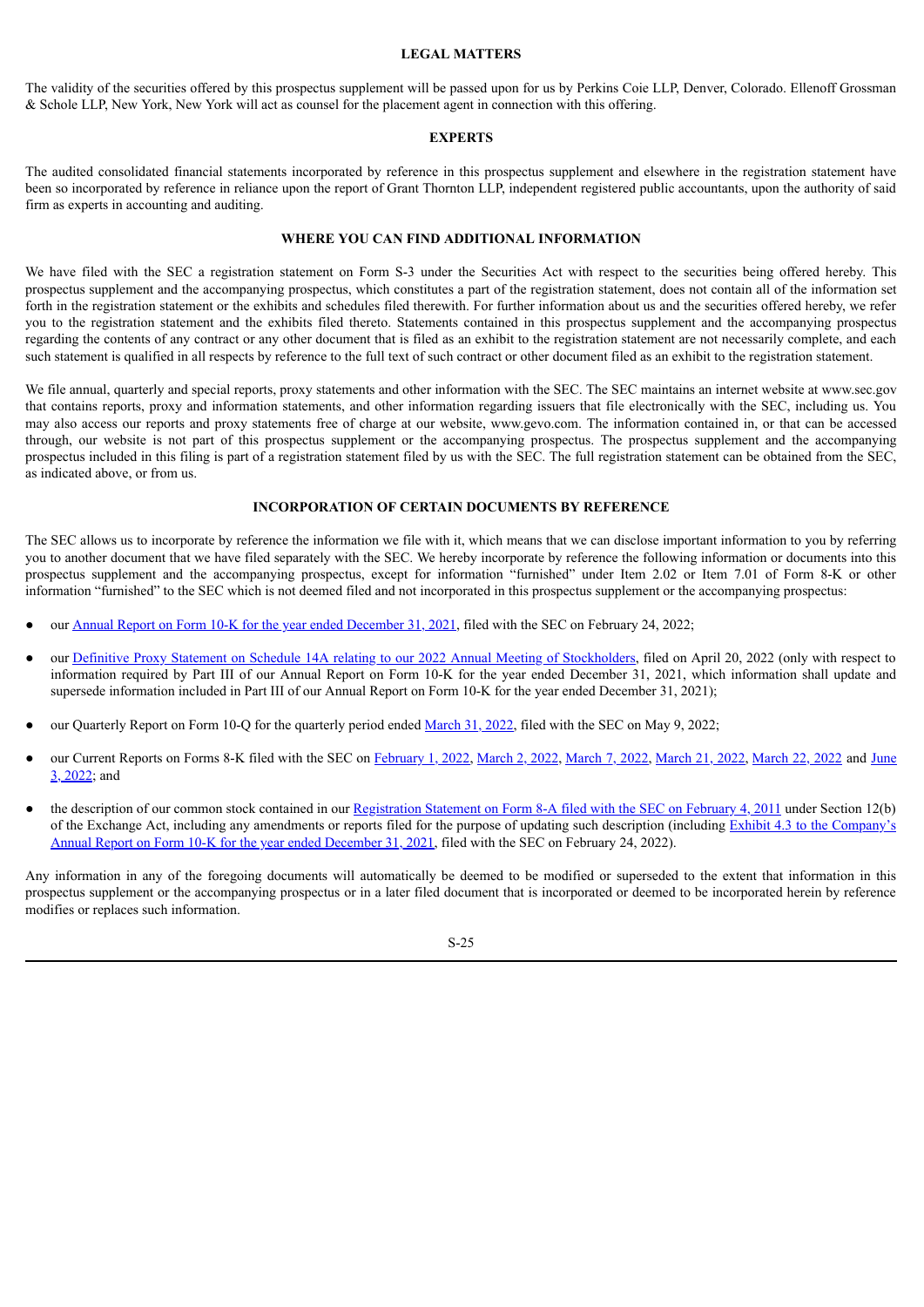We also incorporate by reference any future filings (other than current reports furnished under Item 2.02 or Item 7.01 of Form 8-K and exhibits filed on such form that are related to such items) made with the SEC pursuant to Sections 13(a), 13(c), 14 or 15(d) of the Exchange Act, until we sell all of the securities offered by this prospectus supplement. Information in such future filings updates and supplements the information provided in this prospectus supplement. Any statements in any such future filings will automatically be deemed to modify and supersede any information in any document we previously filed with the SEC that is incorporated or deemed to be incorporated herein by reference to the extent that statements in the later filed document modify or replace such earlier statements.

Upon written or oral request, we will provide to you, without charge, a copy of any or all of the documents that are incorporated by reference into this prospectus supplement and the accompanying prospectus but not delivered herewith, including exhibits which are specifically incorporated by reference into such documents. Requests should be directed to: Gevo, Inc., Attention: Investor Relations, 345 Inverness Drive South, Building C, Suite 310, Englewood, Colorado 80112, telephone (303) 858-8358.

S-26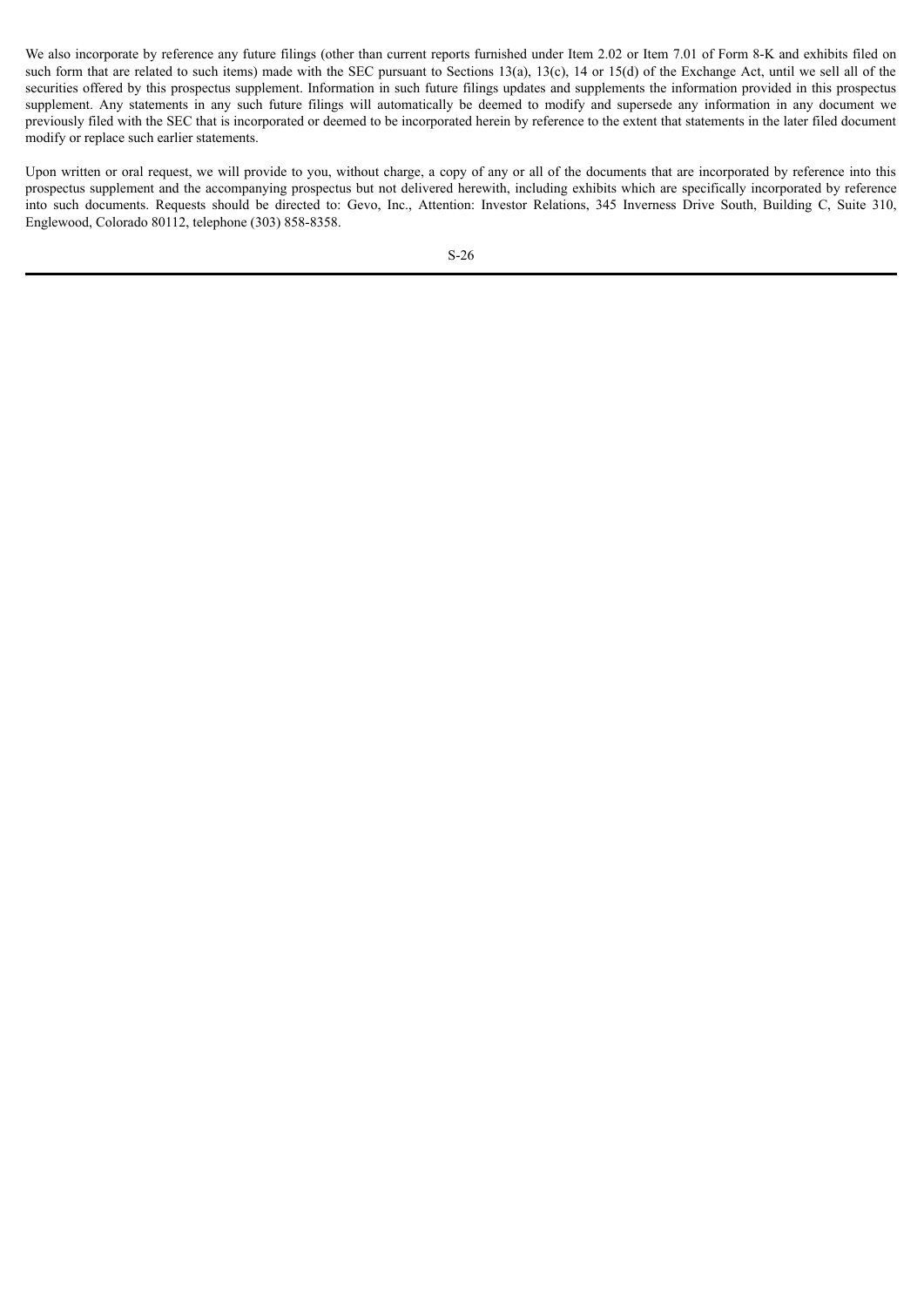

# **Gevo, Inc.**

**Common Stock Preferred Stock Debt Securities Depositary Shares Warrants Purchase Contracts Units**

We may offer and sell the securities described in this prospectus from time to time in one or more offerings. The specific terms of the securities, including their offering prices, will be contained in one or more supplements to this prospectus. You should read this prospectus and any prospectus supplement carefully before you invest. The securities may be sold to or through one or more underwriters, dealers or agents, or directly to investors, on a continuous or delayed basis. See "Plan of Distribution."

Our common stock is traded on the Nasdaq Capital Market under the symbol "GEVO." On January 15, 2021, the last reported sales price of our common stock on the Nasdaq Capital Market was \$6.40 per share.

Investing in our securities involves risks. See "Risk [Factors"](#page-37-0) on page 3 of this prospectus, and any applicable prospectus supplement, and in **the documents that are incorporated by reference herein.**

**\_\_\_\_\_\_\_\_\_\_\_\_\_\_\_\_\_\_\_\_\_\_\_\_\_\_\_\_\_\_\_\_\_\_\_\_\_\_\_**

Neither the Securities and Exchange Commission nor any state securities commission has approved or disapproved of these securities or passed upon the adequacy or accuracy of this prospectus. Any representation to the contrary is a criminal offense.

**The date of this prospectus is January 19, 2021.**

**\_\_\_\_\_\_\_\_\_\_\_\_\_\_\_\_\_\_\_\_\_\_\_\_\_\_\_\_\_\_\_\_\_\_\_\_\_\_\_**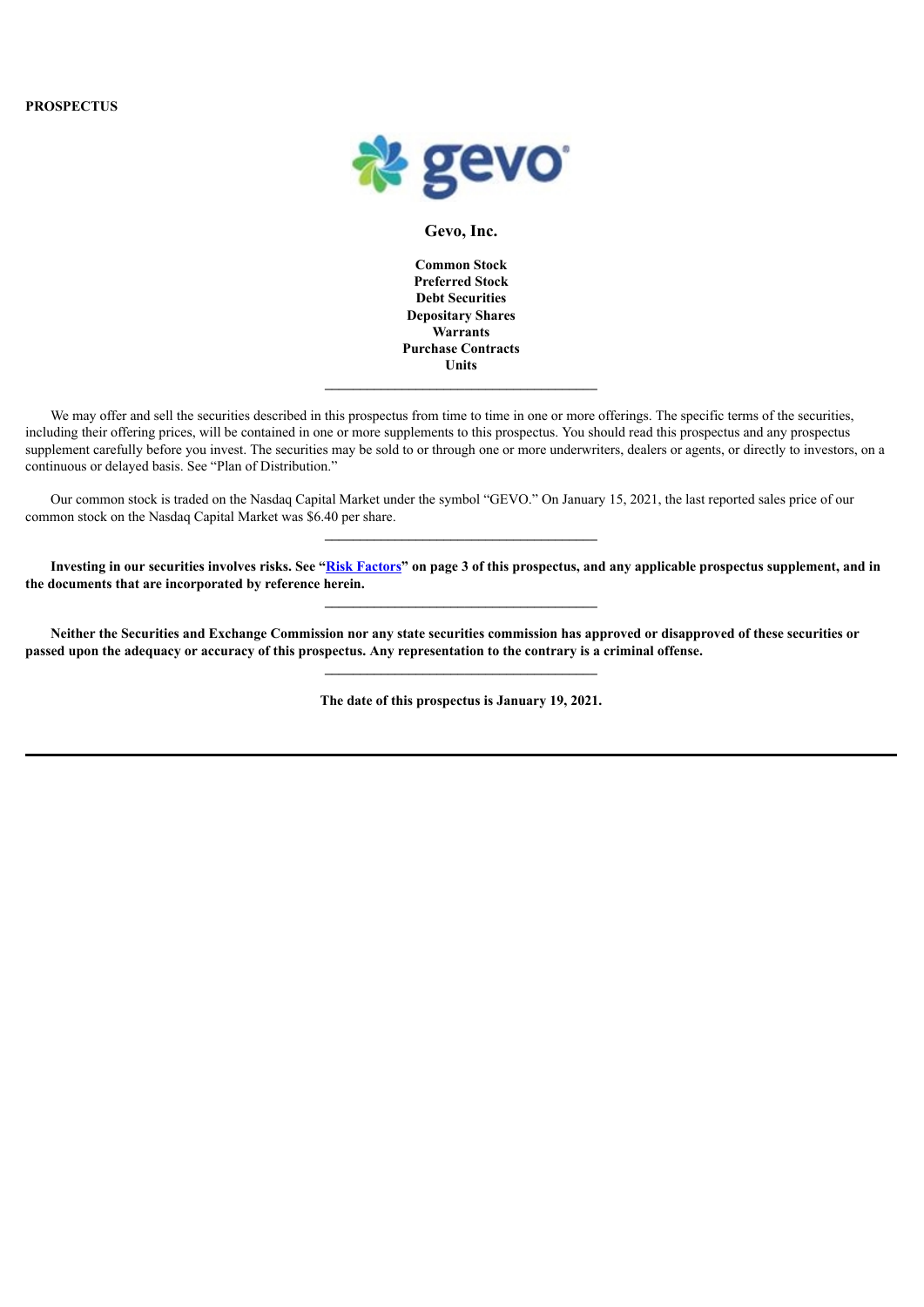# **TABLE OF CONTENTS**

|                                                                  | Page |
|------------------------------------------------------------------|------|
| <b>ABOUT THIS PROSPECTUS</b>                                     | null |
| <b>CAUTIONARY STATEMENT REGARDING FORWARD-LOOKING STATEMENTS</b> | null |
| <b>RISK FACTORS</b>                                              | null |
| <b>OUR COMPANY</b>                                               | null |
| <b>USE OF PROCEEDS</b>                                           | null |
| DESCRIPTION OF CAPITAL STOCK                                     | null |
| <b>DESCRIPTION OF DEBT SECURITIES</b>                            | null |
| <b>DESCRIPTION OF DEPOSITARY SHARES</b>                          | null |
| <b>DESCRIPTION OF WARRANTS</b>                                   | null |
| <b>DESCRIPTION OF PURCHASE CONTRACTS</b>                         | null |
| <b>DESCRIPTION OF UNITS</b>                                      | null |
| <b>PLAN OF DISTRIBUTION</b>                                      | null |
| <b>LEGAL MATTERS</b>                                             | null |
| <b>EXPERTS</b>                                                   | null |
| WHERE YOU CAN FIND MORE INFORMATION                              | null |
| <b>INFORMATION INCORPORATED BY REFERENCE</b>                     | null |
|                                                                  |      |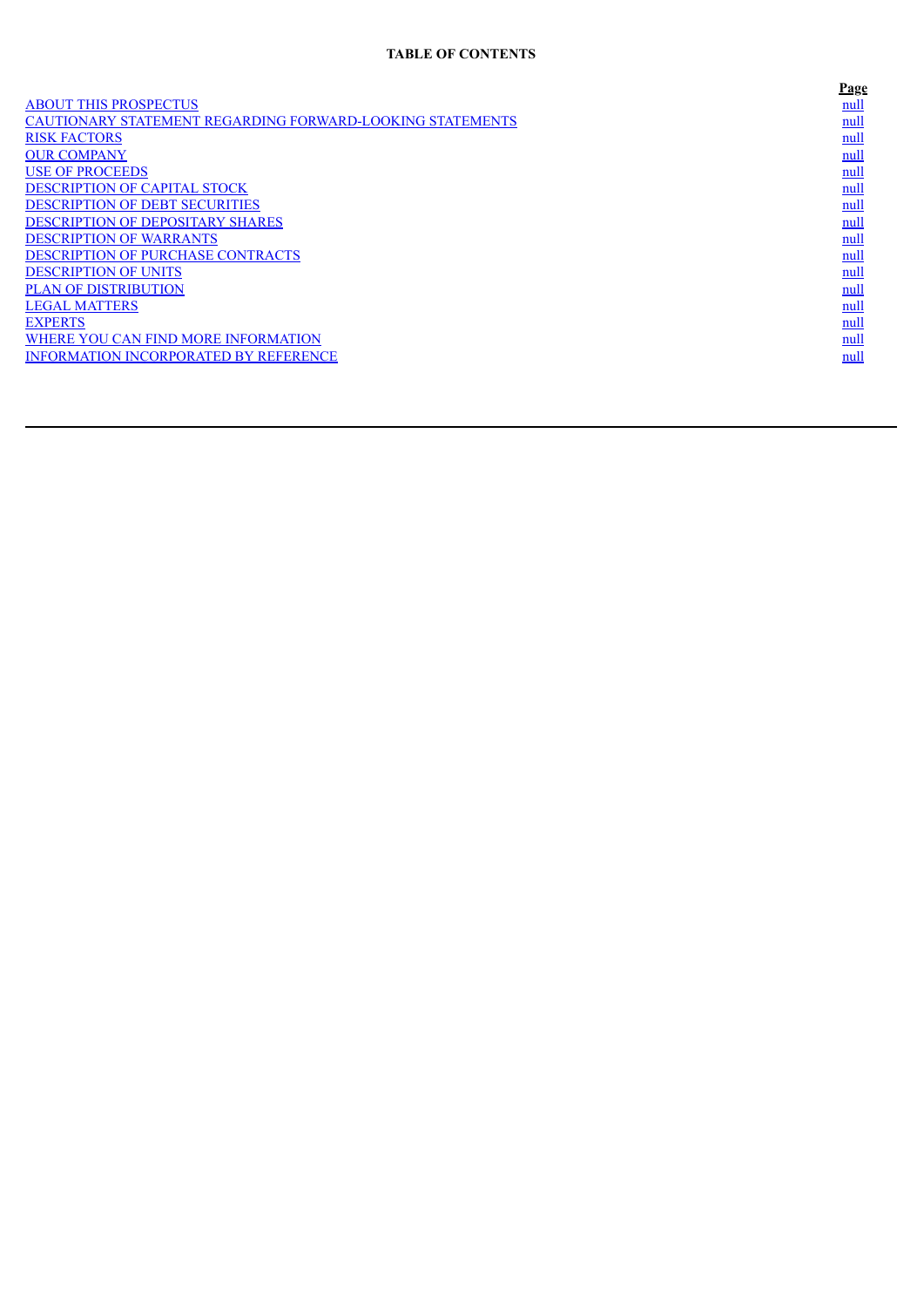#### **ABOUT THIS PROSPECTUS**

<span id="page-35-0"></span>This prospectus is part of a registration statement on Form S-3 under the Securities Act of 1933, as amended (the "Securities Act"), that we filed with the Securities and Exchange Commission ("SEC") using the "shelf" registration process as a "well-known seasoned issuer" as defined in Rule 405 under the Securities Act. Under this shelf registration process, we may offer and sell any combination of the securities described in this prospectus in one or more offerings. This prospectus provides you with a general description of the securities we may offer. Each time we offer the securities described in this prospectus, we will provide you with a prospectus supplement that will describe the specific amounts, prices and terms of the securities being offered. The prospectus supplement may also add, update or change information contained in this prospectus. This prospectus does not contain all the information provided in the registration statement filed with the SEC. You should carefully read both this prospectus and any prospectus supplement together with the additional information described below under "Where You Can Find More Information" and "Information Incorporated By Reference" before you make an investment decision.

We have not authorized anyone to provide any information other than that contained or incorporated by reference in this prospectus or in any prospectus supplement or free writing prospectus prepared by or on behalf of us or to which we have referred you. We take no responsibility for, and can provide no assurance as to the reliability of, any other information that others may give you.

Any statement made in this prospectus or in a document incorporated or deemed to be incorporated by reference in this prospectus will be deemed to be modified or superseded for purposes of this prospectus to the extent that a statement contained in a prospectus supplement or in any other subsequently filed document that is also incorporated or deemed to be incorporated by reference in this prospectus modifies or supersedes that statement. Any statement so modified or superseded will not be deemed, except as so modified or superseded, to constitute a part of this prospectus. See "Information Incorporated By Reference."

This prospectus and any accompanying prospectus supplements may include trademarks, service marks and trade names owned by us or other companies. All trademarks, service marks and trade names included in this prospectus or any accompanying prospectus supplement are the property of their respective owners.

Unless the context otherwise indicates, references in this prospectus to "we," "us," "our," the "Company" and "Gevo" refer to Gevo, Inc., a Delaware corporation, and its consolidated subsidiaries. The term "you" refers to a prospective investor.

1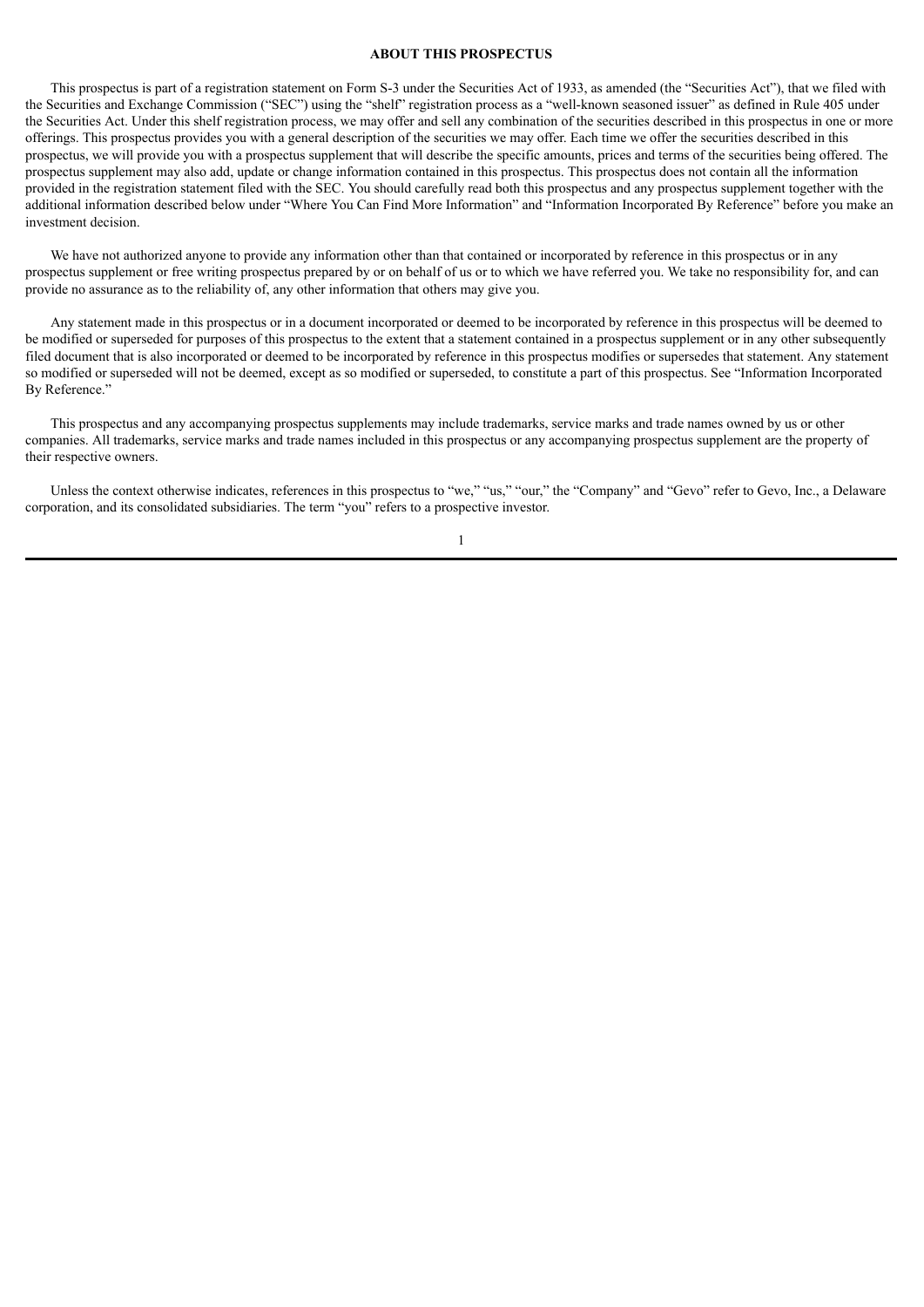# **CAUTIONARY STATEMENT REGARDING FORWARD-LOOKING STATEMENTS**

<span id="page-36-0"></span>Certain statements in this prospectus, any prospectus supplement and the documents incorporated herein by reference include "forward-looking statements" within the meaning of the Private Securities Litigation Reform Act of 1995, Section 27A of the Securities Act and Section 21E of the Securities Exchange Act of 1934, as amended (the "Exchange Act").

When used in this prospectus, any accompanying prospectus supplement and the documents incorporated by reference herein, the words "expect," "believe," "anticipate," "estimate," "intend," "plan" and similar expressions are intended to identify forward-looking statements. These statements relate to future events or our future financial or operational performance and involve known and unknown risks, uncertainties and other factors that could cause our actual results, levels of activity, performance or achievements to differ materially from those expressed or implied by these forward-looking statements. These statements reflect our current views with respect to future events and are based on assumptions and subject to risks and uncertainties. These forwardlooking statements include, among other things, statements about: the impact of the novel coronavirus ("COVID-19") pandemic on our business, our financial condition and our results of operations and liquidity, risks and uncertainties related to our ability to sell our products, our ability to expand or continue production of isobutanol, renewable hydrocarbon products and ethanol at our wholly-owned, commercial-scale renewable isobutanol plant in Luverne, Minnesota, our strategy to pursue low-carbon renewable fuels, our ability to replace our fossil-based energy sources with renewable energy sources at our production facilities, our ability and plans to construct a commercial hydrocarbon facility to produce renewable premium gasoline and jet fuel, our ability to raise additional funds to continue operations and/or expand our production capabilities, our ability to perform under our existing renewable hydrocarbon offtake agreements and other supply agreements we may enter into in the future, our ability to enter into additional hydrocarbon supply agreements, our ability to obtain project finance debt and third-party equity for our renewable natural gas project, our ability to produce isobutanol, renewable hydrocarbon products and ethanol on a commercial level and at a profit, achievement of advances in our technology platform, the success of our upgraded production facility, the availability of suitable and cost-competitive feedstocks, our ability to gain market acceptance for our products, the expected cost-competitiveness and relative performance attributes of our isobutanol, renewable hydrocarbon products and ethanol, additional competition and changes in economic conditions, and the future price and volatility of petroleum and products derived from petroleum.

Important factors could cause actual results to differ materially from those indicated or implied by forward-looking statements such as those contained in documents we have filed with the SEC, including, but not limited to, those in the sections entitled "Risk Factors" and "Management's Discussion and Analysis of Financial Condition and Results of Operations" in the documents incorporated by reference herein, and the section entitled "Risk Factors" of this prospectus and any accompanying prospectus supplement. All forward-looking statements in this prospectus, any accompanying prospectus supplement and the documents incorporated by reference herein are qualified entirely by the cautionary statements included in this prospectus, any accompanying prospectus supplement and the documents incorporated by reference herein. These risks and uncertainties or other important factors could cause actual results to differ materially from results expressed or implied by forward-looking statements contained in this prospectus supplement, the accompanying prospectus and the documents incorporated by reference herein. These forward-looking statements speak only as of the date made. We undertake no intention or obligation to update or revise any forward-looking statements, whether as a result of new information, future events or otherwise, and you should not rely on the forward-looking statements as representing our views as of any date subsequent to the date such statement is made.

 $\overline{2}$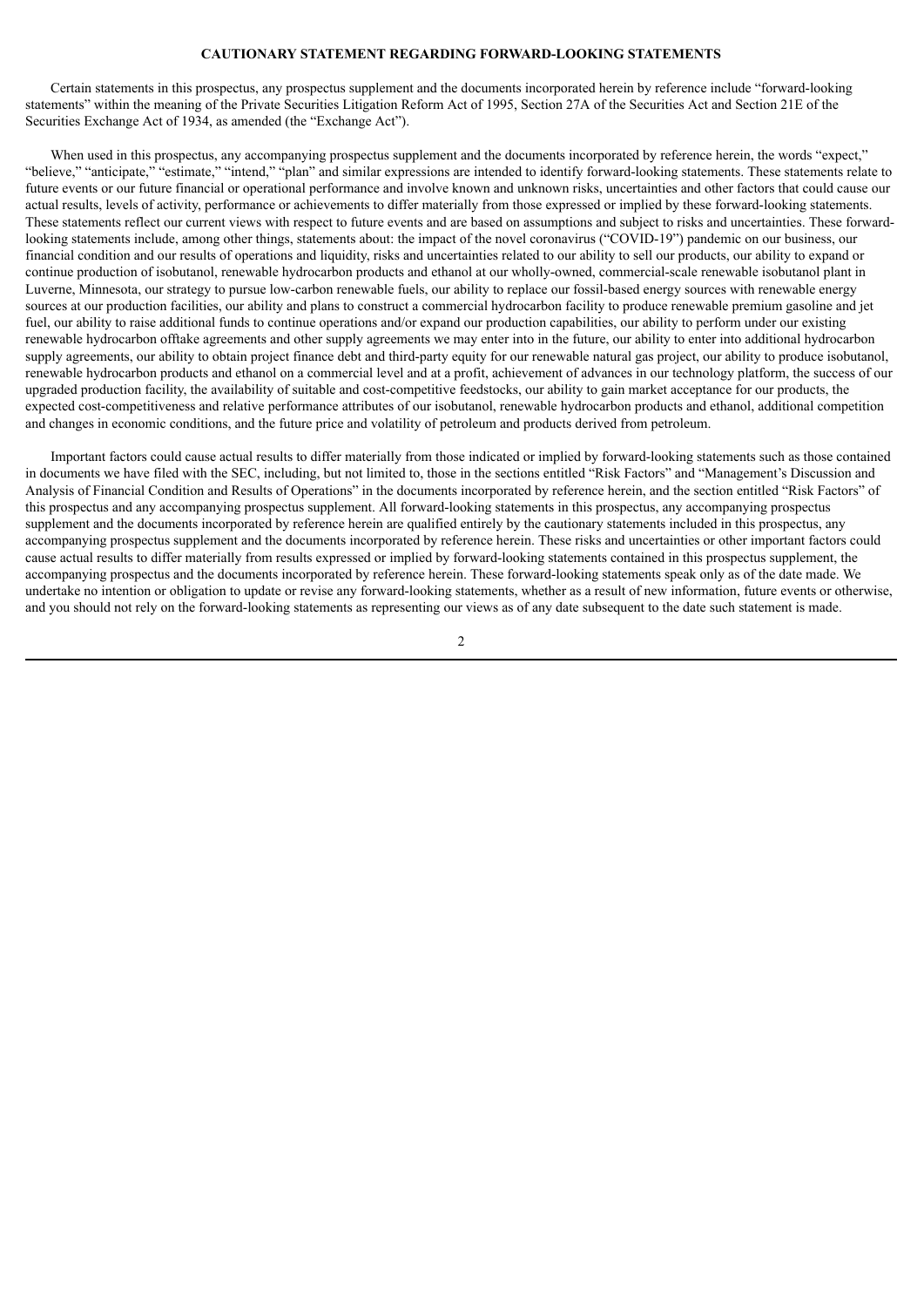# **RISK FACTORS**

<span id="page-37-0"></span>An investment in our securities involves risks. You should carefully consider the risks described in the sections entitled "Risk Factors" in any prospectus supplement and those set forth in documents incorporated by reference in this prospectus and any applicable prospectus supplement, as well as other information in this prospectus and any applicable prospectus supplement, before purchasing any of our securities. Each of the risks described in these sections and documents could materially and adversely affect our business, financial condition, results of operations and prospects, and could result in a loss of your investment. Additional risks and uncertainties not known to us or that we deem immaterial may also impair our business, financial condition, results of operations and prospects.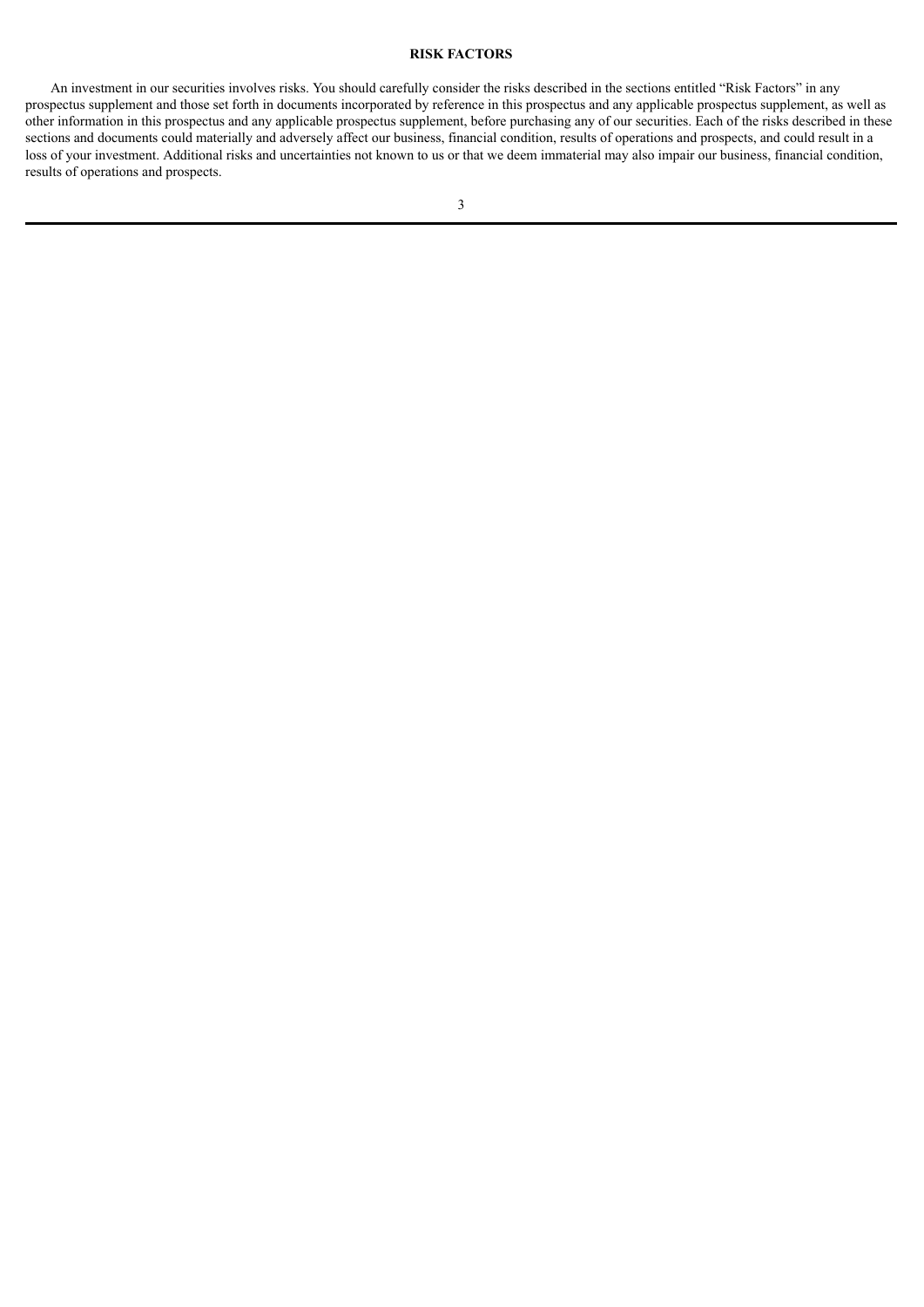#### **OUR COMPANY**

<span id="page-38-0"></span>We are a growth-oriented renewable fuels technology and development company that is commercializing the next generation of renewable low-carbon liquid transportation fuels, such as sustainable aviation fuel ("renewable jet fuel" or "SAF"), renewable isooctane ("renewable gasoline") and renewable diesel fuel, with the potential to achieve a "net zero" greenhouse gas ("GHG") footprint and address global needs of reducing GHG emissions with sustainable alternatives to petroleum fuels. Our technology transforms carbon from the atmosphere using photosynthetic energy, wind energy, and biogas energy into liquid hydrocarbons with a low GHG footprint.

As next generation renewable fuels, our hydrocarbon transportation fuels have the advantage of being "drop-in" substitutes for conventional fuels that are derived from crude oil, working seamlessly and without modification in existing fossil-fuel based engines, supply chains and storage infrastructure. In addition, with SAF, the carbon footprint of air travel can be reduced, or in the long run, eliminated on a net carbon basis, without change to planes or fuel systems. In addition to the potential of net zero carbon emissions across the whole fuel life-cycle, our renewable fuels eliminate other pollutants associated with the burning of traditional fossil fuels such as particulates and sulfur, while delivering superior performance. We believe that the world is substantially under-supplied with low-carbon, drop-in renewable fuels that can be immediately used in existing transportation engines and infrastructure, and we are uniquely positioned to grow in serving that demand.

We use low-carbon, renewable resource-based raw materials as feedstocks. In the near-term, our feedstocks will primarily consist of non-food corn. As our technology is applied globally, feedstocks can consist of sugar cane, molasses or other cellulosic sugars derived from wood, agricultural residues and waste. Our patented fermentation yeast biocatalyst produces isobutanol, a four-carbon alcohol, via the fermentation of renewable plant biomass carbohydrates. The resulting renewable isobutanol has a variety of direct applications but, more importantly to our fundamental strategy, serves as a building block to make renewable isooctane (which we refer to as renewable premium gasoline) and renewable jet fuel using simple and common chemical conversion processes. We also reduce or eliminate fossil-based process energy inputs by replacing them with renewable energy such as wind-powered electricity and renewable natural gas.

We were incorporated in Delaware in June 2005 under the name Methanotech. Inc. and filed an amendment to our certificate of incorporation changing our name to Gevo, Inc. on March 29, 2006.

Our principal executive offices are located at 345 Inverness Drive South, Building C, Suite 310, Englewood, CO 80112, and our telephone number is (303) 858-8358. We maintain an Internet website at www.gevo.com. Information contained on our website is not incorporated by reference in this prospectus and you should not consider information contained on our website as part of this prospectus or any applicable prospectus supplement.

4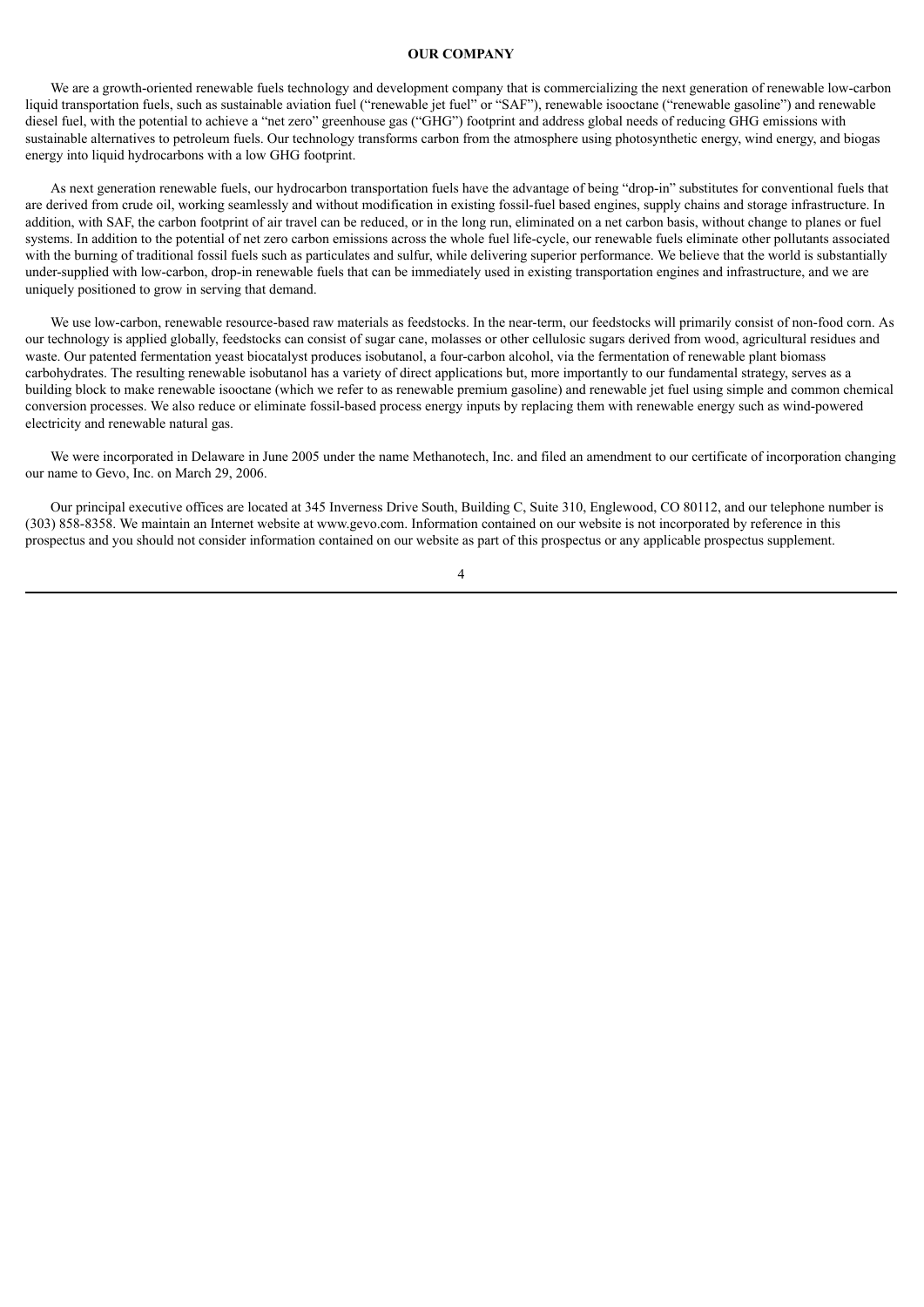# **USE OF PROCEEDS**

<span id="page-39-0"></span>Unless otherwise indicated in the applicable prospectus supplement, we intend to use the net proceeds from the sale of any securities offered by us under this prospectus for general corporate purposes, which may include, among others, repayment or refinancing of debt, acquisitions, working capital, capital expenditures, and repurchases or redemptions of securities. We will retain broad discretion over the allocation of net proceeds from the sale of any securities offered by us.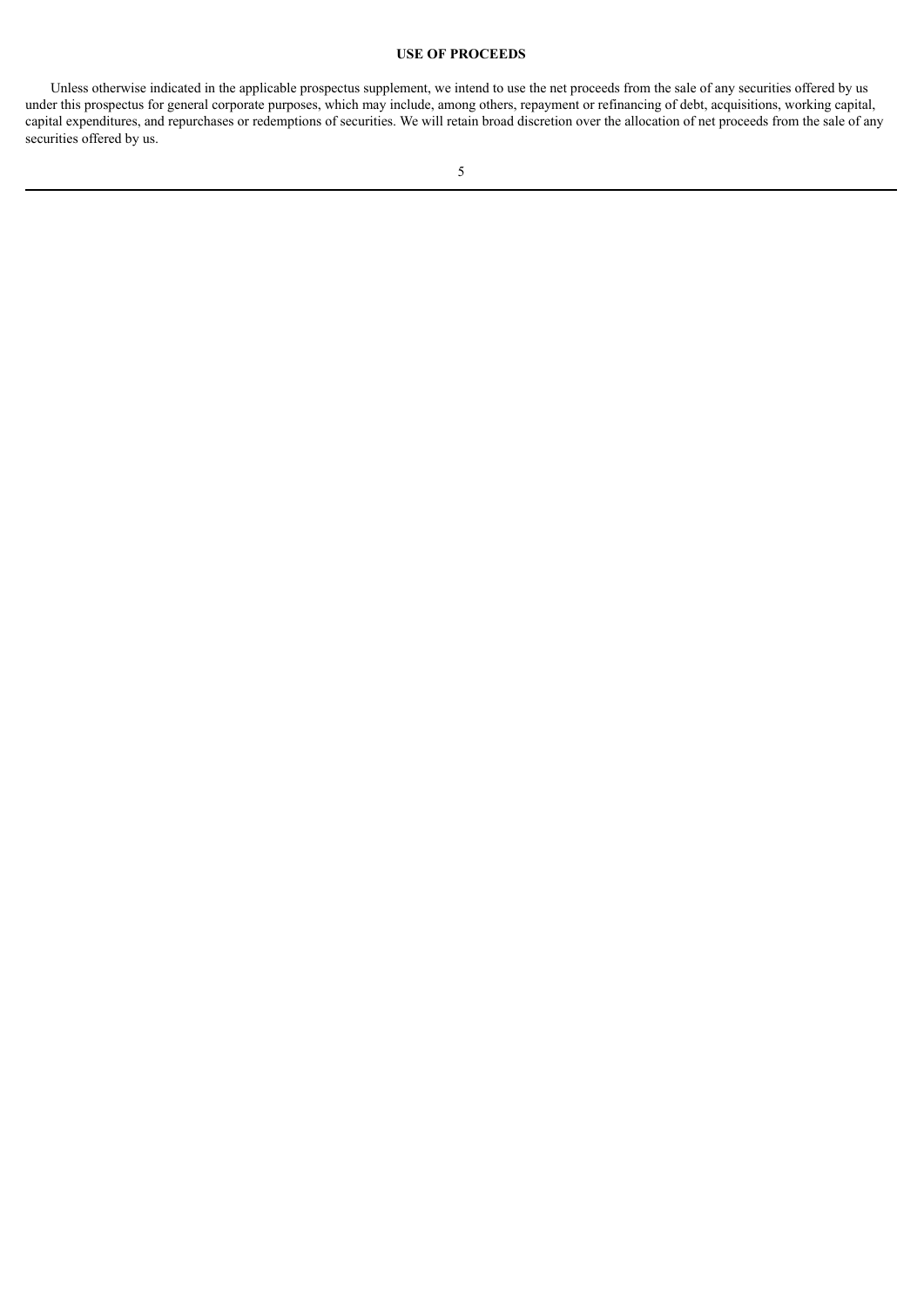# **DESCRIPTION OF CAPITAL STOCK**

<span id="page-40-0"></span>The following description of our capital stock is intended as a summary only. This description is based upon, and is qualified by reference to, our amended and restated certificate of incorporation, as amended, our amended and restated bylaws, and the applicable provisions of the General Corporation Law of the State of Delaware ("DGCL"). This summary is not complete. You should read our amended and restated certificate of incorporation and amended and restated bylaws, each of which is filed as an exhibit to the registration statement of which this prospectus forms a part, for *the provisions that are important to you.*

#### **Authorized and Outstanding Capital Stock**

Our authorized capital stock consists of 250,000,000 shares of common stock, par value \$0.01 per share, and 10,000,000 shares of preferred stock, par value \$0.01 per share, issuable in one or more series designated by our board of directors. As of January 15, 2021, there were 150,401,012 shares of common stock and no shares of preferred stock outstanding.

#### **Common Stock**

The holders of our common stock have one vote per share. Holders of common stock are not entitled to vote cumulatively for the election of directors. Generally, all matters to be voted on by stockholders must be approved by a majority, or, in the case of election of directors, by a plurality, of the votes cast at a meeting at which a quorum is present, voting together as a single class, subject to any voting rights granted to holders of any then outstanding preferred stock. Subject to preferences that may be applicable to any then outstanding preferred stock, holders of our common stock are entitled to participate equally in dividends when and as dividends may be declared by our board of directors out of funds legally available for the payment of dividends. In the event of our voluntary or involuntary liquidation, dissolution or winding up, the prior rights of our creditors and the liquidation preference of any preferred stock then outstanding must first be satisfied. The holders of common stock will be entitled to share in the remaining assets on a pro rata basis. No shares of common stock are subject to redemption or have redemptive rights to purchase additional shares of common stock.

Our common stock is listed on the Nasdaq Capital Market under the symbol "GEVO".

#### **Preferred Stock**

Our amended and restated certificate of incorporation provides that we may issue shares of preferred stock from time to time in one or more series. Our board of directors is authorized to fix the voting rights, if any, designations, powers, preferences, qualifications, limitations and restrictions thereof, applicable to the shares of each series of preferred stock. Our board of directors may, without stockholder approval, issue preferred stock with voting and other rights that could adversely affect the voting power and other rights of the holders of our common stock, including the likelihood that such holders will receive dividend payments and payments upon liquidation, and could have anti-takeover effects, including preferred stock or rights to acquire preferred stock in connection with implementing a stockholder rights plan. The ability of our board of directors to issue preferred stock without stockholder approval could have the effect of delaying, deferring or preventing a change of control or the removal of our existing management. There are currently no shares of preferred stock outstanding.

#### **Anti-Takeover Effects of Certain Provisions of Our Certificate of Incorporation, Bylaws and Delaware Law**

The DGCL, our amended and restated certificate of incorporation, and our amended and restated bylaws contain provisions that could discourage or make more difficult a change in control of us, including an acquisition of us by means of a tender offer, a proxy contest and removal of our incumbent officers and directors, without the support of our board of directors. A summary of these provisions follows.

#### *Statutory Business Combination Provision*

We are subject to Section 203 of the DGCL, which, subject to certain exceptions, prohibits a Delaware corporation from engaging in any "business" combination" with an "interested stockholder" for a period of three years following the time that such stockholder became an interested stockholder, unless:

- the board of directors of the corporation approves either the business combination or the transaction that resulted in the stockholder becoming an interested stockholder, prior to the time the interested stockholder attained that status;
- upon the closing of the transaction that resulted in the stockholder becoming an interested stockholder, the interested stockholder owned at least 85% of the voting stock of the corporation outstanding at the time the transaction commenced, excluding, for purposes of determining the number of shares outstanding, those shares owned by persons who are directors and also officers and by employee stock plans in which employee participants do not have the right to determine confidentially whether shares held subject to the plan will be tendered in a tender or exchange offer; or

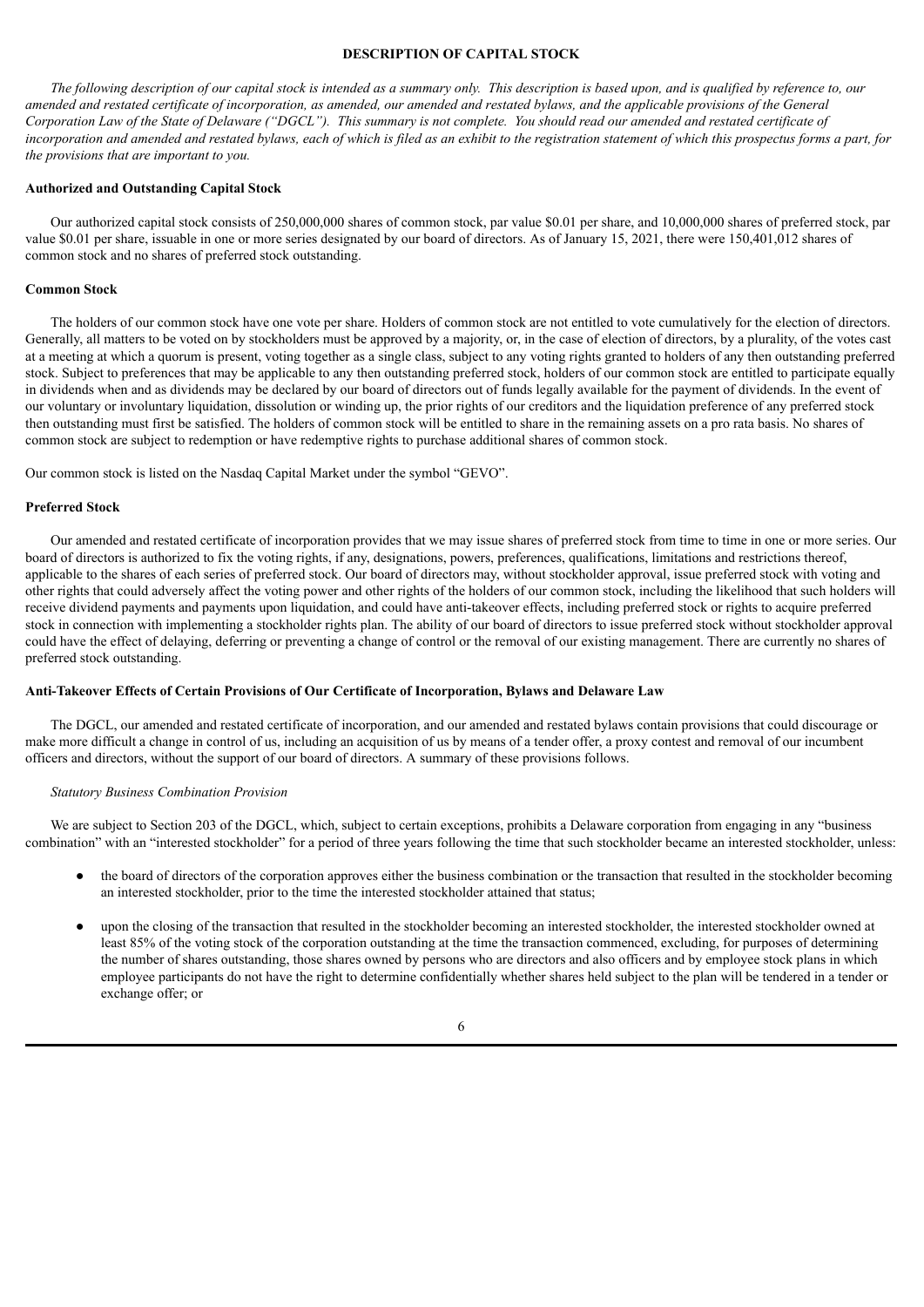at or subsequent to such time, the business combination is approved by the board of directors and authorized at an annual or special meeting of stockholders, and not by written consent, by the affirmative vote of at least 66-2/3% of the outstanding voting stock that is not owned by the interested stockholder.

With certain exceptions, an "interested stockholder" is a person or group who or which owns 15% or more of the corporation's outstanding voting stock (including any rights to acquire stock pursuant to an option, warrant, agreement, arrangement or understanding, or upon the exercise of conversion or exchange rights, and stock with respect to which the person has voting rights only), or is an affiliate or associate of the corporation and was the owner of 15% or more of such voting stock at any time within the previous three years.

In general, Section 203 defines a business combination to include:

- any merger or consolidation involving the corporation and the interested stockholder;
- any sale, transfer, pledge or other disposition of 10% or more of the assets of the corporation involving the interested stockholder;
- subject to certain exceptions, any transaction that results in the issuance or transfer by the corporation of any stock of the corporation to the interested stockholder;
- any transaction involving the corporation that has the effect of increasing the proportionate share of the stock of any class or series of the corporation beneficially owned by the interested stockholder; or
- the receipt by the interested stockholder of the benefit of any loans, advances, guarantees, pledges or other financial benefits provided by or through the corporation.

A Delaware corporation may "opt out" of this provision with an express provision in its original certificate of incorporation or an express provision in its amended and restated certificate of incorporation or bylaws resulting from a stockholders' amendment approved by at least a majority of the outstanding voting shares. However, we have not "opted out" of this provision. Section 203 could prohibit or delay mergers or other takeover or change-in-control attempts and, accordingly, may discourage attempts to acquire us.

#### *Election and Removal of Directors*

Our amended and restated certificate of incorporation provides for our board of directors to be divided into three classes, with staggered three-year terms. Only one class of directors is elected at each annual meeting of our stockholders, with the other classes continuing for the remainder of their respective three-year terms. Because our stockholders do not have cumulative voting rights, our stockholders holding a majority of the shares of common stock outstanding are able to elect all of our directors. Directors may be removed only with cause by the affirmative vote of the holders of at least a majority of the outstanding shares entitled to vote on such removal

#### *No Stockholder Action by Written Consent*

Our amended and restated certificate of incorporation and our amended and restated bylaws provide that any action required or permitted to be taken by the holders of common stock at an annual or special meeting of stockholders must be effected at a duly called meeting and may not be taken or effected by written consent of the stockholders.

#### *Stockholder Meetings*

Under our amended and restated certificate of incorporation and our amended and restated bylaws, only our board of directors, acting pursuant to a resolution adopted by a majority of the directors then in office, may call a special meeting of the stockholders, and any business conducted at any special meeting will be limited to the purpose or purposes specified in the notice for such special meeting.

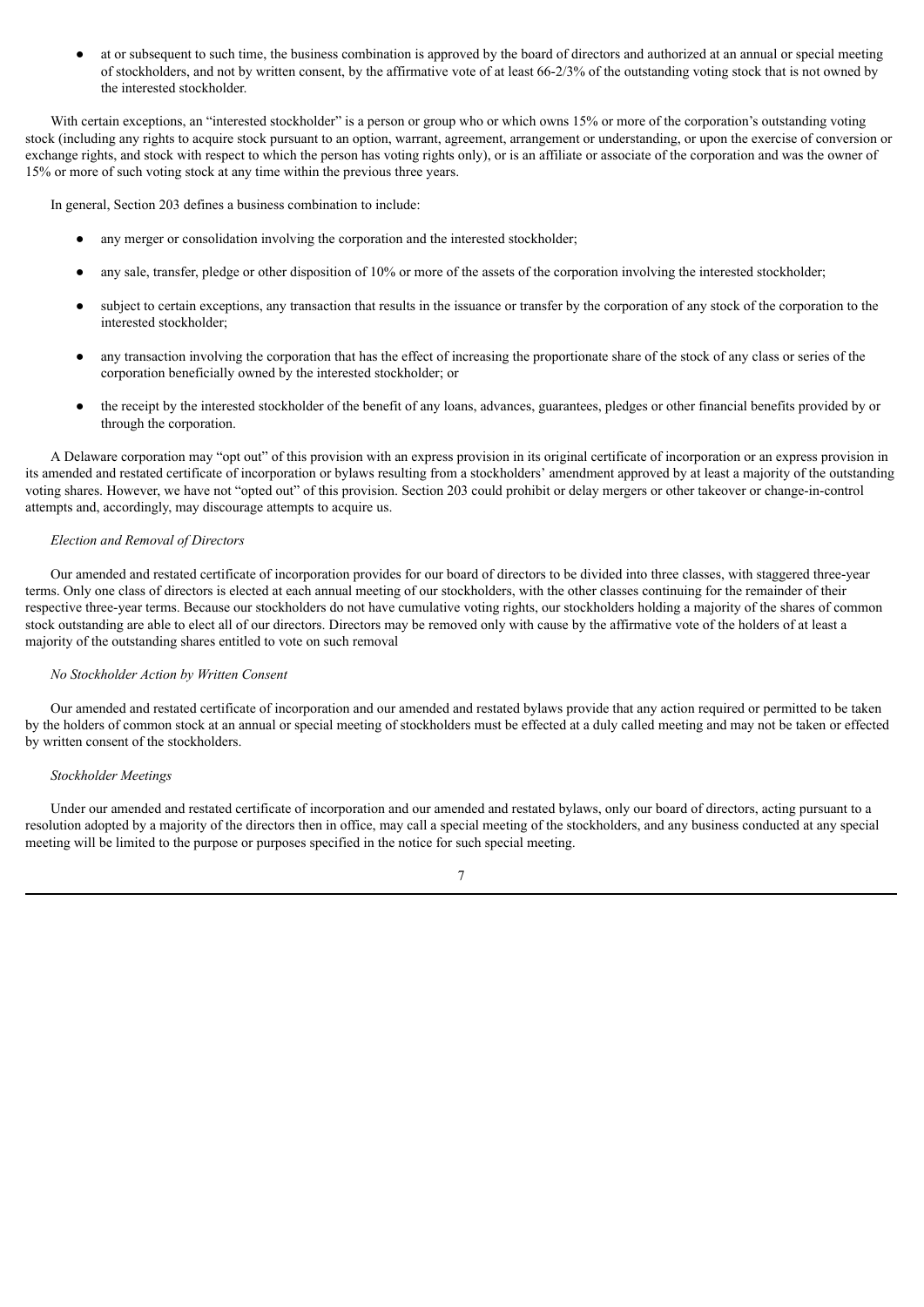#### *Requirements for Advance Notification of Stockholder Nominations and Proposals*

In order for our stockholders to bring nominations or business before an annual meeting properly, they must comply with certain notice requirements as provided by our amended and restated bylaws. Typically, in order for such notices to be timely, they must be provided to us not earlier than the close of business on the 120th day prior to the one-year anniversary of the preceding year's annual meeting and not later than the close of business on the 90th day prior to the one-year anniversary of the preceding year's annual meeting. For such notices to be timely in the event the annual meeting is advanced more than 30 days prior to or delayed by more than 70 days after the one-year anniversary of the preceding year's annual meeting, notice must be provided to us not earlier than the close of business on the 120th day prior to such annual meeting and not later than the close of business on the later of the 90th day prior to such annual meeting or, if later, the 10th day following the day on which public announcement of the date of such meeting is first made.

#### **Exclusive Forum Provision**

Our amended and restated certificate of incorporation provides that the Court of Chancery of the State of Delaware shall, unless we consent in writing to the selection of an alternative forum, be the sole and exclusive forum for (i) any derivative action or proceeding brought on behalf of the Company, (ii) any action asserting a claim of breach of a fiduciary duty owed by any director, officer or other employee of the Company to the Company or its stockholders, (iii) any action asserting a claim arising pursuant to any provision of the Delaware General Corporation Law, or (iv) any action asserting a claim governed by the internal affairs doctrine, in each case subject to said Court of Chancery having personal jurisdiction over the indispensable parties named as defendants therein. Notwithstanding this exclusive forum provision, the exclusive forum provision shall not preclude or contract the scope of exclusive federal or concurrent jurisdiction for actions brought under the Exchange Act or the Securities Act, or the respective rules and regulations promulgated thereunder.

Any person or entity purchasing or otherwise acquiring any interest in any of our securities shall be deemed to have notice of and consented to these provisions. This exclusive forum provision may limit a stockholder's ability to bring a claim in a judicial forum of its choosing for disputes with us or our directors, officers or other employees, which may discourage lawsuits against us and our directors, officers and other employees.

#### **Amendment of Charter Provisions**

The affirmative vote of the holders of at least 66-2/3% of the voting power of all of the then-outstanding shares of our voting stock, voting together as a single class, is required to, among other things, alter, amend or repeal certain provisions of our amended and restated certificate of incorporation, including those related to the classification of our board of directors, the amendment of our bylaws and certificate of incorporation, restrictions against stockholder actions by written consent, the designated parties entitled to call a special meeting of the stockholders and the indemnification of officers and directors.

Our amended and restated bylaws may only be amended (or new bylaws adopted) by our board of directors or the affirmative vote of the holders of at least 66-2/3% of the voting power of all of the then-outstanding shares of our voting stock.

## **Transfer Agent and Registrar**

The transfer agent and registrar for our common stock is American Stock Transfer & Trust Company. Its address is 6201 15th Avenue, Brooklyn, New York 11219 and its telephone number is (718) 921-8300. The transfer agent for any series of preferred stock that we may offer under this prospectus will be named and described in the prospectus supplement for that series.

# **Listing**

Our common stock is listed on the Nasdaq Capital Market under the symbol "GEVO."

8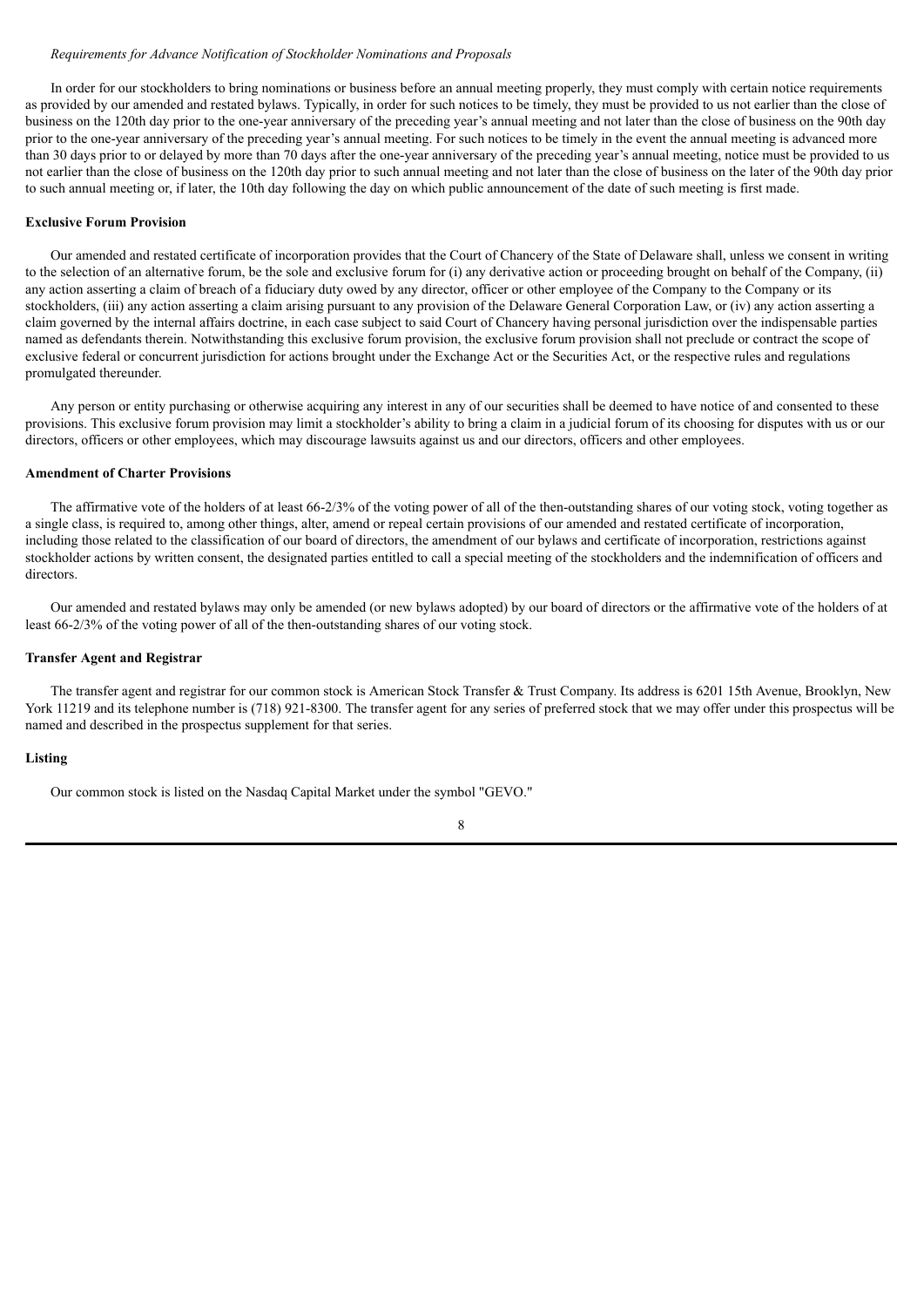#### **DESCRIPTION OF DEBT SECURITIES**

<span id="page-43-0"></span>We may issue debt securities from time to time under this prospectus. We will set forth in an accompanying prospectus supplement a description of the debt securities that may be offered under this prospectus. The debt securities will be issued under one or more indentures, which may include existing indentures. The applicable prospectus supplement and other offering material relating to such offering will describe the specific terms relating to the series of debt securities being offered, including a description of the material terms of the indenture (and any supplemental indentures) governing such series. These terms may include the following:

- the title of the series of the offered debt securities;
- the price or prices at which the offered debt securities will be issued;
- any limit on the aggregate principal amount of the offered debt securities;
- the date or dates on which the principal of the offered debt securities will be payable;
- the rate or rates (which may be fixed or variable) per year at which the offered debt securities will bear interest, if any, or the method of determining the rate or rates and the date or dates from which interest, if any, will accrue;
- if the amount of principal, premium or interest with respect to the offered debt securities of the series may be determined with reference to an index or pursuant to a formula, the manner in which these amounts will be determined;
- the date or dates on which interest, if any, on the offered debt securities will be payable and the regular record dates for the payment thereof;
- the place or places, if any, in addition to or instead of the corporate trust office of the trustee, where the principal, premium and interest with respect to the offered debt securities will be payable;
- the period or periods, if any, within which, the price or prices of which, and the terms and conditions upon which the offered debt securities may be redeemed, in whole or in part, pursuant to optional redemption provisions;
- the terms on which we would be required to redeem or purchase the offered debt securities pursuant to any sinking fund or similar provision, and the period or periods within which, the price or prices at which and the terms and conditions on which the offered debt securities will be so redeemed and purchased in whole or in part;
- the denominations in which the offered debt securities will be issued;
- the form of the offered debt securities and whether the offered debt securities are to be issued in whole or in part in the form of one or more global securities and, if so, the identity of the depositary for the global security or securities;
- the portion of the principal amount of the offered debt securities that is payable on the declaration of acceleration of the maturity, if other than their principal amount;
- if other than U.S. dollars, the currency or currencies in which the offered debt securities will be denominated and payable, and the holders' rights, if any, to elect payment in a foreign currency or a foreign currency unit other than that in which the offered debt securities are otherwise payable;
- whether the offered debt securities will be issued with guarantees and, if so, the terms of any guarantee of the payment of principal and interest with respect to the offered debt securities:
- any addition to, or modification or deletion of, any event of default or any covenant specified in the indenture;
- whether the offered debt securities will be convertible or exchangeable into other securities, and if so, the terms and conditions upon which the offered debt securities will be convertible or exchangeable;
- whether the offered debt securities will be senior or subordinated debt securities;
- any trustees, authenticating or paying agents, transfer agents or registrars or other agents with respect to the offered debt securities; and
- any other specific terms of the offered debt securities.

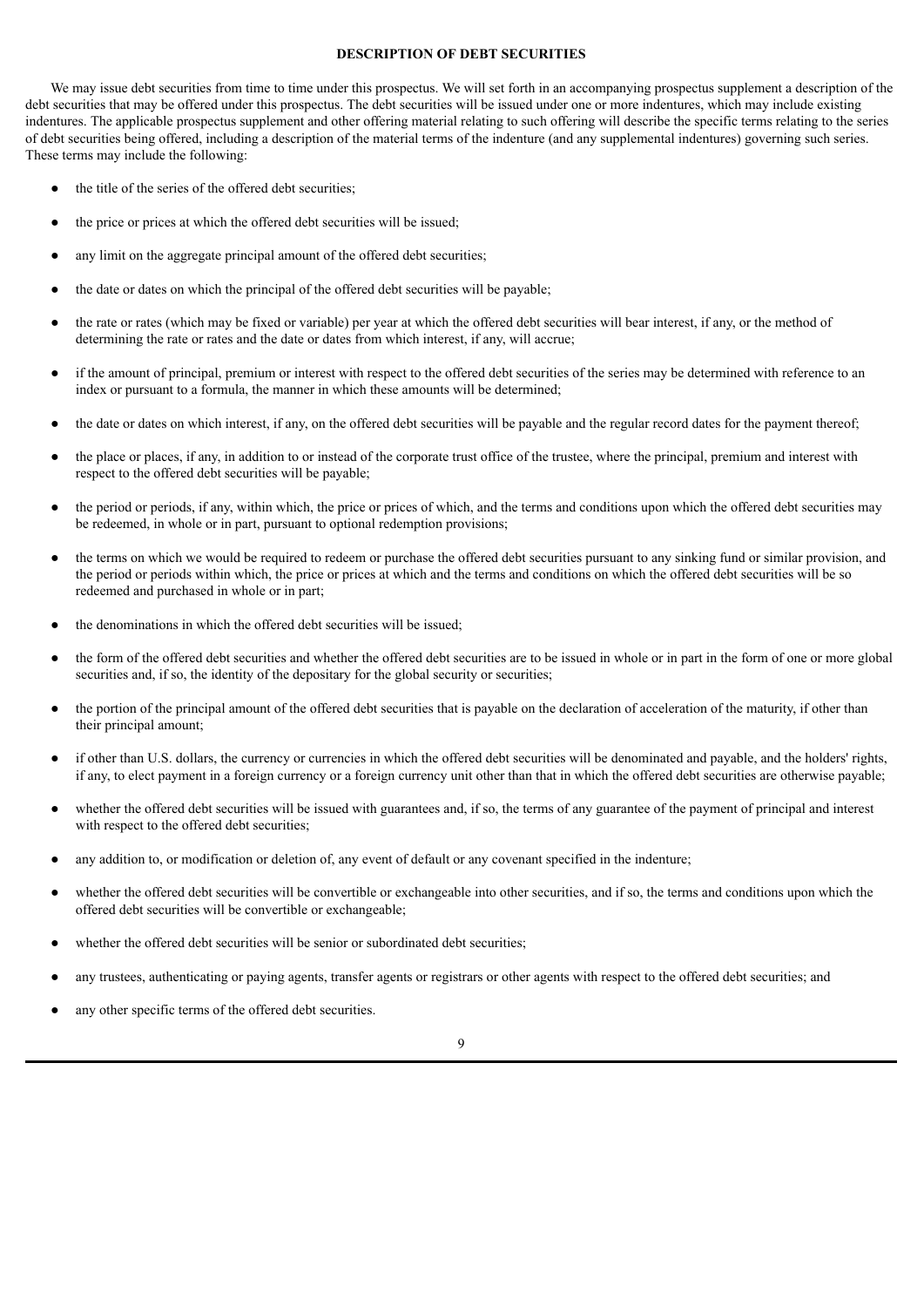#### **DESCRIPTION OF DEPOSITARY SHARES**

#### <span id="page-44-0"></span>**General**

We may, at our option, elect to offer fractional shares of preferred stock, which we call depositary shares, rather than full shares of preferred stock. If we do, we will issue to the public receipts, called depositary receipts, for depositary shares, each of which will represent a fraction, to be described in the applicable prospectus supplement, of a share of a particular series of preferred stock. Unless otherwise provided in the prospectus supplement, each owner of a depositary share will be entitled, in proportion to the applicable fractional interest in a share of preferred stock represented by the depositary share, to all the rights and preferences of the preferred stock represented by the depositary share. Those rights include dividend, voting, redemption, conversion and liquidation rights.

The shares of preferred stock underlying the depositary shares will be deposited with a bank or trust company selected by us to act as depositary under a deposit agreement between us, the depositary and the holders of the depositary receipts. The depositary will be the transfer agent, registrar and dividend disbursing agent for the depositary shares.

The depositary shares will be evidenced by depositary receipts issued pursuant to the deposit agreement. Holders of depositary receipts agree to be bound by the deposit agreement, which requires holders to take certain actions such as filing proof of residence and paying certain charges.

The summary of terms of the depositary shares contained in this prospectus is not complete and is subject to, and is qualified in its entirety by, all provisions of the applicable deposit agreement, our certificate of incorporation and the certificate of designation for the applicable series of preferred stock that are, or will be, filed with the SEC.

#### **Dividends and Other Distributions**

The depositary will distribute all cash dividends or other cash distributions, if any, received in respect of the preferred stock underlying the depositary shares to the record holders of depositary shares in proportion to the numbers of depositary shares owned by those holders on the relevant record date. The relevant record date for depositary shares will be the same date as the record date for the underlying preferred stock.

If there is a distribution other than in cash, the depositary will distribute property (including securities) received by it to the record holders of depositary shares, unless the depositary determines that it is not feasible to make the distribution. If this occurs, the depositary may, with our approval, adopt another method for the distribution, including selling the property and distributing the net proceeds from the sale to the holders.

#### **Liquidation Preference**

If a series of preferred stock underlying the depositary shares has a liquidation preference, in the event of the voluntary or involuntary liquidation, dissolution or winding up of us, holders of depositary shares will be entitled to receive the fraction of the liquidation preference accorded each share of the applicable series of preferred stock, as set forth in the applicable prospectus supplement.

# **Withdrawal of Stock**

Unless the related depositary shares have been previously called for redemption, upon surrender of the depositary receipts at the office of the depositary, the holder of the depositary shares will be entitled to delivery, at the office of the depositary or upon his or her order, of the number of whole shares of the preferred stock and any money or other property represented by the depositary shares. If the depositary receipts delivered by the holder evidence a number of depositary shares in excess of the number of depositary shares representing the number of whole shares of preferred stock to be withdrawn, the depositary will deliver to the holder at the same time a new depositary receipt evidencing the excess number of depositary shares. In no event will the depositary deliver fractional shares of preferred stock upon surrender of depositary receipts. Holders of preferred stock thus withdrawn may not thereafter deposit those shares under the deposit agreement or receive depositary receipts evidencing depositary shares therefor.

10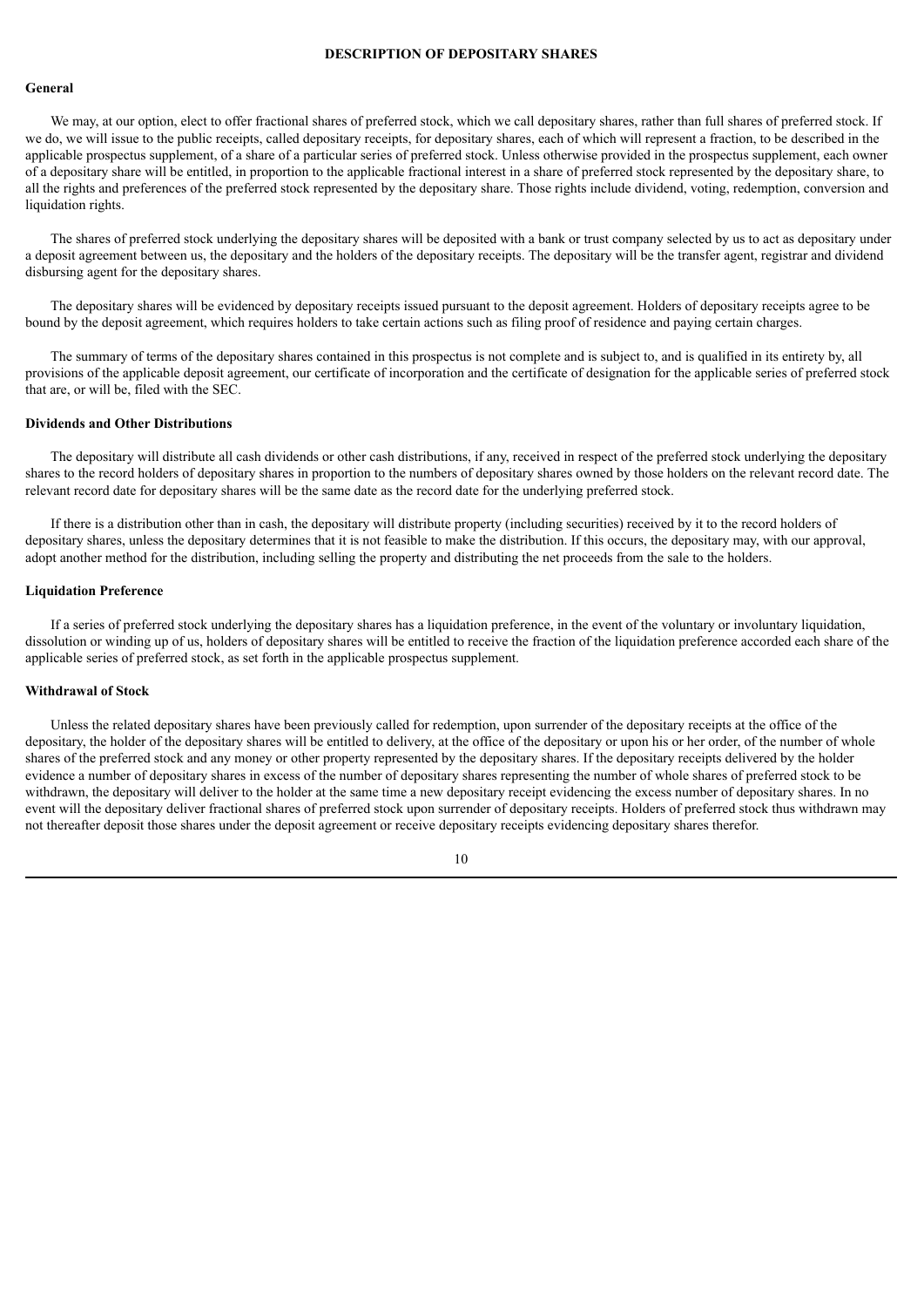#### **Redemption of Depositary Shares**

Whenever we redeem shares of preferred stock held by the depositary, the depositary will redeem as of the same redemption date the number of depositary shares representing shares of the preferred stock so redeemed, so long as we have paid in full to the depositary the redemption price of the preferred stock to be redeemed plus an amount equal to any accumulated and unpaid dividends on the preferred stock to the date fixed for redemption. The redemption price per depositary share will be equal to the redemption price and any other amounts per share payable on the preferred stock multiplied by the fraction of a share of preferred stock represented by one depositary share. If less than all the depositary shares are to be redeemed, the depositary shares to be redeemed will be selected by lot or pro rata or by any other equitable method as may be determined by the depositary.

After the date fixed for redemption, depositary shares called for redemption will no longer be deemed to be outstanding and all rights of the holders of depositary shares will cease, except the right to receive the monies payable upon redemption and any money or other property to which the holders of the depositary shares were entitled upon redemption upon surrender to the depositary of the depositary receipts evidencing the depositary shares.

#### **Voting the Preferred Stock**

Upon receipt of notice of any meeting at which the holders of the preferred stock are entitled to vote, the depositary will mail the information contained in the notice of meeting to the record holders of the depositary receipts relating to that preferred stock. The record date for the depositary receipts relating to the preferred stock will be the same date as the record date for the preferred stock. Each record holder of the depositary shares on the record date will be entitled to instruct the depositary as to the exercise of the voting rights pertaining to the number of shares of preferred stock represented by that holder's depositary shares. The depositary will endeavor, insofar as practicable, to vote the number of shares of preferred stock represented by the depositary shares in accordance with those instructions, and we will agree to take all action that may be deemed necessary by the depositary in order to enable the depositary to do so. The depositary will not vote any shares of preferred stock except to the extent it receives specific instructions from the holders of depositary shares representing that number of shares of preferred stock.

#### **Charges of Depositary**

We will pay all transfer and other taxes and governmental charges arising solely from the existence of the depositary arrangements. We will pay charges of the depositary in connection with the initial deposit of the preferred stock and any redemption of the preferred stock. Holders of depositary receipts will pay transfer, income and other taxes and governmental charges and such other charges (including those in connection with the receipt and distribution of dividends, the sale or exercise of rights, the withdrawal of the preferred stock and the transferring, splitting or grouping of depositary receipts) as are expressly provided in the deposit agreement to be for their accounts. If these charges have not been paid by the holders of depositary receipts, the depositary may refuse to transfer depositary shares, withhold dividends and distributions and sell the depositary shares evidenced by the depositary receipt.

#### **Amendment and Termination of the Deposit Agreement**

The form of depositary receipt evidencing the depositary shares and any provision of the deposit agreement may be amended by agreement between us and the depositary. However, any amendment that materially and adversely alters the rights of the holders of depositary shares, other than fee changes, will not be effective unless the amendment has been approved by the holders of a majority of the outstanding depositary shares. The deposit agreement may be terminated by the depositary or us only if:

- all outstanding depositary shares have been redeemed; or
- there has been a final distribution of the preferred stock in connection with our dissolution and such distribution has been made to all the holders of depositary shares.

# **Resignation and Removal of Depositary**

The depositary may resign at any time by delivering to us notice of its election to do so, and we may remove the depositary at any time. Any resignation or removal of the depositary will take effect upon our appointment of a successor depositary and its acceptance of such appointment. The successor depositary must be appointed within 60 days after delivery of the notice of resignation or removal and must be a bank or trust company having its principal office in the United States and having the requisite combined capital and surplus as set forth in the applicable agreement.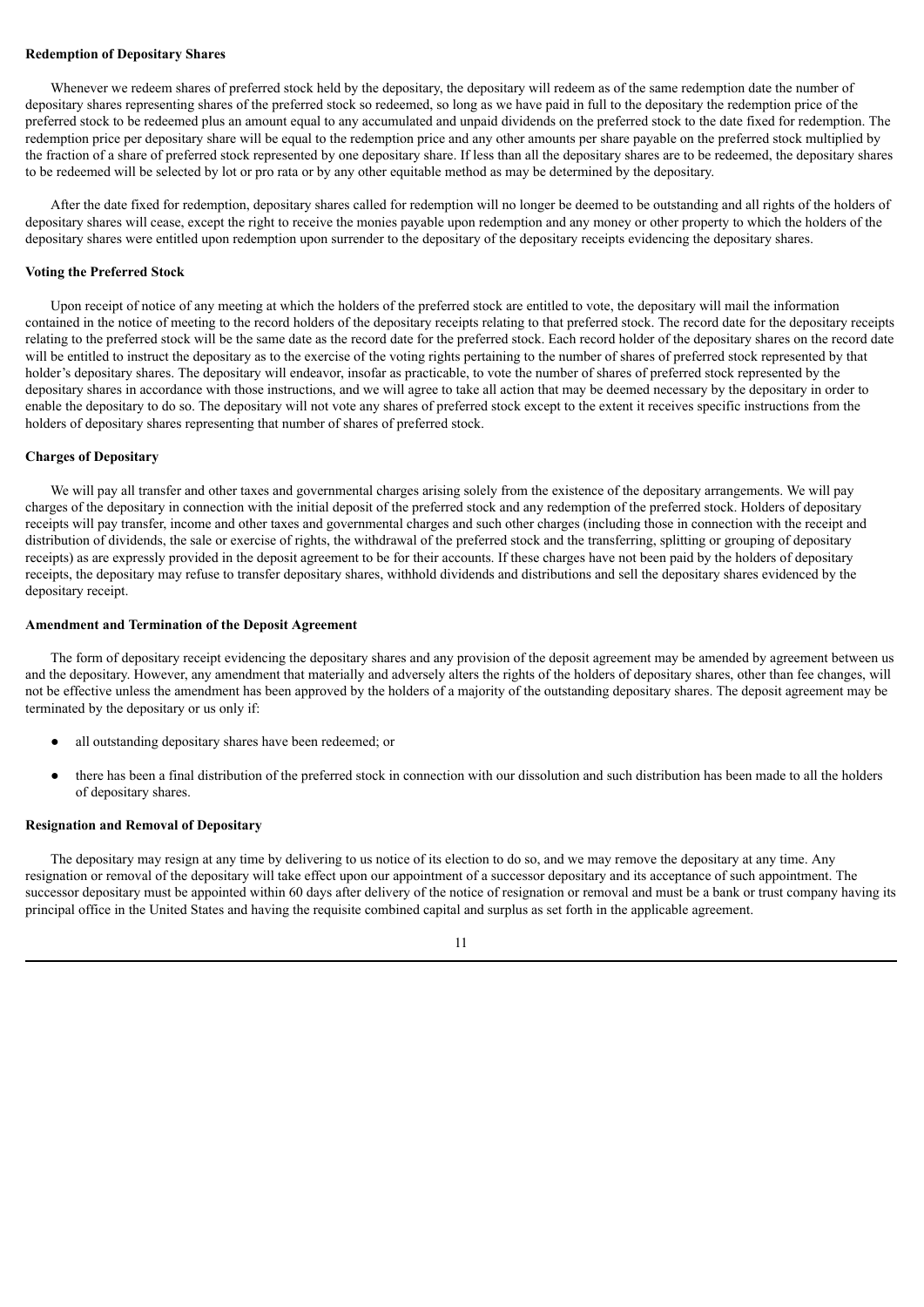#### **Notices**

The depositary will forward to holders of depositary receipts all notices, reports and other communications, including proxy solicitation materials received from us, that are delivered to the depositary and that we are required to furnish to the holders of the preferred stock. In addition, the depositary will make available for inspection by holders of depositary receipts at the principal office of the depositary, and at such other places as it may from time to time deem advisable, any reports and communications we deliver to the depositary as the holder of preferred stock.

#### **Limitation of Liability**

Neither we nor the depositary will be liable if either we or it is prevented or delayed by law or any circumstance beyond its control in performing its obligations. Our obligations and those of the depositary will be limited to performance in good faith of our and their duties thereunder. We and the depositary will not be obligated to prosecute or defend any legal proceeding in respect of any depositary shares or preferred stock unless satisfactory indemnity is furnished. We and the depositary may rely upon written advice of counsel or accountants, on information provided by persons presenting preferred stock for deposit, holders of depositary receipts or other persons believed to be competent to give such information and on documents believed to be genuine and to have been signed or presented by the proper party or parties.

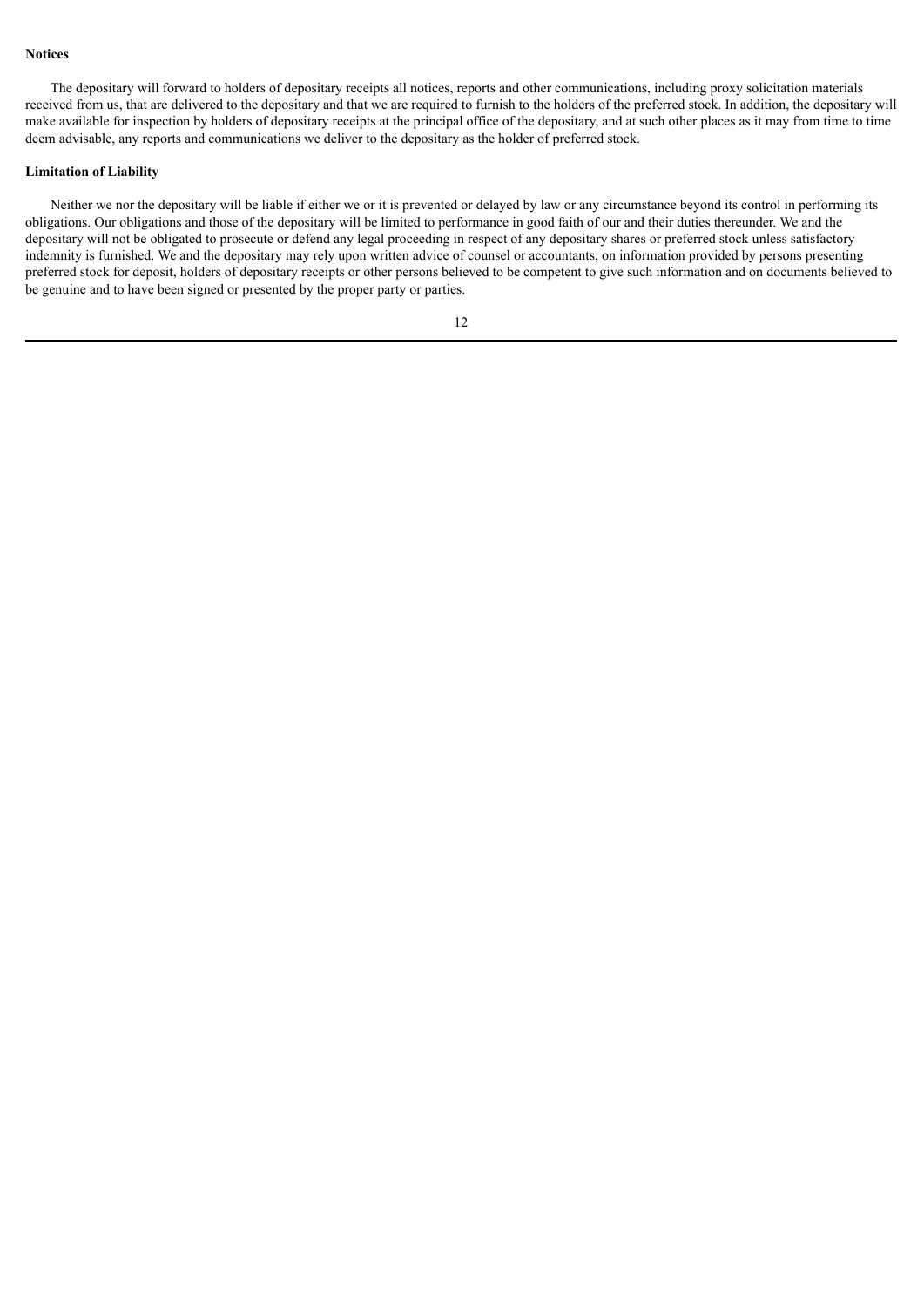# **DESCRIPTION OF WARRANTS**

<span id="page-47-0"></span>We may issue warrants for the purchase of debt securities, common stock, preferred stock or other securities. Warrants may be issued independently or together with debt securities, common stock, preferred stock or other securities offered by any prospectus supplement and may be attached to or separate from any such offered securities. Each series of warrants will be issued under a separate warrant agreement to be entered into between us and a bank or trust company, as warrant agent, all as will be set forth in the prospectus supplement relating to the particular issue of warrants. The warrant agent will act solely as our agent in connection with the warrants and will not assume any obligation or relationship of agency or trust for or with any holders of warrants or beneficial owners of warrants. The summary of the terms of the warrants contained in this prospectus is not complete and is subject to, and is qualified in its entirety to, all provisions of the applicable warrant agreement.

Reference is made to the prospectus supplement relating to the particular issue of warrants offered pursuant to such prospectus supplement for the terms of and information relating to such warrants, including, where applicable:

- the specific designation and aggregate number of, and the offering price at which we will issue, the warrants;
- the currency or currency units in which the offering price, if any, and the exercise price are payable;
- the date on which the right to exercise the warrants will begin and the date on which that right will expire or, if you may not continuously exercise the warrants throughout that period, the specific date or dates on which you may exercise the warrants;
- whether the warrants are to be sold separately or with other securities as parts of units;
- whether the warrants will be issued in definitive or global form or in any combination of these forms, although, in any case, the form of a warrant included in a unit will correspond to the form of the unit and of any security included in that unit;
- any applicable material U.S. federal income tax consequences;
- the identity of the warrant agent for the warrants and of any other depositaries, execution or paying agents, transfer agents, registrars or other agents;
- the proposed listing, if any, of the warrants or any securities purchasable upon exercise of the warrants on any securities exchange;
- the designation and terms of any equity securities purchasable upon exercise of the warrants;
- the designation, aggregate principal amount, currency and terms of any debt securities that may be purchased upon exercise of the warrants;
- if applicable, the designation and terms of the debt securities, preferred stock, depositary shares or common stock with which the warrants are issued and the number of warrants issued with each security;
- if applicable, the date from and after which any warrants issued as part of a unit and the related debt securities, preferred stock, depositary shares or common stock will be separately transferable;
- the number of shares of preferred stock, the number of depositary shares or the number of shares of common stock purchasable upon exercise of a warrant and the price at which those shares may be purchased;
- if applicable, the minimum or maximum amount of the warrants that may be exercised at any one time;
- information with respect to book-entry procedures, if any;
- the antidilution provisions of, and other provisions for changes to or adjustment in the exercise price of, the warrants, if any;
- any redemption or call provisions; and
- any additional terms of the warrants, including terms, procedures and limitations relating to the exchange or exercise of the warrants.

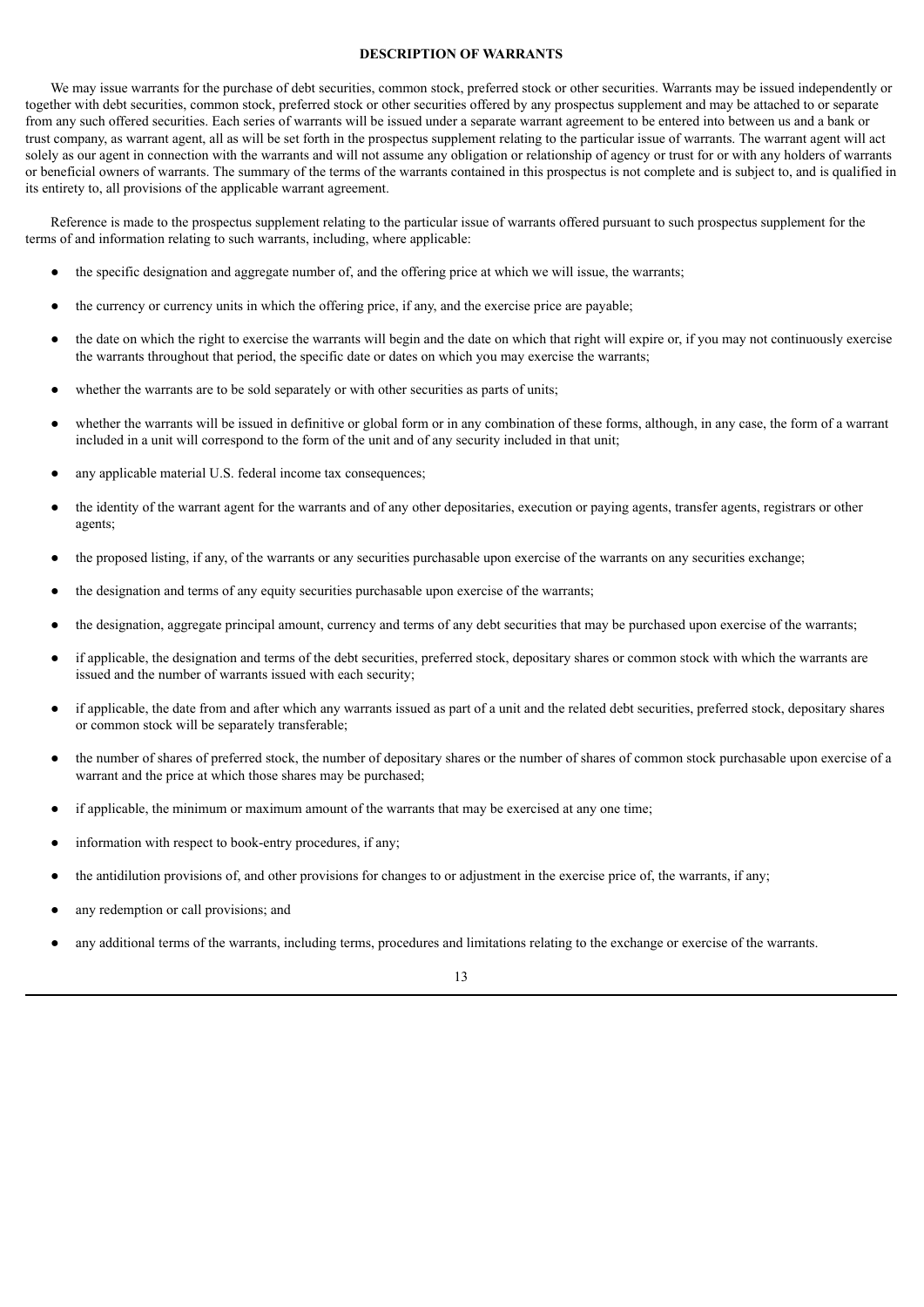# **DESCRIPTION OF PURCHASE CONTRACTS**

<span id="page-48-0"></span>We may issue, from time to time, purchase contracts, including contracts obligating holders to purchase from us and us to sell to the holders, a specified principal amount of debt securities, shares of common stock or preferred stock, or any of the other securities that we may sell under this prospectus at a future date or dates. The consideration payable upon settlement of the purchase contracts may be fixed at the time the purchase contracts are issued or may be determined by a specific reference to a formula set forth in the purchase contracts. The purchase contracts may be issued separately or as part of units consisting of a purchase contract and other securities or obligations issued by us or third parties, including United States treasury securities, securing the holders' obligations to purchase the relevant securities under the purchase contracts. The purchase contracts may require us to make periodic payments to the holders of the purchase contracts or units or vice versa, and the payments may be unsecured or prefunded on some basis. The purchase contracts may require holders to secure their obligations under the purchase contracts. The summary of the terms of the purchase contracts contained in this prospectus is not complete and is subject to, and is qualified in its entirety by, all provisions of the applicable purchase contracts.

The prospectus supplement related to any particular purchase contracts will describe, among other things, the material terms of the purchase contracts and of the securities being sold pursuant to such purchase contracts, a discussion, if appropriate, of any special U.S. federal income tax considerations applicable to the purchase contracts and any material provisions governing the purchase contracts that differ from those described above. The description in the prospectus supplement will not necessarily be complete and will be qualified in its entirety by reference to the purchase contracts, and, if applicable, collateral arrangements and depositary arrangements, relating to the purchase contracts.

# 14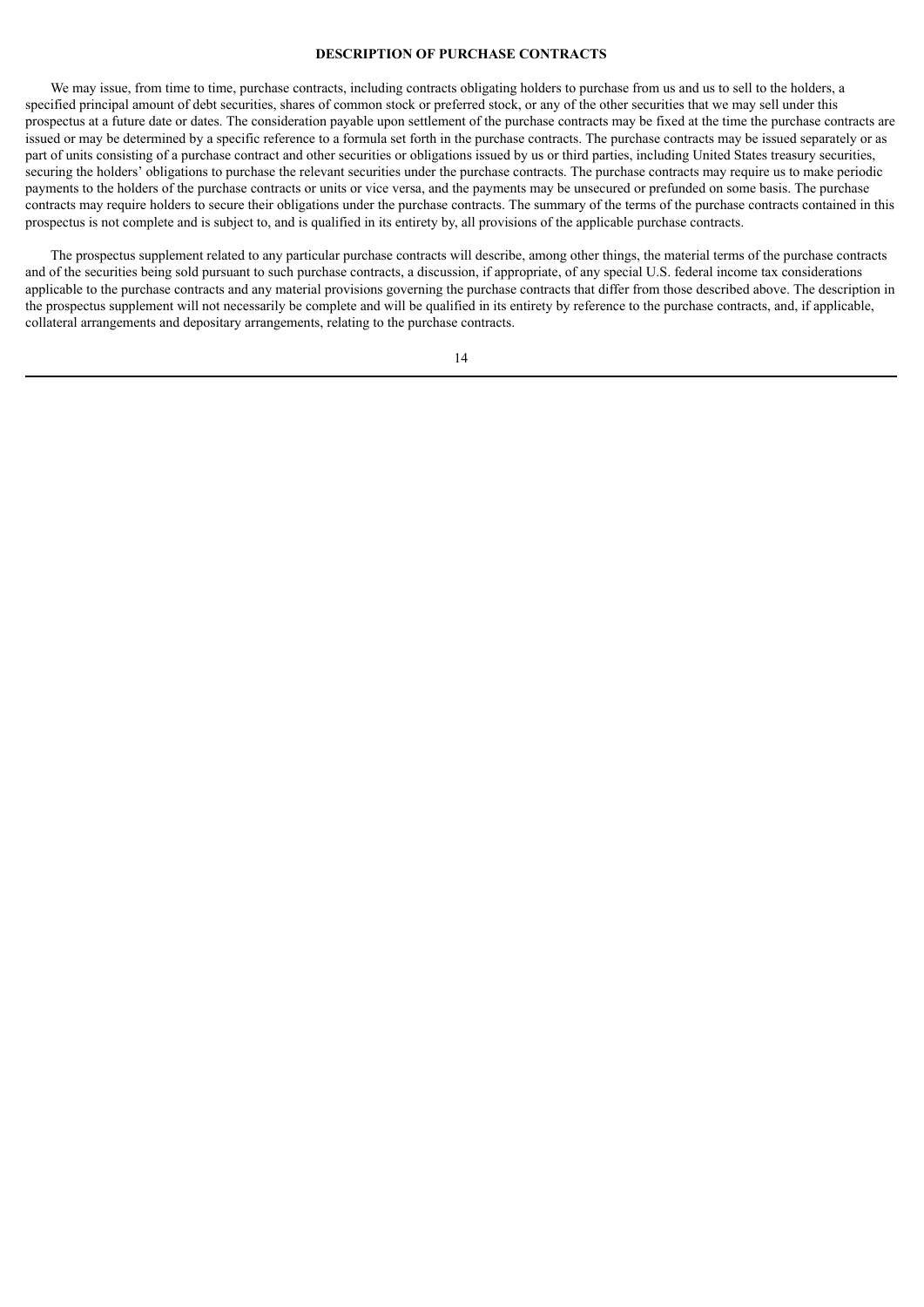# **DESCRIPTION OF UNITS**

<span id="page-49-0"></span>We may, from time to time, issue units comprised of one or more of the other securities that may be offered under this prospectus, in any combination. Each unit may also include debt obligations of third parties, such as U.S. Treasury securities. Each unit will be issued so that the holder of the unit is also the holder of each security included in the unit. Thus, the holder of a unit will have the rights and obligations of a holder of each included security. The unit agreement under which a unit is issued may provide that the securities included in the unit may not be held or transferred separately at any time, or at any time before a specified date or other specific circumstances occur. The summary of the terms of the units contained in this prospectus is not complete and is subject to, and is qualified in its entirety by, all provisions of the applicable unit agreements.

Any prospectus supplement related to any particular units will describe, among other things:

- the material terms of the units and of the securities comprising the units, including whether and under what circumstances those securities may be held or transferred separately;
- any material provisions relating to the issuance, payment, settlement, transfer or exchange of the units or of the securities comprising the units;
- if appropriate, any special U.S. federal income tax considerations applicable to the units; and
- any material provisions of the governing unit agreement that differ from those described above.

The applicable provisions described in this section, as well as those described under "Description of Capital Stock," "Description of Debt Securities," "Description of Depositary Shares," "Description of Warrants" and "Description of Purchase Contracts," will apply to each unit and to each security included in each unit, respectively.

15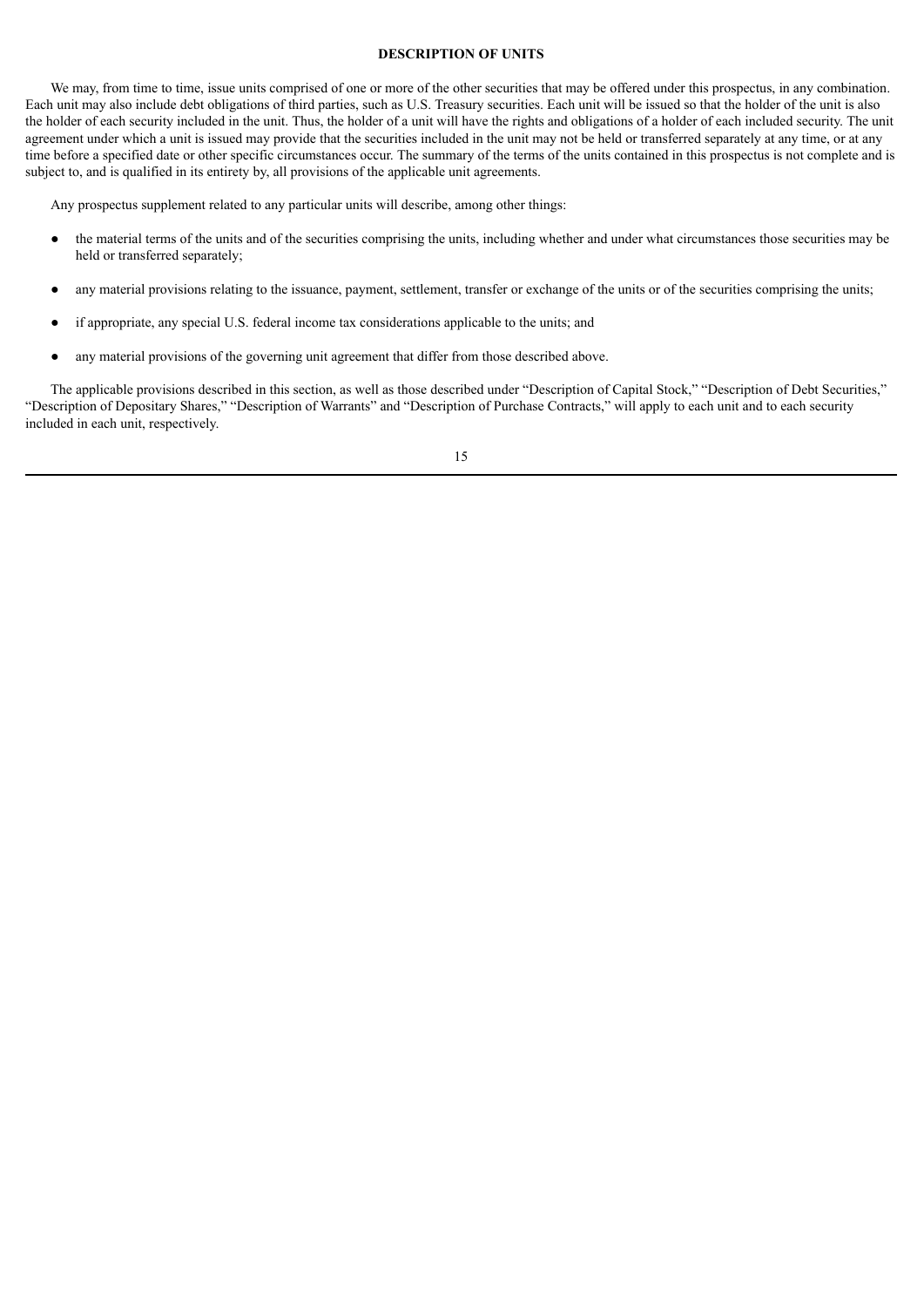<span id="page-50-0"></span>We may sell the securities being offered hereby:

- directly to one or more purchasers;
- through agents;
- through dealers;
- through underwriters;
- through a combination of any of the above methods of sale; or
- through any other methods described in a prospectus supplement.

We will identify the specific plan of distribution, including any direct purchasers, agents, dealers, underwriters and, if applicable, their compensation, the purchase price, the net proceeds to us, the public offering price, and any discounts or concessions allowed or reallowed or paid to dealers, in a prospectus supplement.

The distribution of securities may be effected, from time to time, in one or more transactions, including block transactions, at-the-market offerings and transactions on the Nasdaq Capital Market or any other organized market where the securities may be traded. The securities may be sold at a fixed price or prices, which may be changed, or at market prices prevailing at the time of sale, at prices relating to the prevailing market prices or at negotiated prices. The consideration may be cash or another form negotiated by the parties. Agents, underwriters or broker-dealers may be paid compensation for offering and selling the securities. That compensation may be in the form of discounts, concessions or commissions to be received from us or from the purchasers of the securities.

Offers to purchase the securities may be solicited directly by us or by agents designated by us from time to time. We will, in the prospectus supplement relating to an offering, name any agent that could be viewed as an underwriter under the Securities Act and describe any commissions we must pay. Any such agent will be acting on a best efforts basis for the period of its appointment or, if indicated in the applicable prospectus supplement, on a firm commitment basis.

If a dealer is utilized in the sale of the securities in respect of which this prospectus is delivered, we will sell the securities to the dealer, as principal. The dealer, which may be deemed to be an underwriter as that term is defined in the Securities Act, may then resell the securities to the public at varying prices to be determined by the dealer at the time of resale. Dealer trading may take place in certain of the securities, including securities not listed on any securities exchange.

If an underwriter or underwriters are utilized in the sale, we will execute an underwriting agreement with the underwriters at the time of sale to them and the names of the underwriters will be set forth in the applicable prospectus supplement, which will be used by the underwriters to make resales of the securities in respect of which this prospectus is delivered to the public. The obligations of underwriters to purchase securities will be subject to certain conditions precedent and the underwriters will be obligated to purchase all of the securities of a series if any are purchased.

We may directly solicit offers to purchase the securities and we may make sales of securities directly to institutional investors or others. These persons may be deemed to be underwriters within the meaning of the Securities Act with respect to any resale of the securities. To the extent required, the prospectus supplement will describe the terms of any such sales, including the terms of any bidding or auction process, if used.

Underwriters, dealers, agents and other persons may be entitled, under agreements that may be entered into with us, to indemnification against certain civil liabilities, including liabilities under the Securities Act, or to contribution with respect to payments that they may be required to make in respect thereof. Underwriters, dealers and agents may engage in transactions with, or perform services for, us in the ordinary course of business.

Any person participating in the distribution of common stock registered under the registration statement that includes this prospectus will be subject to applicable provisions of the Exchange Act and the applicable SEC rules and regulations, including, among others, Regulation M, which may limit the timing of purchases and sales of our common stock by any such person. Furthermore, Regulation M may restrict the ability of any person engaged in the distribution of our common stock to engage in market-making activities with respect to our common stock. These restrictions may affect the marketability of our common stock and the ability of any person or entity to engage in market-making activities with respect to our common stock.

In order to facilitate the offering of the securities, any underwriters may engage in transactions that stabilize, maintain or otherwise affect the price of the securities or any other securities the prices of which may be used to determine payments on such securities. Specifically, any underwriters may overallot in connection with the offering, creating a short position for their own accounts. In addition, to cover overallotments or to stabilize the price of the securities or of any such other securities, the underwriters may bid for, and purchase, the securities or any such other securities in the open market. Finally, in any offering of the securities through a syndicate of underwriters, the underwriting syndicate may reclaim selling concessions allowed to an underwriter or a dealer for distributing the securities in the offering if the syndicate repurchases previously distributed securities in transactions to cover syndicate short positions, in stabilization transactions or otherwise. Any of these activities may stabilize or maintain the market price of the securities above independent market levels. Any such underwriters are not required to engage in these activities and may end any of these activities at any time.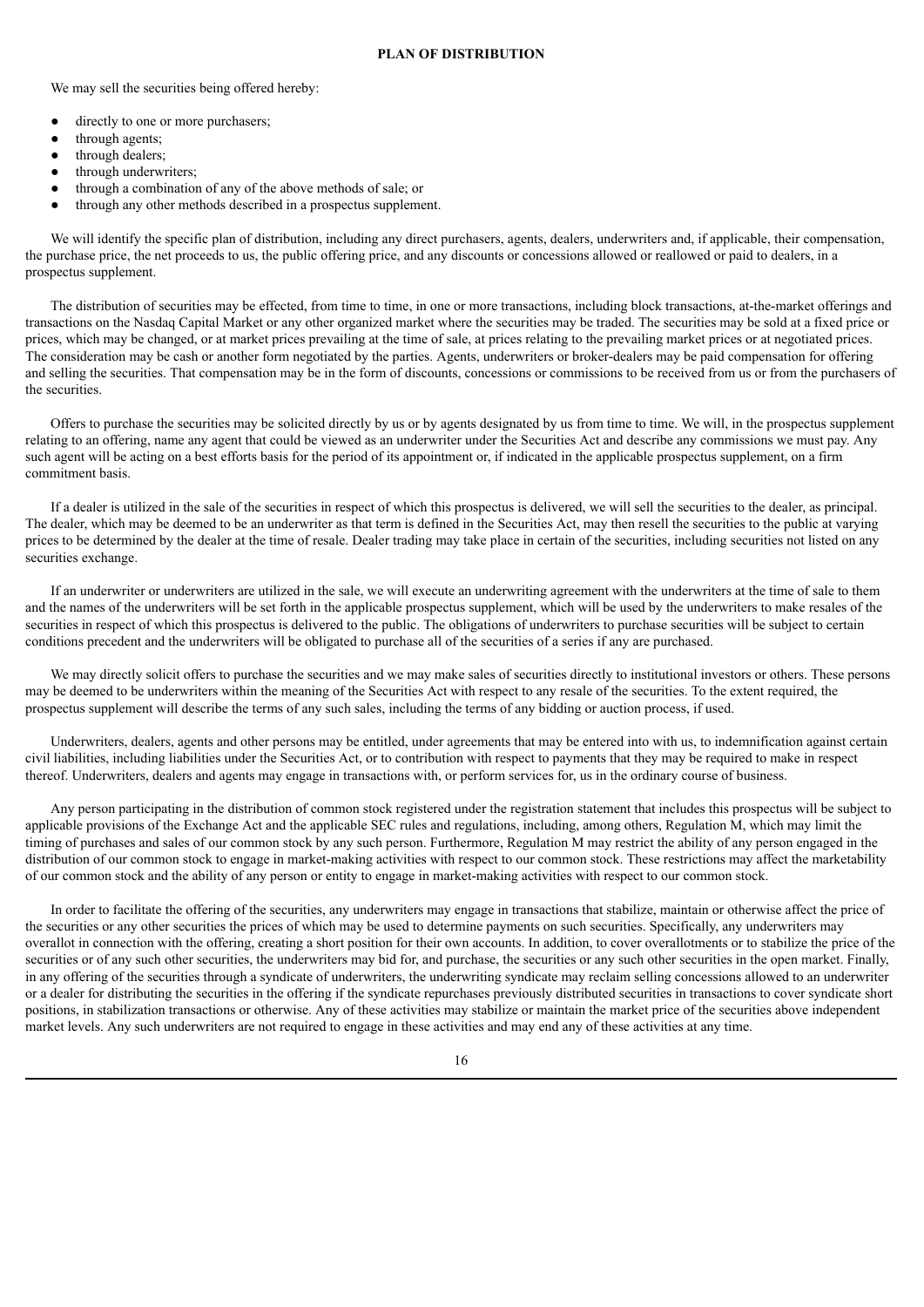#### **LEGAL MATTERS**

<span id="page-51-0"></span>Unless the applicable prospectus supplement indicates otherwise, the validity of the securities offered by this prospectus will be passed upon for us by Perkins Coie LLP, Denver, Colorado.

#### **EXPERTS**

<span id="page-51-1"></span>The audited consolidated financial statements incorporated by reference in this registration statement have been so incorporated by reference in reliance upon the report of Grant Thornton LLP, independent registered public accountants, upon the authority of said firm as experts in accounting and auditing.

#### **WHERE YOU CAN FIND MORE INFORMATION**

<span id="page-51-2"></span>We file annual, quarterly and current reports, proxy statements and other information with the SEC. Our SEC filings are available free of charge over the Internet at the SEC's web site at www.sec.gov. Our filings with the SEC are also available free of charge on our website at www.gevo.com. The information on our website is not incorporated by reference in this prospectus or any prospectus supplement and you should not consider it a part of this prospectus or any accompanying prospectus supplement.

#### **INFORMATION INCORPORATED BY REFERENCE**

<span id="page-51-3"></span>The SEC allows us to "incorporate by reference" the information we file with them, which means that we can disclose important information to you by referring you to those documents. The information incorporated by reference is considered to be part of this prospectus and any accompanying prospectus supplement, and later information filed with the SEC will automatically update and supersede this information. We incorporate by reference the documents listed below and all documents subsequently filed with the SEC pursuant to Sections 13(a), 13(c), 14 or 15(d) of the Exchange Act, prior to the termination of the offering under this prospectus and any prospectus supplement (other than information deemed furnished and not filed in accordance with SEC rules, including Items 2.02 and 7.01 of Form 8-K):

- our Annual Report on [Form](http://www.sec.gov/Archives/edgar/data/1392380/000143774920005495/gevo20191231_10k.htm) 10-K for the year ended December 31, 2019, filed with the SEC on March 17, 2020;
- our Quarterly Reports on Form 10-Q for the quarterly periods ended [March](http://www.sec.gov/Archives/edgar/data/1392380/000143774920010455/gevo20200331_10q.htm) 31, [2020](http://www.sec.gov/Archives/edgar/data/1392380/000143774920017367/gevo20200630_10q.htm), June 30, 2020 and [September](http://www.sec.gov/Archives/edgar/data/1392380/000143774920023414/gevo20200930_10q.htm) 30, 2020, filed with the SEC on May 13, 2020, August 10, 2020 and November 12, 2020, respectively;
- our Current Reports on Forms 8-K filed with the SEC on [January](http://www.sec.gov/Archives/edgar/data/1392380/000143774920000496/gevo20200110_8k.htm) 13, 2020, [March](http://www.sec.gov/Archives/edgar/data/1392380/000143774920006602/gevo20200330_8k.htm) 23, 2020, March 31, 2020, [April](http://www.sec.gov/Archives/edgar/data/1392380/000143774920007376/gevo20200407_8k.htm) 9, [2020,](http://www.sec.gov/Archives/edgar/data/1392380/000143774920012535/gevo20200604_8k.htm) June 5, 2020, July 8, [2020](http://www.sec.gov/Archives/edgar/data/1392380/000143774920014844/gevo20200708_8k.htm), [August](http://www.sec.gov/Archives/edgar/data/1392380/000143774920018036/gevo20200813_8k.htm) 14, 2020, [August](http://www.sec.gov/Archives/edgar/data/1392380/000143774920018219/gevo20200817_8k.htm) 18, 2020, [August](http://www.sec.gov/Archives/edgar/data/1392380/000143774920018416/gevo20200819_8k.htm) 20, 2020, [August](http://www.sec.gov/Archives/edgar/data/1392380/000143774920018618/gevo20200821_8k.htm) 24, 2020, [August](http://www.sec.gov/Archives/edgar/data/1392380/000143774920018749/gevo20200826_8k.htm) 26, 2020, [December](http://www.sec.gov/Archives/edgar/data/1392380/000143774920026088/gevo20201221_8k.htm) 30, 2020 and [December](http://www.sec.gov/Archives/edgar/data/1392380/000143774920026222/gevo20201231_8k.htm) 31, 2020; and
- the description of our common stock contained in our Registration Statement on [Form](http://www.sec.gov/Archives/edgar/data/1392380/000119312511024122/d8a12b.htm) 8-A filed with the SEC on February 4, 2011 under Section 12(b) of the Exchange Act, including any amendments or reports filed for the purpose of updating such description (including [Exhibit](http://www.sec.gov/Archives/edgar/data/1392380/000143774920005495/ex_177221.htm) 4.13 to the Company's Annual Report on Form 10-K for the year ended December 31, 2019, filed with the SEC on March 17, 2020).

Upon written or oral request, we will provide to you, without charge, a copy of any or all of the documents that are incorporated by reference into this prospectus but not delivered with the prospectus, including exhibits which are specifically incorporated by reference into such documents. Requests should be directed to: Gevo, Inc., Attention: Investor Relations, 345 Inverness Drive South, Building C, Suite 310, Englewood, Colorado 80112, telephone (303) 858-8358.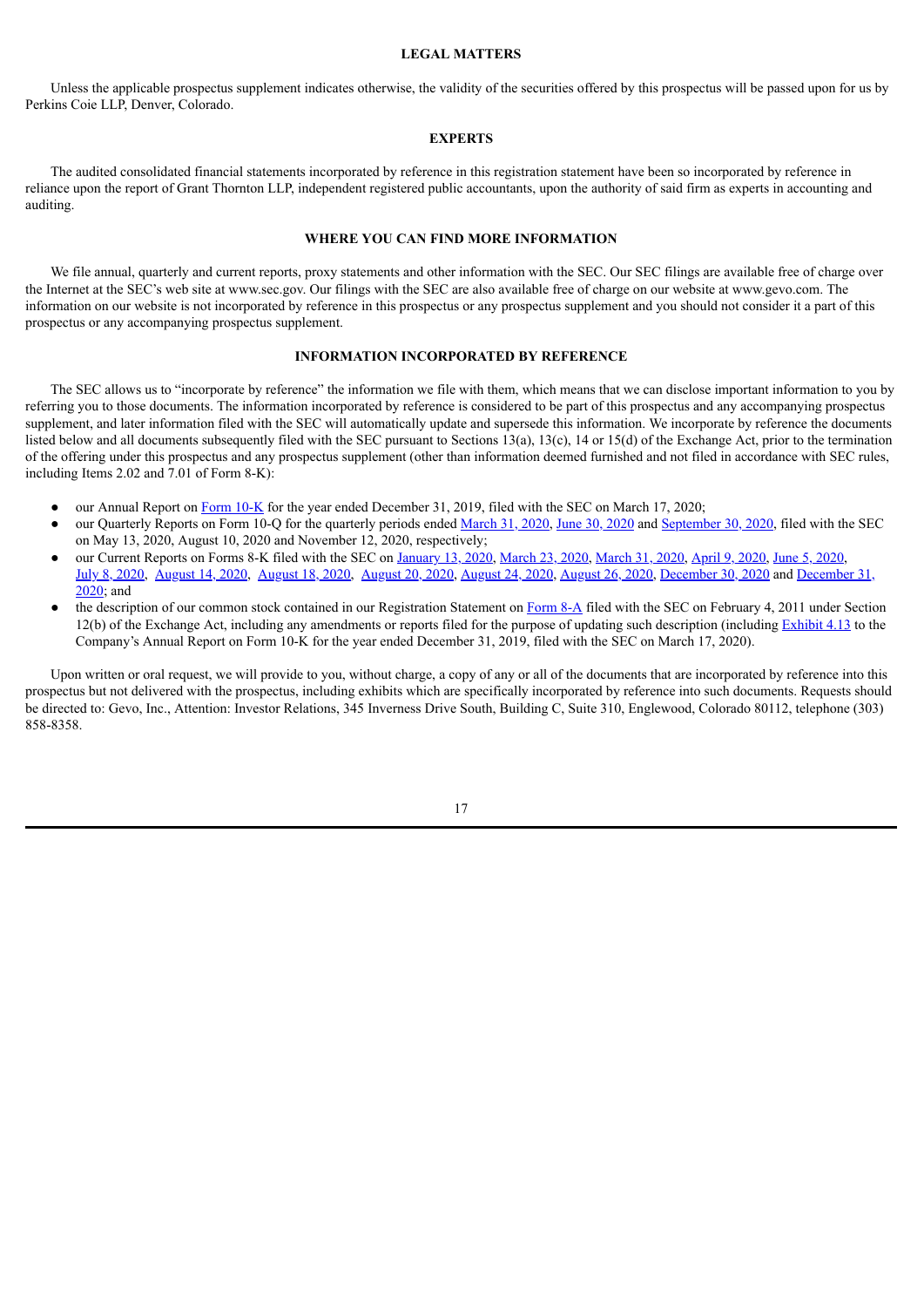

**Common Stock Preferred Stock Debt Securities Depositary Shares Warrants Purchase Contracts Units**

**PROSPECTUS**

**January 19, 2021**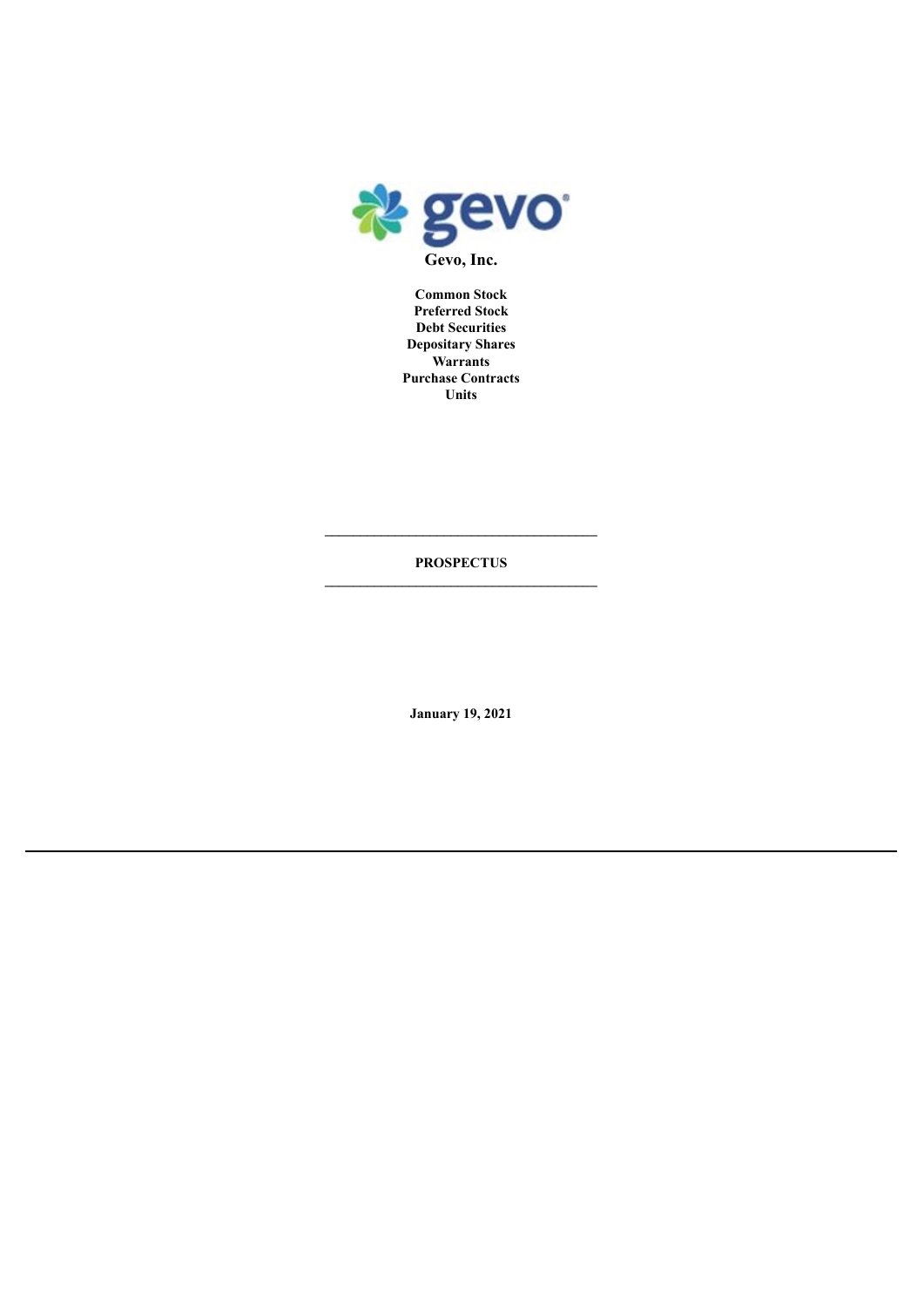

**33,333,336 Shares of Common Stock Series 2022-A Warrants to Purchase 33,333,336 Shares of Common Stock**

# **PROSPECTUS SUPPLEMENT**

# **H.C. Wainwright & Co.**

June 5, 2022